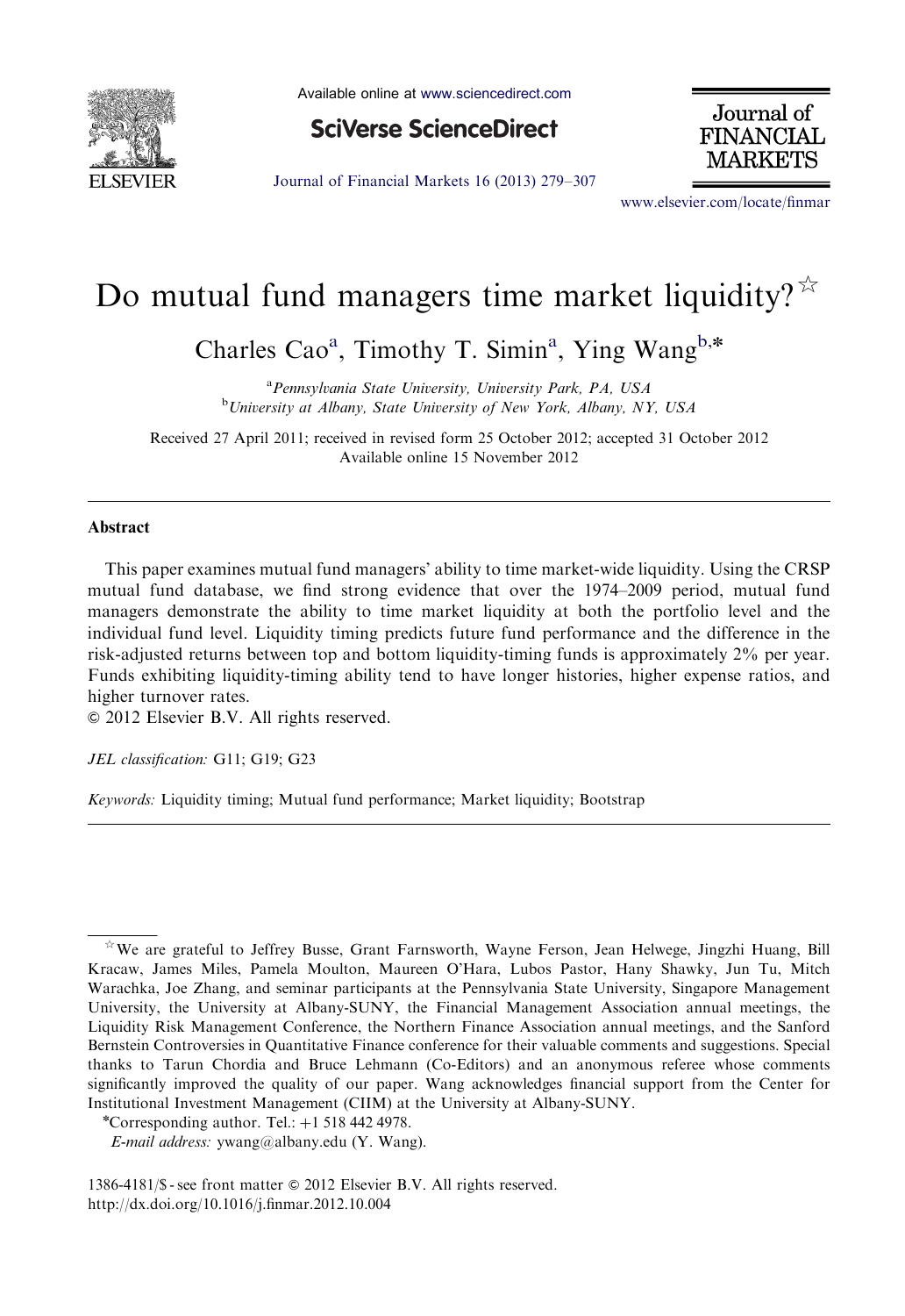## 1. Introduction

The literature on the timing ability of mutual fund managers has traditionally focused on managers' ability to time market returns or volatility. There is little evidence that fund managers successfully time the market by increasing (decreasing) portfolio exposure prior to market advances (declines) (e.g., [Treynor and Mazuy, 1966](#page-28-0); [Chang and Lewellen, 1984;](#page-27-0) [Henriksson, 1984](#page-28-0); [Ferson and Schadt, 1996;](#page-28-0) [Graham and Harvey, 1996;](#page-28-0) [Becker, Ferson,](#page-27-0) [Myers, and Schill, 1999](#page-27-0)).<sup>1</sup> On the other hand, [Busse \(1999\)](#page-27-0) documents that fund managers demonstrate the ability to time market volatility by increasing (reducing) portfolio exposure to the market when the market is less (more) volatile. In this paper, we investigate the traditional timing issue from a new perspective by examining mutual fund managers' ability to time market liquidity. Specifically, we test whether fund managers adjust market exposure when market liquidity changes.

We focus on liquidity timing for several reasons. First, there is a clear connection between market-wide liquidity and mutual fund performance. For example, during the 2008 financial crisis, massive market-wide liquidity squeezes were coupled with dramatic stock market declines. If fund managers can correctly predict future market liquidity conditions, they can adapt their portfolio exposure accordingly to alleviate losses and improve performance. As fund performance affects investor money flows and hence manager compensation, mutual fund managers are incentivized to adjust asset allocation according to market liquidity conditions. Secondly, while market returns lack sufficient persistence to be reliably predictable, market liquidity, like market volatility, is more persistent. Therefore, it might be easier for fund managers to time market liquidity than market returns. Finally, the asset pricing literature has identified market liquidity as a state variable that is important for asset pricing. For example, [Acharya and Pedersen \(2005\)](#page-27-0) show that persistent positive shocks to liquidity predict high future liquidity, which lowers required future returns and raises contemporaneous prices; therefore, a high liquidity state is associated with high contemporaneous returns and vice versa. Given the co-movement of market liquidity and market returns, it is natural to ask whether market liquidity is an important factor for asset allocation decisions.

To understand how fund managers might time market liquidity when making asset allocation decisions, consider a simple scenario in which funds either hold cash or invest in stocks. Since market liquidity co-moves with market returns, fund managers with liquidity-timing ability shift out of cash and into stocks to increase market exposure prior to higher market liquidity (and hence higher market returns). Similarly, fund managers shift out of stocks and into cash to reduce exposure to the equity market prior to more illiquid markets (and hence market declines). Based on the above intuition, if managers demonstrate the ability to time market liquidity, we expect a positive relation between funds' systematic risk (market beta) and market liquidity.

Using the CRSP Survivorship-Bias-Free Mutual Fund Database, we examine mutual fund managers' liquidity-timing ability during the period of 1974–2009. In the empirical analysis, we use two measures of market liquidity to evaluate the liquidity-timing ability of

<sup>&</sup>lt;sup>1</sup>Notable exceptions that document significant market timing ability include [Bollen and Busse \(2001\),](#page-27-0) who use daily fund returns, and [Jiang, Yao, and Yu \(2007\)](#page-28-0) and [Huang and Wang \(2010\)](#page-28-0), who employ a holdings-based approach. A recent study by [Cao, Chen, Liang, and Lo \(2011\)](#page-27-0) finds that hedge fund managers possess liquidity timing ability.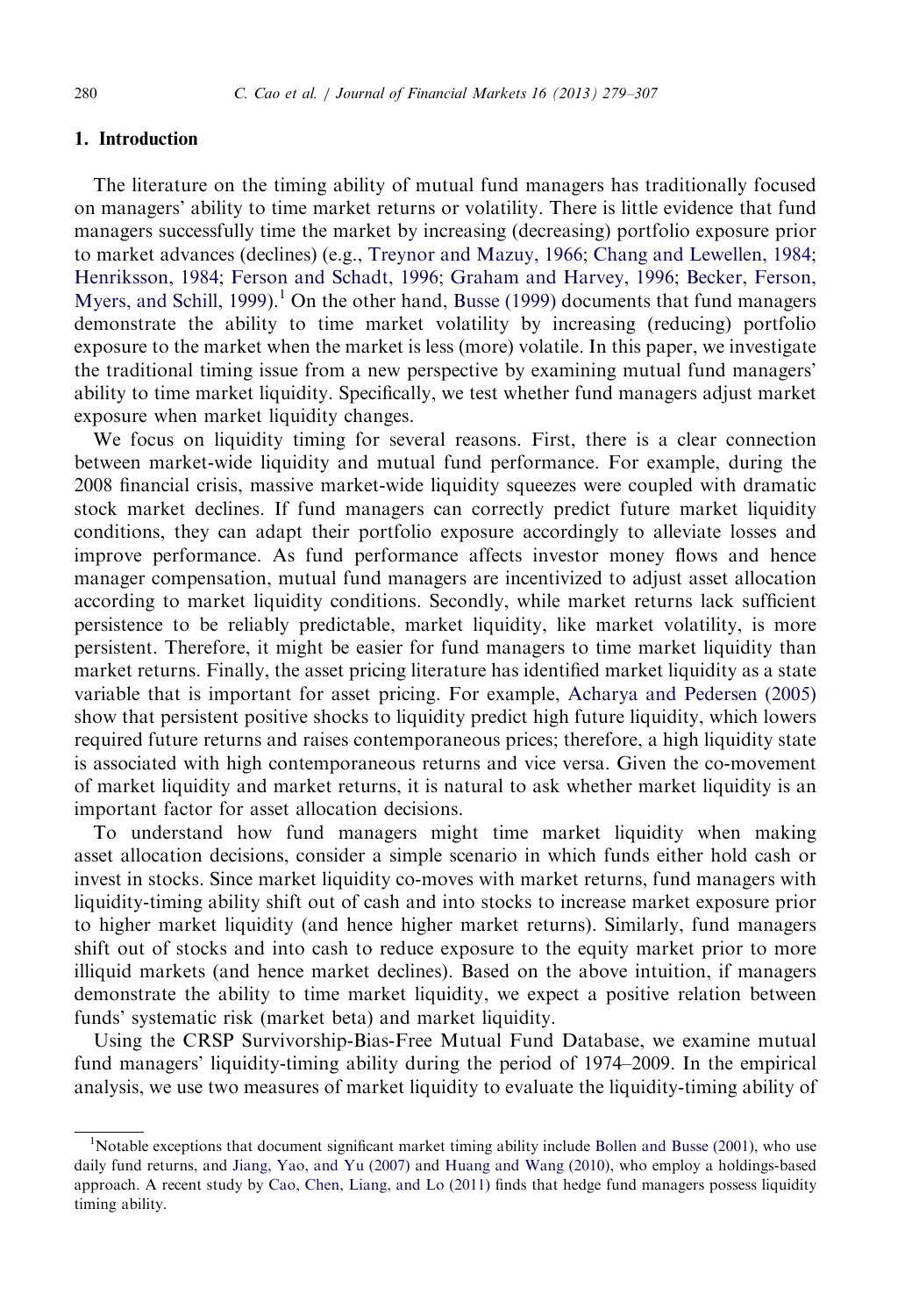fund managers: the [Pastor and Stambaugh \(2003\)](#page-28-0) liquidity measure and the [Amihud](#page-27-0) [\(2002\)](#page-27-0) illiquidity measure. We first document significant and positive liquidity-timing ability at the portfolio level by showing that fund managers increase (reduce) portfolio exposure when the market is more liquid (illiquid). In particular, we find that when market liquidity is one standard deviation above its mean, ceteris paribus, the average mutual fund portfolio's market beta is 5.5% higher.

Among funds with different investment objectives, aggressive growth funds demonstrate the most significant liquidity-timing ability, followed by growth and growth-and-income funds, while income funds do not exhibit liquidity timing ability. As aggressive growth funds tend to tilt more heavily towards small-cap stocks and thus hold more illiquid assets ([Chen, Hong, Huang, and Kubik, 2004\)](#page-27-0), the results suggest that funds with more illiquid holdings are more likely to successfully time market liquidity. The results are robust to the exclusion of the 1987 market crash and the 2008 financial crisis, a sub-period analysis, the use of an alternative liquidity measure, and the inclusion of a liquidity risk factor. In addition, we show that liquidity timing, as well as volatility timing documented by [Busse](#page-27-0) [\(1999\),](#page-27-0) is an important component of the strategies of active mutual fund managers.

We also evaluate the liquidity timing ability of mutual fund managers at the individual fund level using a bootstrap approach similar to that of [Jiang, Yao, and Yu \(2007\).](#page-28-0) The bootstrap analysis indicates that the liquidity-timing ability of top fund managers cannot simply be attributed to luck. In addition, we demonstrate that liquidity timing predicts future fund performance. Sorting funds based on the liquidity timing coefficients every year, we find that funds in the highest decile outperform those in the lowest decile by approximately 2% per year during the 1974–2009 period. Finally, we examine the crosssectional relationship between liquidity-timing ability and fund characteristics and document that liquidity timers tend to have longer histories, higher expense ratios, and higher turnover rates.

This paper is part of the growing mutual fund timing literature pioneered by [Treynor](#page-28-0) [and Mazuy \(1966\).](#page-28-0) In particular, it is related to the literature on conditional mutual fund performance (e.g., [Ferson and Schadt, 1996;](#page-28-0) [Christopherson, Ferson, and Glassman, 1998;](#page-27-0) [Becker, Ferson, Myers, and Schill, 1999](#page-27-0); [Ferson and Qian, 2004](#page-28-0)) and volatility timing (e.g., [Busse, 1999](#page-27-0)). These studies examine fund managers' ability to time market returns conditional on a set of publicly available information variables or their ability to time market volatility. In contrast, we investigate fund managers' ability to time market liquidity, thus offering a new perspective on the traditional timing issue.

The remainder of the paper is organized as follows: Section 2 describes our mutual fund data and the liquidity measures. [Section 3](#page-6-0) presents the portfolio-level analysis of liquidity timing. In [Section 4,](#page-13-0) we use a bootstrap approach to examine liquidity-timing ability at the individual fund level, evaluate the out-of-sample performance of liquidity-timing funds, and investigate the cross-sectional relationship between liquidity-timing ability and fund characteristics. [Section 5](#page-27-0) concludes.

## 2. Data

## 2.1. Mutual funds

Our mutual fund data come from the CRSP Survivor-Bias-Free US Mutual Fund Database. Following other mutual fund performance studies (e.g., [Ferson and Schadt,](#page-28-0)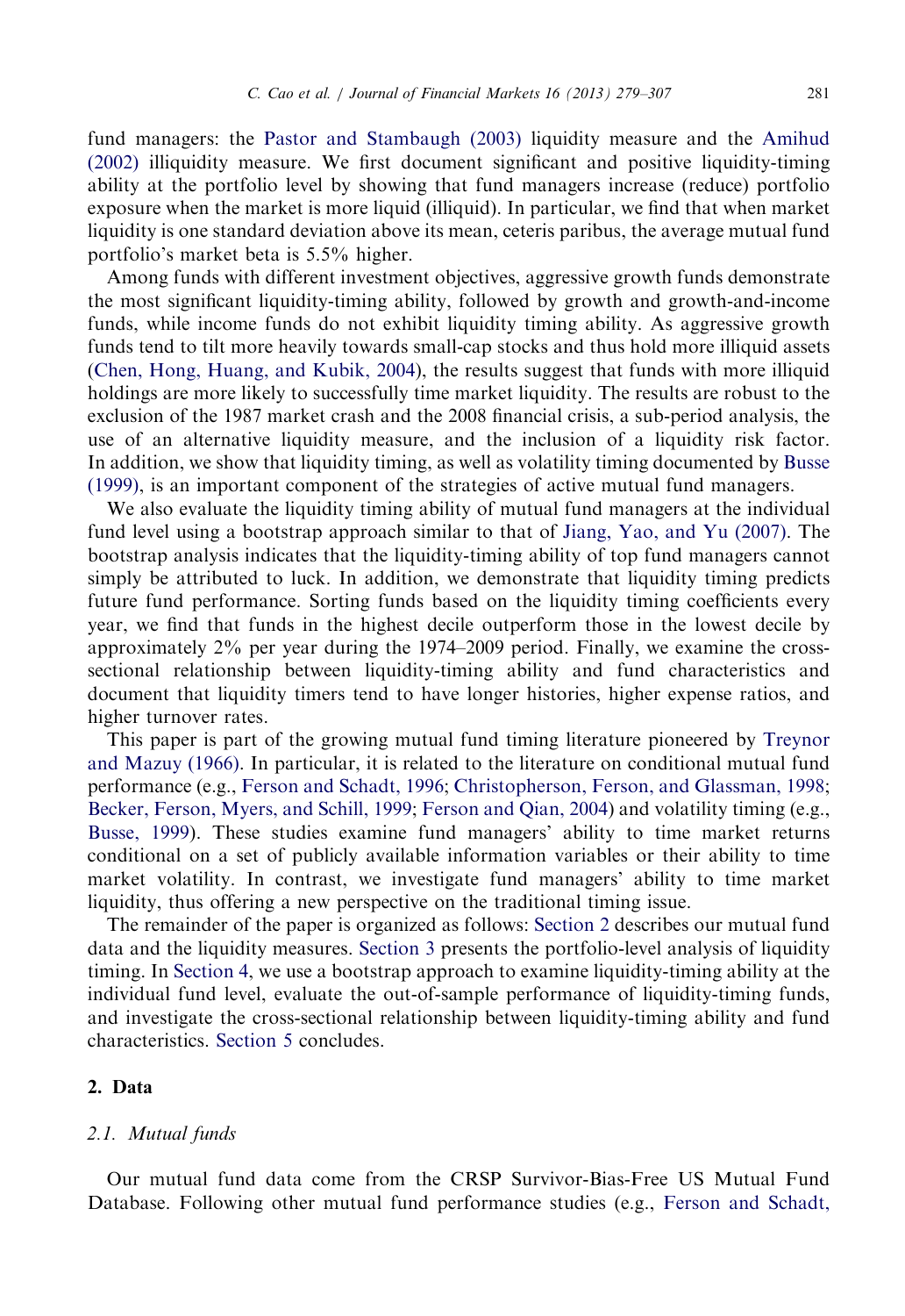[1996](#page-28-0); [Busse, 1999](#page-27-0)), we only include domestic equity funds in our sample. Specifically, we include funds with investment objectives of aggressive growth, growth, growth-andincome, and income.<sup>2</sup> Index funds are removed from our sample, as their objective is to replicate the performance of a benchmark index and they are unlikely to exhibit any form of timing. We identify index funds by the identifier (index\_fund\_flag) provided in the CRSP database. If the identifier is not available, we identify index funds by their names. For funds with multiple share classes, we aggregate the total net assets (TNAs) of individual share classes and calculate the fund-level variables (such as return, expense ratio, turnover rate, and flows) as the TNA-weighted averages across different share classes of the same fund. As is commonly done with these data, we winsorize the fund data at both the upper and lower 0.25% levels to mitigate the impacts of outliers. Finally, we exclude observations where the fund-year is earlier than the reported year in which the fund was organized to reduce the impact of the backfill bias.

Due to a lack of an aggressive growth fund category and data omissions in the early years of the database, our sample starts from January 1974 and ends in December 2009. The final sample includes 5,423 unique equity funds, among which there are 1,313 aggressive growth funds, 2,050 growth funds, 1,579 growth-and-income funds, and 481 income funds. We also isolate survivors from non-survivors. As of December 2009, 2,968 funds are still alive with the remaining 2,455 being defunct.

[Table 1](#page-4-0) reports the characteristics of our mutual fund sample broken down according to the investment objective and survivorship status. Fund age is defined as the number of years between the last return date in the database and the first date when the fund was offered averaged across funds within each fund category. Fund size (TNAs), expense ratios, turnover rates, and monthly flows are first averaged over time for each fund, and then averaged across funds within each investment-objective category. We use normalized flow, which is defined as

$$
flow_t = \frac{TNA_t - TNA_{t-1}(1 + R_t)}{TNA_{t-1}} \tag{1}
$$

where  $TNA_t$  is the TNAs at the end of month t and  $R_t$  is the month-t return. On average, equity mutual funds have an age of 11 years, total net assets of \$390 million, an annual expense ratio of 1.34%, an annual turnover rate of 105%, and monthly flows of 1.20%. Among funds with different investment objectives, aggressive growth funds have the highest expense ratios and turnover rates, followed by growth, growth-and-income, and income funds. Income funds have the largest total net assets while the growth-and-income funds have the highest flows. Compared with non-survivors, survivors are on average

 $2$ We classify mutual funds based on the objective codes reported by Wiesenberger, Strategic Insight, and Lipper. Aggressive growth funds are those with Wiesenberger codes of SCG, AGG, and MCG; Strategic Insight codes of AGG and SCG; or Lipper codes of CA, LSE, MR, and SG. Growth funds include those with Wiesenberger codes of G, G-S, S-G, GRO, and LTG; Strategic Insight codes of G, GRO, and GMC; or Lipper code of G. Growthand-income funds are those with Wiesenberger codes of GCI, G-I, G-I-S, G-S-I, I-G, I-G-S, I-S-G, S-G-I, S-I-G, and GRI; Strategic Insight code of GRI; or Lipper codes of GI and MC. Income funds are those with Wiesenberger codes of I, I-S, IEQ, and ING; Strategic Insight code of ING; or Lipper codes of I and EI. Funds are assigned to each category in the order of Wiesenberger, Lipper, and Strategic Insight. For example, if a mutual fund has the Wiesenberger code of LTG, the Lipper code of GI, and the Strategic Insight code of AGG, it is classified as a long-term growth fund.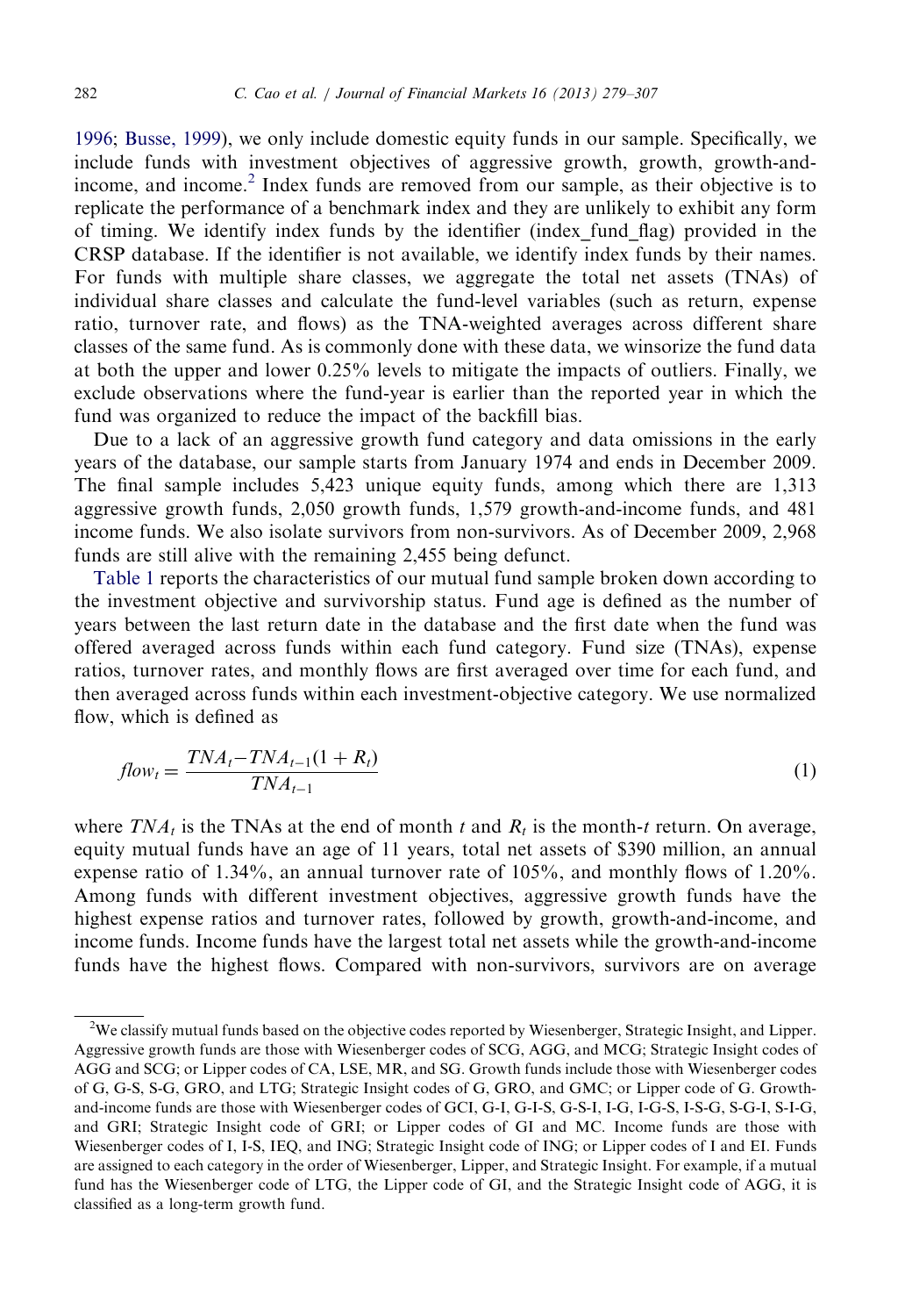<span id="page-4-0"></span>Summary statistics of fund characteristics.

Summary statistics of fund characteristics from January 1974 to December 2009. Columns 2–8 report the characteristics for aggregative growth, growth, growth-and-income, income, surviving, non-surviving, and all equity funds, respectively. Age is defined as the number of years between the last return date in the database and the first date when the fund was offered, and averaged across funds within each fund category. Size (\$millions), expense ratios (percentages), turnover rates (percentages), and monthly flows [percentages of total net assets (TNAs)] are first averaged over time for each fund, and then averaged across funds within each fund category. The last two rows report the time series mean (in percentages) and standard deviation (in percentages) of monthly returns, respectively, on the equal-weighted portfolios of mutual funds within each fund category.

|                               | Aggressive<br>growth | Growth | Growth $\&$<br>income |        | Income Survivors | Non-<br>survivors | All Equity<br>Funds |
|-------------------------------|----------------------|--------|-----------------------|--------|------------------|-------------------|---------------------|
| Number of funds               | 1,313                | 2,050  | 1,579                 | 481    | 2,968            | 2,455             | 5,423               |
| Age (years)                   | 11.04                | 10.31  | 11.59                 | 10.73  | 12.35            | 9.13              | 10.90               |
| Size (\$mil)                  | 348.09               | 352.26 | 413.86                | 589.45 | 623.24           | 108.63            | 390.23              |
| Expense ratio                 | 1.54                 | 1.40   | 1.18                  | 1.04   | 1.18             | 1.52              | 1.34                |
| $(\frac{6}{9}$ /year)         |                      |        |                       |        |                  |                   |                     |
| Turnover rate                 | 150.73               | 96.53  | 87.98                 | 67.21  | 97.54            | 114.34            | 104.92              |
| $(\frac{9}{6}$ year)          |                      |        |                       |        |                  |                   |                     |
| Monthly flow $\frac{6}{6}$ of | 0.69                 | 0.47   | 2.62                  | 1.03   | 2.89             | $-0.86$           | 1.20                |
| TNA)                          |                      |        |                       |        |                  |                   |                     |
| Average return $(\% )$        | 1.04                 | 0.88   | 0.89                  | 0.80   | 1.00             | 0.80              | 0.92                |
| Return Std. Dev. $(\% )$      | 5.18                 | 4.49   | 4.02                  | 2.73   | 4.34             | 4.42              | 4.36                |

larger funds with longer histories, lower expense ratios and turnover rates, and higher flows.

We construct equal-weighted portfolios of aggressive growth, growth, growth-andincome, income, surviving, non-surviving, and all equity funds, and then compute the monthly return series for each portfolio. The last two rows of Table 1 report the time series mean and standard deviation of monthly returns of each investment category. Among the four investment categories, aggressive growth funds have the highest returns and volatility. Compared with defunct funds, the surviving funds on average have higher returns, but slightly lower volatility.

#### 2.2. Liquidity measures

We use the [Pastor and Stambaugh \(2003\)](#page-28-0) liquidity measure for the primary analysis and follow their methodology to re-construct the measure. Specifically, we start with the following regression for stock  $i$  in month  $t$ :

$$
r_{i,d+1,t}^e = \theta_{i,t} + \varphi_{i,t} r_{i,d,t} + \gamma_{i,t} sign(r_{i,d,t}^e) \cdot v_{i,d,t} + \epsilon_{i,d+1,t}, \quad d = 1,...,D_{i,t},
$$
 (2)

where  $\gamma_{i,t}$  is the liquidity measure for stock i in month t;  $r_{i,d,t}$  is the return on stock i on day d in month t;  $r_{i,d,t}^e$  is defined as  $r_{i,d,t}-r_{m,d,t}$ , where  $r_{m,d,t}$  is the return on the CRSP valueweighted market portfolio on day d in month t;  $v_{i,d,t}$  is the dollar volume for stock i on day d in month t; and  $D_{i,t}$  is the number of days for stock i in month t. The intuition is that the more illiquid the stock, the greater the return reversal for a given order flow, which is roughly measured as the signed volume. We then estimate market liquidity as the scaled equal-weighted average of the liquidity measures of individual stocks on the NYSE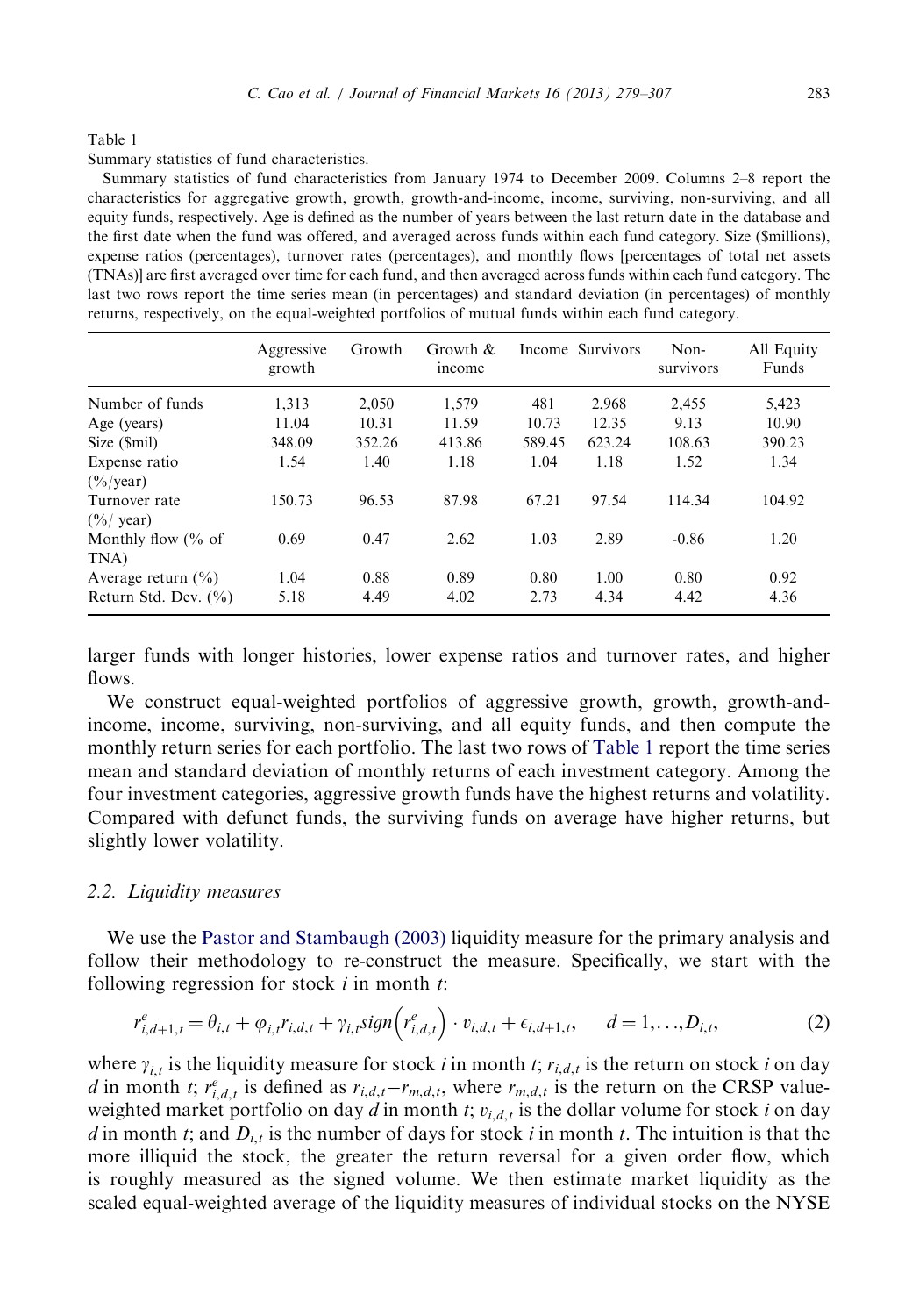<span id="page-5-0"></span>and AMEX:

$$
\gamma_t = P_{t-1}^M \frac{1}{N_t} \sum_{i=1}^{N_t} \gamma_{i,t}
$$
\n(3)

where  $\gamma_t$  is the measure of market liquidity for month t,  $N_t$  is the number of stocks in month *t*, and  $P_{t-1}^M$  is the ratio of the total market value at the end of month *t*-1 to the total market value at the end of July 1962. In general, the [Pastor and Stambaugh \(2003\)](#page-28-0) liquidity measure is expected to be negative and larger in magnitude when the market is more illiquid.

As market liquidity is not readily observable, we are concerned that our results might be sensitive to the choice of liquidity measure. Therefore, we use the [Amihud \(2002\)](#page-27-0) illiquidity measure to cross-validate our results. Amihud measures the illiquidity of stock  $i$  in month  $t$ , *ILLIQ*<sup>*i*</sup>, as follows:

$$
ILLIQ_i^i = \frac{1}{D_{i,t}} \sum_{d=1}^{D_{i,t}} \frac{|R_{id}^i|}{V_{id}^i}
$$
\n(4)

where  $D_{i,t}$  is the number of valid days in month t for stock i, and  $R_{td}^i$  and  $V_{td}^i$  are stock i's return and dollar volume (in millions) on day  $d$  in month  $t$ , respectively. The intuition is to measure the effect a given trading volume has on returns. Following [Acharya and Pedersen](#page-27-0) [\(2005\),](#page-27-0) we construct a normalized Amihud measure of illiquidity,  $c_t^i$ , as follows:

$$
c_t^i = \min(0.25 + 0.30ILLIQ_t^i P_{t-1}^M, 30.00)
$$
\n<sup>(5)</sup>

where  $P_{t-1}^{M}$  is the scaling factor defined in a similar way as in Eq. (3); the parameters 0.25 and 0.30 are chosen such that the normalized illiquidity for size-decile portfolios has a similar distribution to the effective half spread; and the normalized illiquidity is capped at 30% to eliminate outliers. Finally, we construct a measure of market illiquidity,  $c_t$ , as the equal-weighted average of the illiquidity measures of individual stocks on the NYSE and

Table 2

Summary statistics of liquidity measures.

Summary statistics of [Pastor and Stambaugh's \(2003\)](#page-28-0) liquidity measure (PS Liquidity) and [Amihud's \(2002\)](#page-27-0) illiquidity measure (Amihud Illiquidity) from January 1974 to December 2009. Panel A presents summary statistics of both liquidity measures. Panel B reports Pearson correlations of the two liquidity estimators and the CRSP value-weighted market portfolio returns. \*Significant at the  $5\%$  level.

|                     | Obs.                | Panel A: Summary statistics<br>Mean | Median             | Std. Dev. |
|---------------------|---------------------|-------------------------------------|--------------------|-----------|
|                     |                     |                                     |                    |           |
| <b>PS</b> liquidity | 432                 | $-0.03$                             | $-0.02$            | 0.06      |
| Amihud illiquidity  | 432                 | 1.02                                | 0.97               | 0.23      |
|                     |                     | Panel B: Pearson correlations       |                    |           |
|                     | <b>PS</b> liquidity | Amihud illiquidity                  | CRSP market return |           |
| <b>PS</b> liquidity | 1.00                |                                     |                    |           |
| Amihud illiquidity  | $-0.28***$          | 1.00                                |                    |           |
| CRSP market return  | $0.29***$           | $-0.24***$                          | 1.00               |           |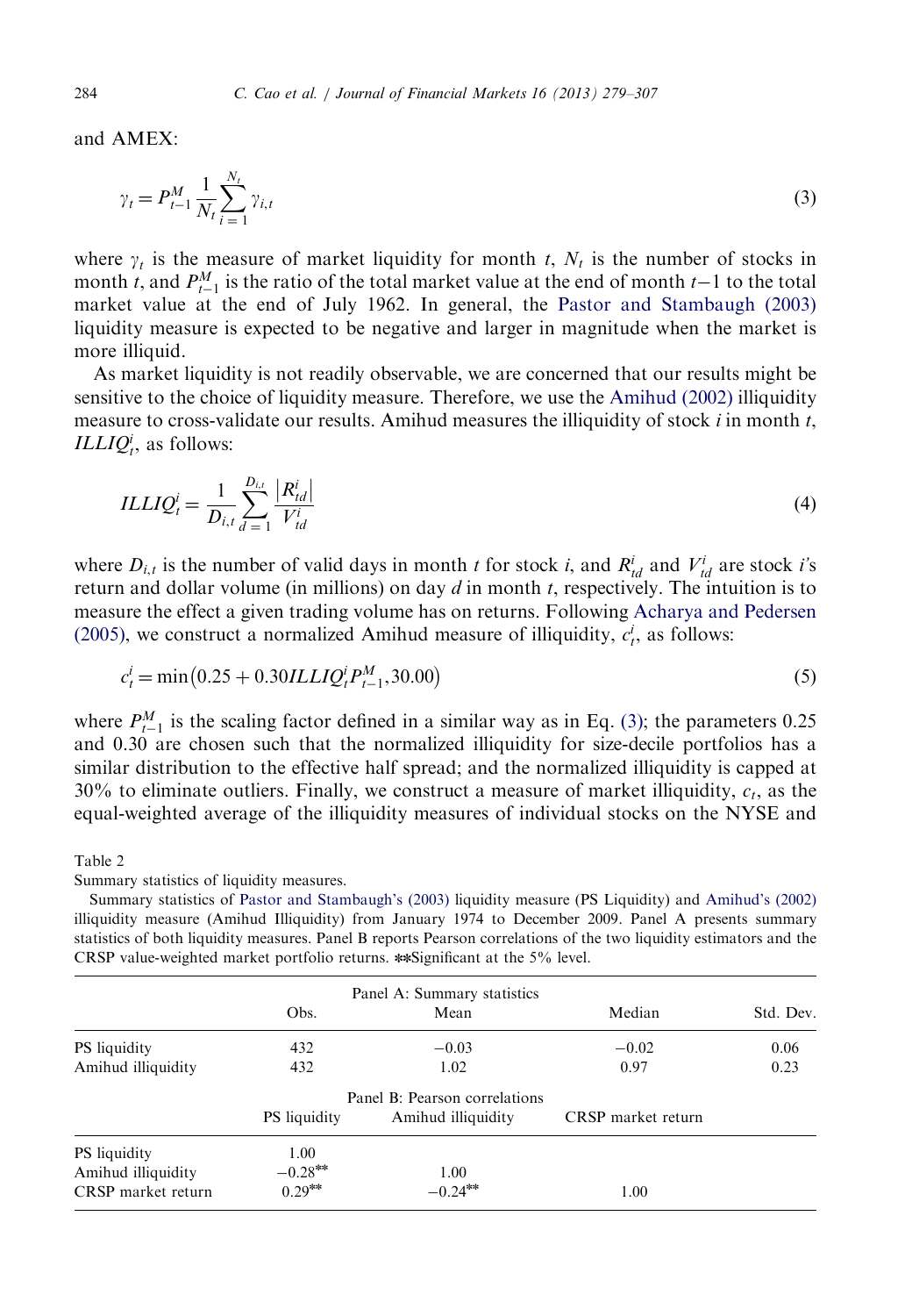<span id="page-6-0"></span> $AMEX$ 

$$
c_t = \frac{1}{N_t} \sum_{i=1}^{N_t} c_t^i \tag{6}
$$

where  $N_t$  is the number of stocks in month t. The Amihud illiquidity measure is a proxy for market impact and is expected to be positive and larger when the market is more illiquid.

[Table 2](#page-5-0) presents summary statistics of the two liquidity measures. As expected, the [Pastor and Stambaugh \(2003\)](#page-28-0) measure is negative with a mean (median) value of –0.03  $(-0.02)$ , indicating a roughly 2-3% cross-sectional average liquidity cost of trading \$1 million in 1962 ''stock market'' dollars. The [Amihud \(2002\)](#page-27-0) measure is positive with a mean (median) of  $1.02 \ (0.97)$ , indicating that the average price impact is around  $1\%$ . Panel B reports the correlations among the two liquidity measures and the CRSP valueweighted market portfolio returns. We find that the two measures are significantly and negatively related to each other, with a correlation of  $-0.28$ . The Pastor and Stambaugh liquidity measure is significantly and *positively* correlated with market returns, while the Amihud illiquidity measure is significantly and *negatively* correlated with market returns. This suggests that a high (low) level of market liquidity is associated with high (low) market returns.

## 3. Empirical analysis

In this section, we examine whether mutual fund managers time market liquidity at the aggregate portfolio level. We first present evidence of liquidity timing and then check whether the results are robust to the exclusion of the 1987 market crash and the 2008 financial crisis, a sub-period analysis, and the use of an alternative liquidity measure. We also examine liquidity timing in the presence of market timing and volatility timing. Finally, we control for a potentially omitted liquidity risk factor in additional robustness tests.

## 3.1. Tests of market liquidity timing

In the empirical analysis, we first consider the standard [Carhart \(1997\)](#page-27-0) four-factor model to explain the time series of mutual fund returns:

$$
R_{pt} = \alpha_p + \beta_{mp} R_{mt} + \beta_{SMB,p} SMB_t + \beta_{HML,p} HML_t + \beta_{UMD,p} UMD_t + \epsilon_{pt}
$$
 (7)

where  $R_{pt}$  is the month-t return on portfolio p in excess of the 1-month T-bill return;  $R_{mt}$  is the month-t excess return on the CRSP value-weighted market portfolio;  $SMB_t$ ,  $HML_t$ , and  $UMD<sub>t</sub>$  are the month-t returns on factor-mimicking portfolios for size, book-tomarket equity, and 1-year momentum in stock returns, respectively.

To account for liquidity timing, we follow the traditional timing literature on market return timing and volatility timing, and allow the market beta to be time-varying. Specifically, we use a first-order Taylor series expansion to express market beta as a linear function of market liquidity in excess of its time series average:

$$
\beta_{mp} = \beta_{0mp} + \gamma_{mp} \left( L_{mt} - \overline{L}_m \right) \tag{8}
$$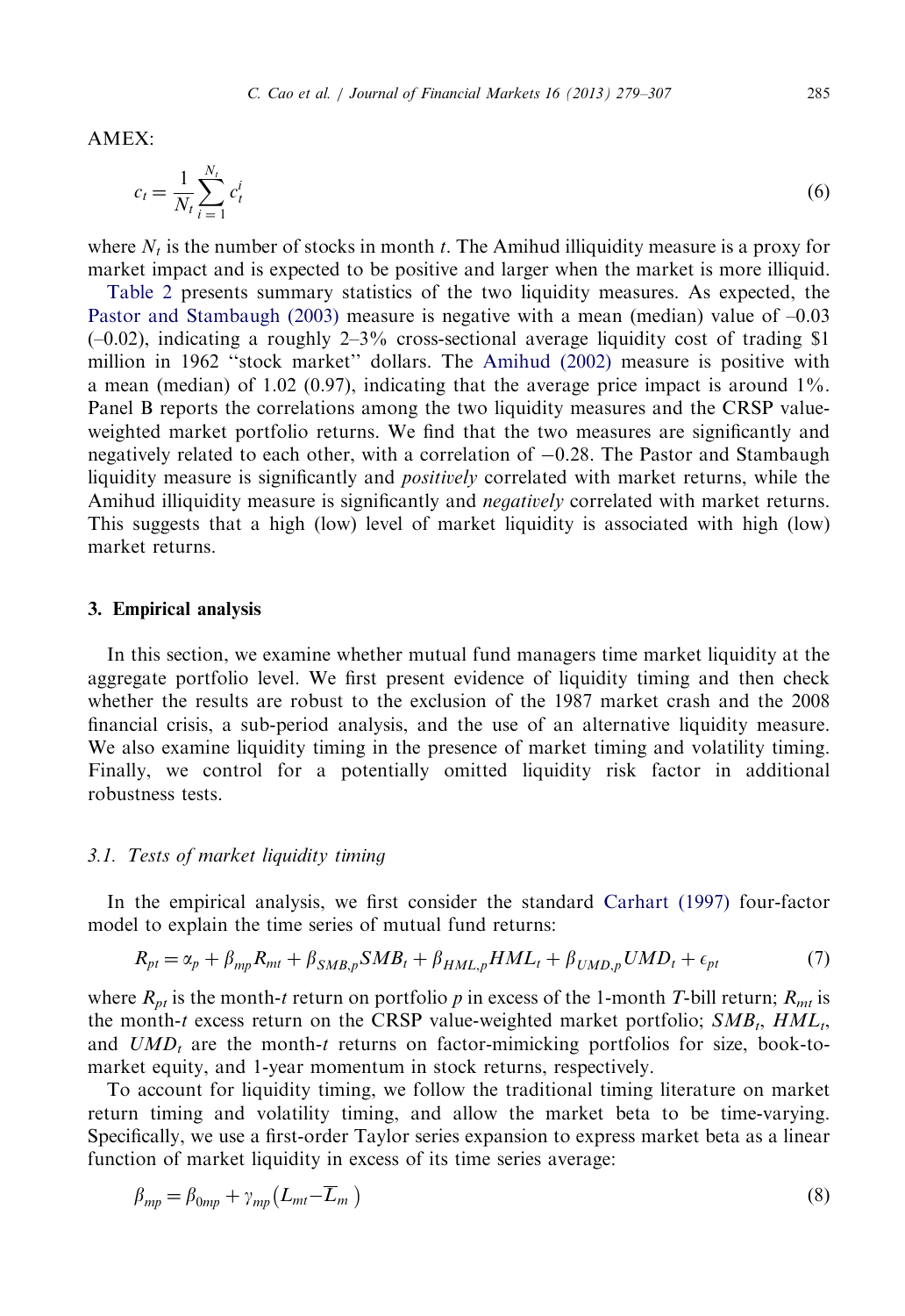where  $L_{mt}$  is the market liquidity measure for month t, and  $\overline{L}_m$  is the time series mean of market liquidity measures. This specification is motivated by [Treynor and Mazuy \(1966\),](#page-28-0) [Ferson and Schadt \(1996\),](#page-28-0) and [Busse \(1999\)](#page-27-0), who specify time-varying market betas as a linear function of market returns or market volatility. Eq. (8) shows how the market risk of a mutual fund portfolio varies with market liquidity. Substituting Eq. (8) into Eq. (7) gives our four-factor liquidity-timing model:

$$
R_{pt} = \alpha_p + \beta_{0mp} R_{mt} + \beta_{SMB,p} SMB_t + \beta_{HML,p} HML_t
$$
  
+ $\beta_{UMD,p} UMD_t + \gamma_{mp} (L_{mt} - \overline{L}_m) R_{mt} + \epsilon_{pt}$  (9)

In estimating Eq. (9), we use the [Pastor and Stambaugh \(2003\)](#page-28-0) liquidity measure for our primary analysis. In addition, in each month t, we use the average liquidity estimate over the previous 60 months ([t-60, t-1]) as a proxy for the mean of liquidity  $(\overline{L}_m)^3$ . The coefficient  $\gamma_{mn}$  measures the liquidity-timing ability of fund managers. A significant and positive  $\gamma_{mp}$  coefficient indicates that mutual fund managers correctly anticipate high (low) market liquidity and increase (reduce) market exposure accordingly. When  $\gamma_{mn}$  is significant and negative, mutual fund managers incorrectly anticipate market liquidity or perversely increase market exposure when market liquidity is anticipated to be low.

[Table 3](#page-8-0) reports the regression results for the equal-weighted portfolios of aggressive growth, growth, growth-and-income, income, surviving, non-surviving, and all equity funds, respectively. The t-statistics (in parentheses) are calculated using [Newey and West](#page-28-0) [\(1987\)](#page-28-0) heteroscedasticity and autocorrelation-consistent standard errors with one lag. As can be seen from the table, the liquidity-timing coefficient for the portfolio of all equity funds is significantly positive at the  $1\%$  level. The timing coefficient of 0.84 indicates that in a month when market liquidity is one standard deviation (i.e., 0.06 from Panel A of [Table 2\)](#page-5-0) above its mean, ceteris paribus, the average mutual fund portfolio's market beta is higher by 0.05 (0.84  $\times$  0.06), which is roughly 5.5% of the market beta of 0.91 when aggregate liquidity is at its average level.

For the subgroups with different investment objectives, all the liquidity-timing coefficients are significantly positive except for the portfolio of income funds. In particular, aggressive growth funds demonstrate the most significant and positive liquidity-timing ability, followed by growth and growth-and-income funds. The estimated timing coefficients are 1.10, 0.78, and 0.59 and the Newey-West  $t$ -statistics are 7.21, 5.28, and 3.74, respectively, for aggregative growth, growth, and growth-and-income funds. In particular, a one standard deviation increase in market liquidity increases the market betas of aggressive growth, growth, and growth-and-income fund portfolios by 6.70%, 4.98%, and 4.02%, respectively. In contrast, income funds do not demonstrate significant liquidity-timing ability. The estimated timing coefficient for income funds is 0.33 with the Newey-West *t*-statistic of 1.51. Since aggressive growth funds tend to tilt more heavily towards small-cap stocks and thus hold more illiquid assets ([Chen, Hong, Huang, and](#page-27-0) [Kubik, 2004](#page-27-0)), the results suggest that funds with more illiquid holdings are more likely to successfully time market liquidity. In addition, although both surviving and non-surviving funds exhibit significant and positive timing ability with similar timing coefficients, the

 ${}^{3}$ To streamline notations, we omit the subscript t for QUOTE in Eq. (9). We also experiment with alternative proxies of the mean of liquidity (e.g., the average liquidity estimate over the previous three or ten years). The results are consistent with our findings reported in the paper.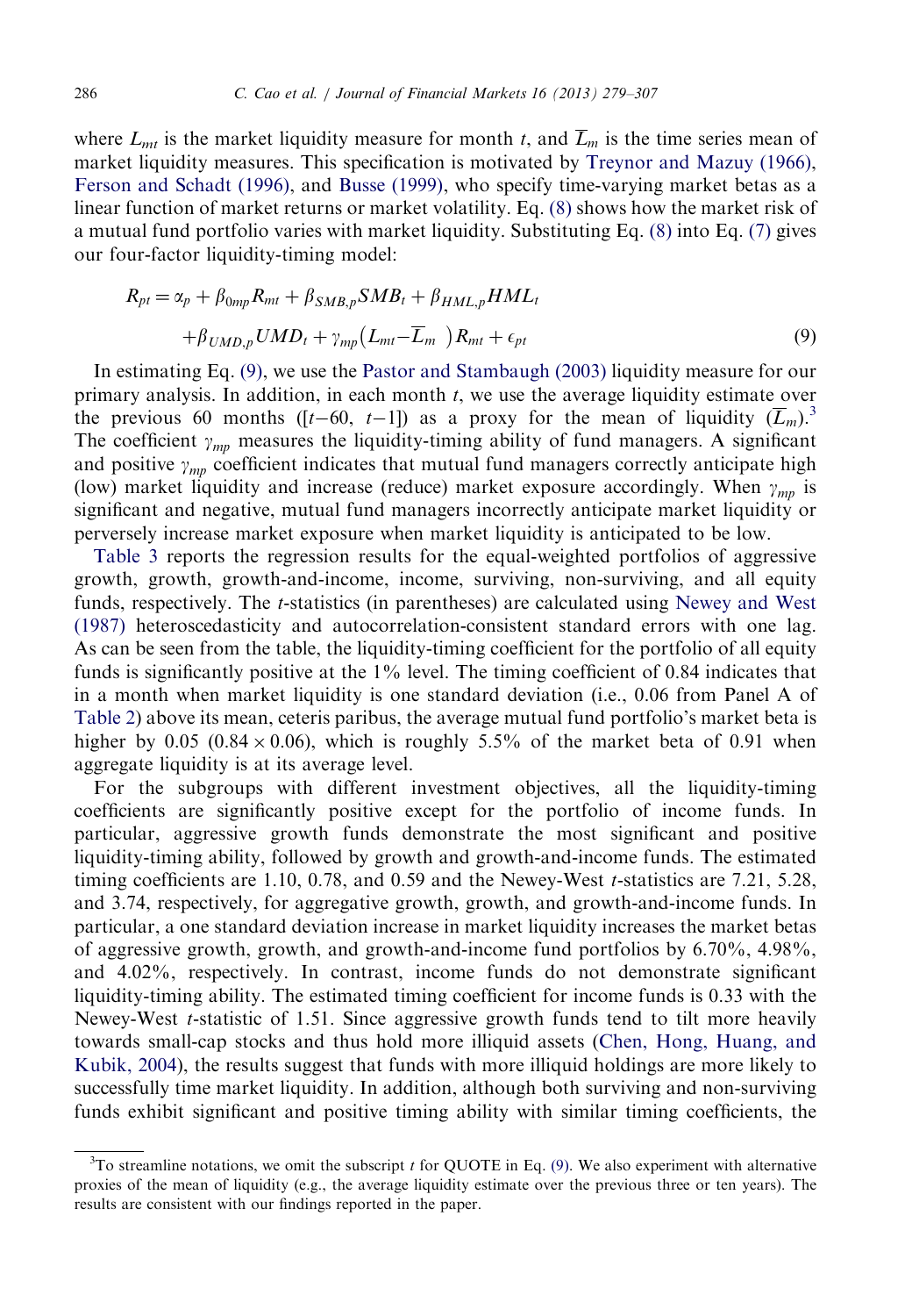<span id="page-8-0"></span>Tests of liquidity timing.

Time series regression results of the four-factor liquidity-timing model:

$$
R_{pt} = \alpha_p + \beta_{0mp} R_{mt} + \beta_{SMB,p} SMB_t + \beta_{HML,p} HML_t + \beta_{UMD,p} UMD_t + \gamma_{mp} (L_{mt} - \overline{L}_m) R_{mt} + \epsilon_{pt},
$$

where  $R_{nt}$  is the month-t return on portfolio p in excess of the 1-month T-bill return;  $R_{nt}$  is the month-t excess return on the CRSP value-weighted market portfolio;  $SMB_t, HML_t$ , and  $UMD_t$  are the month-t returns on factormimicking portfolios for size, book-to-market equity, and 1-year momentum in stock returns, respectively;  $L_m$  is the [Pastor and Stambaugh \(2003\)](#page-28-0) market liquidity measure for month t; and  $\overline{L}_m$  is the time series mean of market liquidity. Each month we use the average liquidity estimate over the previous 60 months as a proxy for the mean of liquidity. We report results for equal-weighted portfolios of aggregative growth, growth, growth-and-income, income, surviving, non-surviving, and all equity funds, respectively, for the period of 1/1974–12/2009. The t-statistics (in parentheses) are calculated using [Newey and West \(1987\)](#page-28-0) heteroscedasticity and autocorrelationconsistent standard errors with one lag.  $**$  and  $*$  indicate significance at the 5% and 10% levels, respectively.

| Fund group        | $\alpha$ (%) | $\beta_{0m}$ | $\beta_{SMB}$ | $\beta_{HML}$ | $\beta_{UMD}$ | $\gamma_m$ | Adj. $R^2$ |
|-------------------|--------------|--------------|---------------|---------------|---------------|------------|------------|
|                   | $-0.12***$   | $0.99***$    | $0.43***$     | $-0.08***$    | $0.06***$     | $1.10***$  |            |
| Aggressive growth | $(-2.48)$    | (65.93)      | (12.66)       | $(-2.64)$     | (2.93)        | (7.21)     | 0.96       |
| Growth            | $-0.09***$   | $0.94***$    | $0.08***$     | $-0.08***$    | 0.00          | $0.78***$  |            |
|                   | $(-2.76)$    | (80.86)      | (2.85)        | $(-4.25)$     | (0.35)        | (5.28)     | 0.98       |
|                   | $-0.06*$     | $0.88***$    | 0.00          | $0.07***$     | $-0.02*$      | $0.59***$  |            |
| Growth & income   | $(-1.94)$    | (89.82)      | (0.18)        | (4.36)        | $(-1.81)$     | (3.74)     | 0.98       |
|                   | 0.01         | $0.58***$    | $-0.05***$    | $0.16***$     | $-0.05***$    | 0.33       | 0.90       |
| Income            | (0.15)       | (37.14)      | $(-2.73)$     | (7.67)        | $(-3.17)$     | (1.51)     |            |
|                   | $-0.02$      | $0.91***$    | $0.14***$     | $-0.00$       | 0.02          | $0.84***$  |            |
| <b>Survivors</b>  | $(-0.69)$    | (90.67)      | (6.37)        | $(-0.17)$     | (1.29)        | (5.69)     | 0.98       |
|                   | $-0.20***$   | $0.91***$    | $0.15***$     | $-0.04***$    | 0.00          | $0.83***$  |            |
| Non-survivors     | $(-5.33)$    | (76.98)      | (6.10)        | $(-2.30)$     | (0.39)        | (3.59)     | 0.97       |
|                   | $-0.09***$   | $0.91***$    | $0.14***$     | $-0.02$       | 0.01          | $0.84***$  |            |
| All equity funds  | $(-2.76)$    | (86.32)      | (6.35)        | $(-1.16)$     | (0.86)        | (4.64)     | 0.98       |

t-statistic associated with surviving funds is larger (5.69 vs. 3.59). Overall, the results provide strong evidence of liquidity-timing ability at the portfolio level.

## 3.2. Tests of market liquidity timing: impact of 1987 market crash and 2008 financial crisis

To ensure that our results are not driven by the 1987 market crash and the 2008 financial crisis, we exclude the data from September 1987 to February 1988 and from July to December 2008, and investigate the impact of these crisis periods on liquidity timing.

We repeat the tests in Eq. (9) and report the results in [Table 4.](#page-9-0) Compared to the results in Table 3, the evidence of liquidity timing is slightly weaker but still significant when we exclude the market crash of 1987 and the financial crisis of 2008. For example, for the allequity fund portfolio, the liquidity-timing coefficient is 0.84 with a Newey-West t-statistic of 4.64 when we include the 1987 crash and the 2008 crisis, but when we exclude these crisis periods, the liquidity-timing coefficient is 0.50 with the Newey-West t-statistic of 3.60. A similar pattern arises for aggressive growth, growth, growth-and-income, income, surviving, and non-surviving funds. Overall the results suggest that liquidity timing is especially valuable during a market crash. Further, our results are not driven by the 1987 market crash and the 2008 financial crisis periods.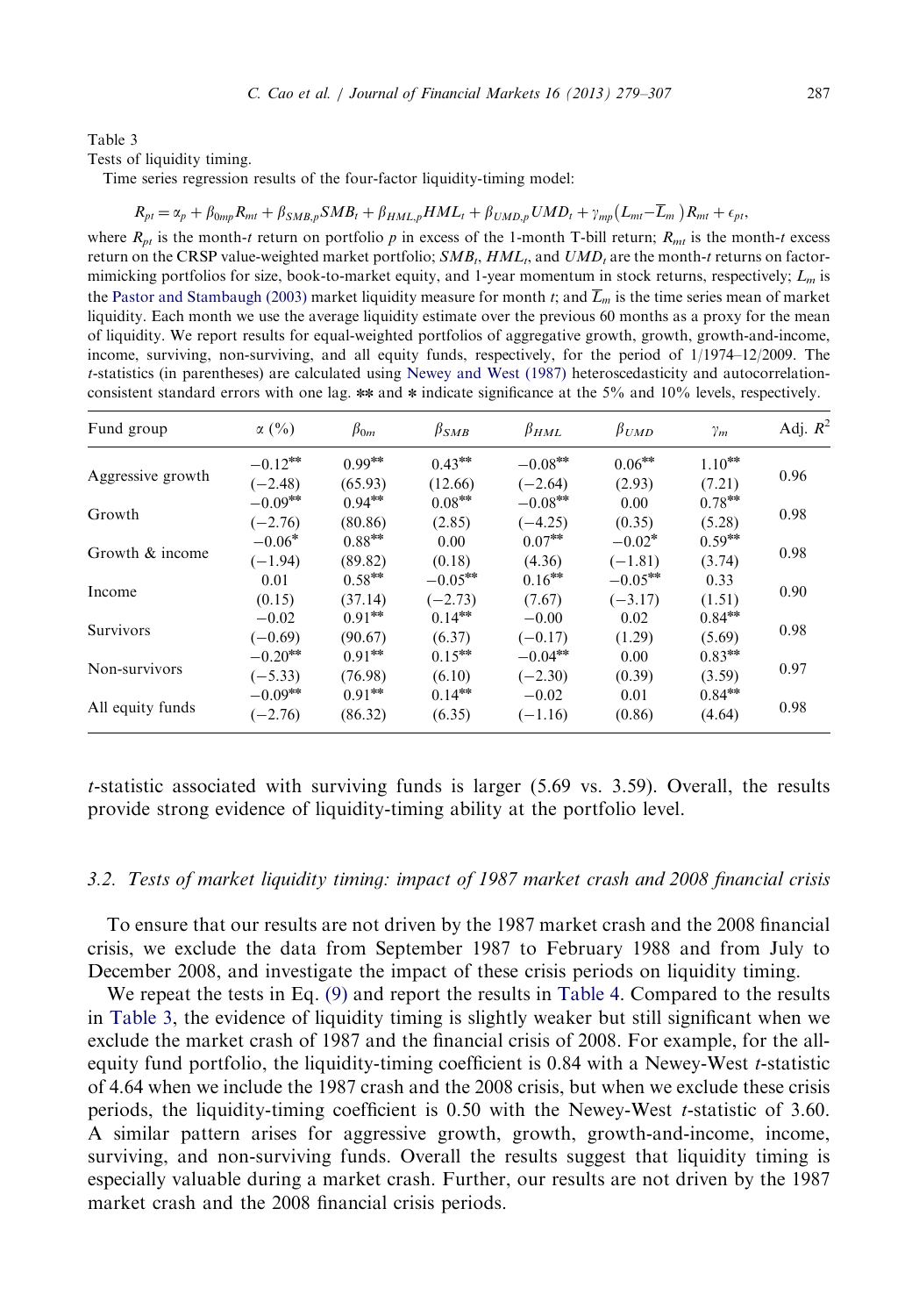<span id="page-9-0"></span>

Tests of liquidity timing: excluding the 1987 crash and the 2008 crisis.

Time series regression results of the four-factor liquidity-timing model:

$$
R_{pt} = \alpha_p + \beta_{0mp} R_{mt} + \beta_{SMB,p} SMB_t + \beta_{HML,p} HML_t + \beta_{UMD,p} UMD_t + \gamma_{mp} (L_{mt} - \overline{L}_m) R_{mt} + \epsilon_{pt},
$$

where  $R_{pt}$  is the month-t return on portfolio p in excess of the 1-month T-bill return;  $R_{mt}$  is the month-t excess return on the CRSP value-weighted market portfolio;  $SMB_t, HML_t$ , and  $UMD_t$  are the month-t returns on factormimicking portfolios for size, book-to-market equity, and 1-year momentum in stock returns, respectively;  $L_m$ t is the [Pastor and Stambaugh \(2003\)](#page-28-0) market liquidity measure for month t; and  $\overline{L}_m$  is the time series mean of market liquidity. Each month we use the average liquidity estimate over the previous 60 months as a proxy for the mean of liquidity. We report results for equal-weighted portfolios of aggregative growth, growth, growth-and-income, income, surviving, non-surviving, and all equity funds, respectively, for the period of 1/1974–12/2009 (excluding the 1987 market crash and the 2008 financial crisis). The *t*-statistics (in parentheses) are calculated using [Newey](#page-28-0) [and West \(1987\)](#page-28-0) heteroscedasticity and autocorrelation-consistent standard errors with one lag. \*\* and \* indicate significance at the 5% and 10% levels, respectively.

| Fund group        | $\alpha$ (%) | $\beta_{0m}$ | $\beta_{SMB}$ | $\beta_{HML}$ | $\beta_{UMD}$ | $\gamma_m$ | Adj. $R^2$ |
|-------------------|--------------|--------------|---------------|---------------|---------------|------------|------------|
|                   | $-0.12***$   | $0.99***$    | $0.43***$     | $-0.07***$    | $0.06***$     | $0.89***$  |            |
| Aggressive growth | $(-2.41)$    | (60.06)      | (12.36)       | $(-2.15)$     | (2.92)        | (4.01)     | 0.96       |
|                   | $-0.09***$   | $0.94***$    | $0.08***$     | $-0.07***$    | 0.01          | $0.51***$  |            |
| Growth            | $(-2.65)$    | (75.68)      | (2.85)        | $(-3.47)$     | (0.47)        | (3.28)     | 0.98       |
|                   | $-0.06*$     | $0.88***$    | 0.00          | $0.08***$     | $-0.02$       | $0.34***$  |            |
| Growth & income   | $(-1.81)$    | (87.95)      | (0.32)        | (4.61)        | $(-1.53)$     | (2.86)     | 0.98       |
|                   | 0.01         | $0.59***$    | $-0.05***$    | $0.18***$     | $-0.05***$    | $-0.00$    |            |
| Income            | (0.21)       | (35.03)      | $(-2.47)$     | (7.53)        | $(-2.81)$     | $(-0.01)$  | 0.89       |
|                   | $-0.02$      | $0.92***$    | $0.14***$     | 0.01          | 0.02          | $0.60***$  |            |
| <b>Survivors</b>  | $(-0.74)$    | (84.62)      | (6.29)        | (0.35)        | (1.38)        | (4.24)     | 0.98       |
|                   | $-0.18***$   | $0.91***$    | $0.15***$     | $-0.03$       | 0.01          | $0.35***$  |            |
| Non-survivors     | $(-4.98)$    | (73.46)      | (5.91)        | $(-1.55)$     | (0.74)        | (2.35)     | 0.97       |
|                   | $-0.09***$   | $0.91***$    | $0.15***$     | $-0.01$       | 0.01          | $0.50***$  |            |
| All equity funds  | $(-2.71)$    | (80.80)      | (6.22)        | $(-0.49)$     | (1.08)        | (3.60)     | 0.98       |

#### 3.3. Sub-period tests

To check whether our results are robust across time, we divide our sample into two equal sub-periods—1974–1991 and 1992–2009—and repeat the tests. The results in [Table 5](#page-10-0) provide strong evidence of liquidity timing in both sub-periods. For example, in the first sub-period, all the fund categories exhibit significant and positive timing ability. In the second sub-period, the liquidity-timing coefficients are significant for all fund categories except for income funds. Comparing estimated liquidity-timing coefficients  $(\gamma_{mn})$  from both sub-periods, we note that the timing coefficients from the first sub-period are more than twice as large as those from the later sub-period.

#### 3.4. Tests of liquidity timing: Amihud's illiquidity measure

Because liquidity is not readily observable, the documented evidence of liquidity- timing might be subject to the use of a particular liquidity measure. To address this concern, we repeat our analysis using an alternative liquidity measure derived by [Amihud \(2002\).](#page-27-0) Since the Amihud measure is a proxy for market illiquidity, we multiply this measure by negative one so that the liquidity-timing coefficients  $(\hat{\gamma}_{mn})$  from Eq. (9) have the same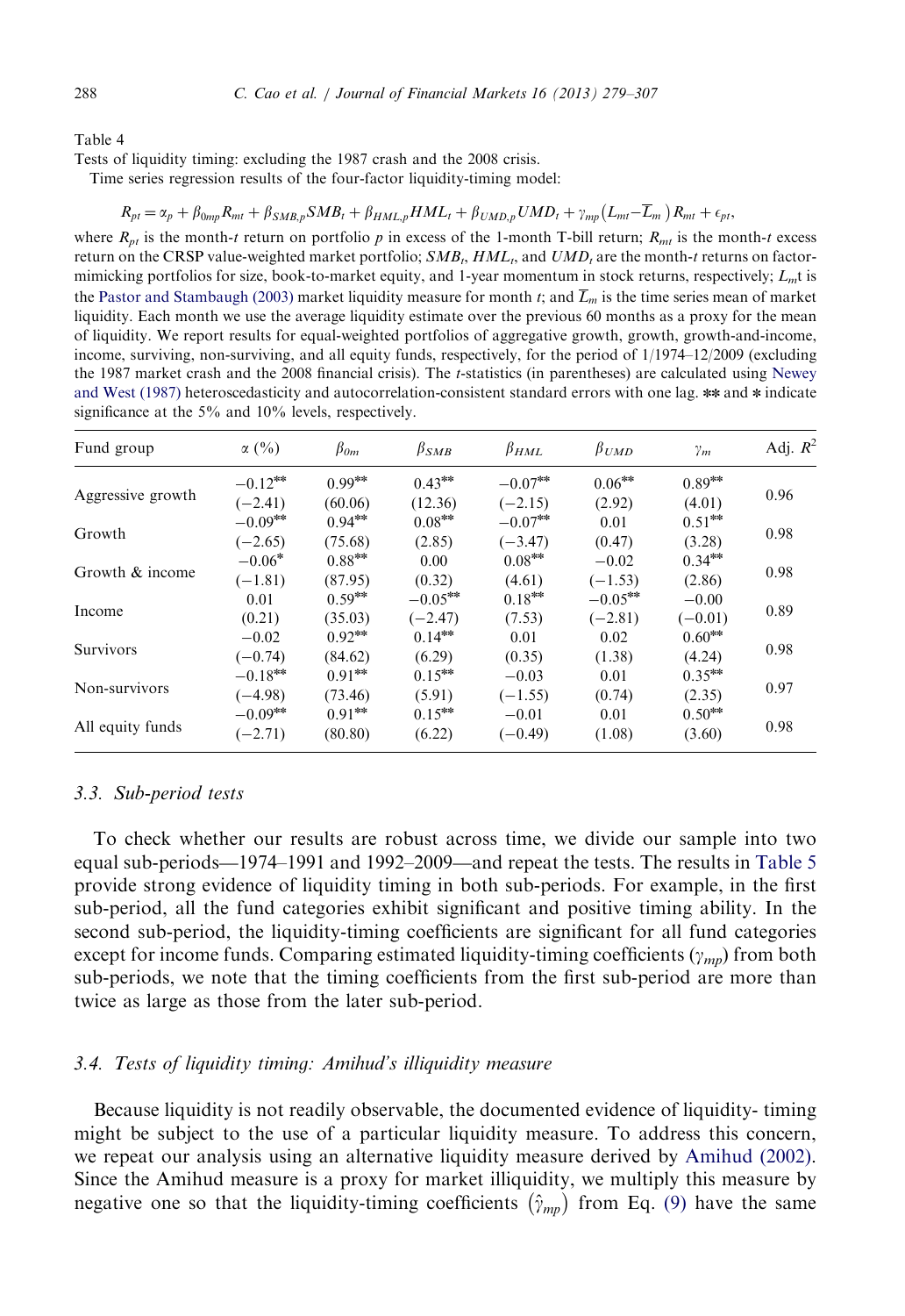<span id="page-10-0"></span>Sub-period tests of liquidity timing.

Time series regression results of the four-factor liquidity-timing model:

$$
R_{pt} = \alpha_p + \beta_{0mp} R_{mt} + \beta_{SMB,p} SMB_t + \beta_{HML,p} HML_t + \beta_{UMD,p} UMD_t + \gamma_{mp} (L_{mt} - \overline{L}_m) R_{mt} + \epsilon_{pt},
$$

where  $R_{nt}$  is the month-t return on portfolio p in excess of the 1-month T-bill return;  $R_{nt}$  is the month-t excess return on the CRSP value-weighted market portfolio;  $SMB_t, HML_t$ , and  $UMD_t$  are the month-t returns on factormimicking portfolios for size, book-to-market equity, and 1-year momentum in stock returns, respectively;  $L_{mt}$  is the [Pastor and Stambaugh \(2003\)](#page-28-0) market liquidity measure for month t; and  $\overline{L}_m$  is the time series mean of market liquidity. Each month we use the average liquidity estimate over the previous 60 months as a proxy for the mean of liquidity. We report results for equal-weighted portfolios of aggregative growth, growth, growth-and-income, income, surviving, non-surviving, and all equity funds, respectively, for the two sub-periods: 1/1974–12/1991 and 1/1992–12/2009. The t-statistics (in parentheses) are calculated using [Newey and West \(1987\)](#page-28-0) heteroscedasticity and autocorrelation-consistent standard errors with one lag. \*\* and \* indicate significance at the 5% and 10% levels, respectively.

| Fund group              | $\alpha$ (%)                                                           | $\beta_{0m}$         | $\beta_{SMB}$           | $\beta_{HML}$           | $\beta_{UMD}$                       | $\gamma_m$           | Adj. $R^2$ |  |  |  |
|-------------------------|------------------------------------------------------------------------|----------------------|-------------------------|-------------------------|-------------------------------------|----------------------|------------|--|--|--|
| Panel A: 1/1974-12/1991 |                                                                        |                      |                         |                         |                                     |                      |            |  |  |  |
| Aggressive growth       | $-0.08$<br>$(-1.30)$                                                   | $0.96***$<br>(48.52) | $0.42***$<br>(15.48)    | $-0.20***$<br>$(-5.82)$ | $0.11^{\rm{***}}$<br>(3.40)         | $1.26***$<br>(12.63) | 0.97       |  |  |  |
| Growth                  | $-0.10^{\mbox{\tiny{30}}\mbox{\tiny{30}}\mbox{\tiny{K}}}$<br>$(-1.99)$ | $0.88***$<br>(59.93) | $0.20***$<br>(8.97)     | $-0.15***$<br>$(-5.66)$ | $0.05^{\ast\!\ast\!\ast}$<br>(1.99) | $1.05***$<br>(13.13) | 0.98       |  |  |  |
| Growth & income         | $-0.06$<br>$(-1.33)$                                                   | $0.83***$<br>(89.34) | $0.03***$<br>(2.20)     | 0.02<br>(1.59)          | 0.01<br>(1.05)                      | $0.71***$<br>(8.53)  | 0.98       |  |  |  |
| Income                  | $-0.03$<br>$(-0.45)$                                                   | $0.52***$<br>(23.87) | 0.02<br>(0.61)          | $0.15***$<br>(4.52)     | $-0.06***$<br>$(-2.09)$             | $0.45***$<br>(3.32)  | 0.87       |  |  |  |
| Survivors               | $-0.02$<br>$(-0.39)$                                                   | $0.88***$<br>(69.62) | $0.18***$<br>(10.07)    | $-0.08***$<br>$(-3.81)$ | $0.05***$<br>(2.41)                 | $1.00***$<br>(10.44) | 0.99       |  |  |  |
| Non-survivors           | $-0.18***$<br>$(-3.23)$                                                | $0.85***$<br>(59.54) | $0.23***$<br>(11.40)    | $-0.10***$<br>$(-4.28)$ | $0.05***$<br>(2.40)                 | $1.12***$<br>(9.22)  | 0.97       |  |  |  |
| All equity funds        | $-0.09***$<br>$(-2.10)$                                                | $0.87***$<br>(65.06) | $0.20***$<br>(11.25)    | $-0.09***$<br>$(-4.02)$ | $0.05***$<br>(2.42)                 | $1.06***$<br>(9.95)  | 0.98       |  |  |  |
|                         |                                                                        |                      | Panel B: 1/1992-12/2009 |                         |                                     |                      |            |  |  |  |
| Aggressive growth       | $-0.14***$<br>$(-1.98)$                                                | $0.99***$<br>(48.36) | $0.48***$<br>(12.10)    | 0.02<br>(0.56)          | $0.04***$<br>(1.99)                 | $0.47*$<br>(1.85)    | 0.96       |  |  |  |
| Growth                  | $-0.12***$<br>$(-3.00)$                                                | $0.97***$<br>(82.01) | 0.03<br>(1.35)          | $-0.05***$<br>$(-3.42)$ | 0.00<br>(0.41)                      | $0.41***$<br>(2.42)  | 0.98       |  |  |  |
| Growth & income         | $-0.09*$<br>$(-1.94)$                                                  | $0.92***$<br>(60.59) | $-0.00$<br>$(-0.00)$    | $0.10***$<br>(4.31)     | $-0.01$<br>$(-1.06)$                | $0.32***$<br>(2.16)  | 0.98       |  |  |  |
| Income                  | 0.03<br>(0.42)                                                         | $0.67***$<br>(33.30) | $-0.10***$<br>$(-5.60)$ | $0.15***$<br>(5.61)     | $-0.02$<br>$(-1.23)$                | 0.32<br>(1.14)       | 0.94       |  |  |  |
| Survivors               | $-0.02$<br>$(-0.53)$                                                   | $0.93***$<br>(62.24) | $0.14***$<br>(6.17)     | $0.05***$<br>(2.05)     | 0.01<br>(0.86)                      | $0.44***$<br>(2.60)  | 0.98       |  |  |  |
| Non-survivors           | $-0.25***$<br>$(-6.01)$                                                | $0.96***$<br>(74.55) | $0.12***$<br>(5.29)     | $-0.01$<br>$(-0.51)$    | 0.01<br>(0.53)                      | $0.33*$<br>(1.95)    | 0.98       |  |  |  |
| All equity funds        | $-0.10***$<br>$(-2.28)$                                                | $0.94***$<br>(67.08) | $0.13***$<br>(5.83)     | 0.02<br>(0.95)          | 0.01<br>(0.69)                      | $0.40***$<br>(2.46)  | 0.98       |  |  |  |

interpretation as those using the [Pastor and Stambaugh \(2003\)](#page-28-0) liquidity measure. In other words, if mutual fund managers demonstrate liquidity-timing ability, the timing coefficients should be significant and positive.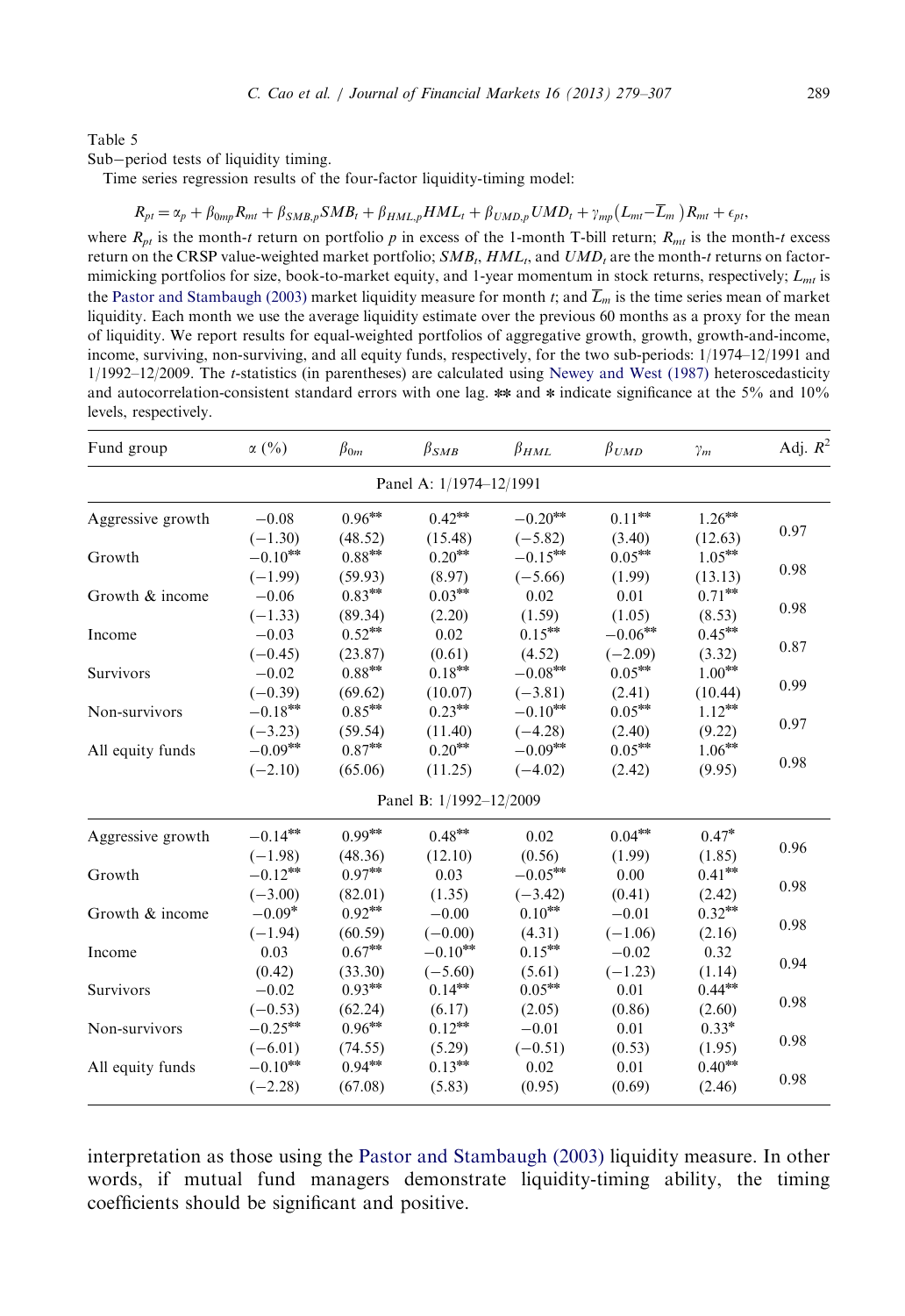<span id="page-11-0"></span>Tests of liquidity timing using the Amihud measure.

Time series regression results of the four-factor liquidity-timing model:

$$
R_{pt} = \alpha_p + \beta_{0mp} R_{mt} + \beta_{SMB,p} SMB_t + \beta_{HML,p} HML_t + \beta_{UMD,p} UMD_t + \gamma_{mp} (L_{mt} - \overline{L}_m) R_{mt} + \epsilon_{pt},
$$

where  $R_{pt}$  is the month-t return on portfolio p in excess of the 1-month T-bill return;  $R_{mt}$  is the month-t excess return on the CRSP value-weighted market portfolio;  $SMB_t, HML_t$ , and  $UMD_t$  are the month-t returns on factormimicking portfolios for size, book-to-market equity, and 1-year momentum in stock returns, respectively;  $L_m$  is the [Amihud \(2002\)](#page-27-0) market liquidity measure for month  $t$  (we multiply this measure by negative one such that it is a proxy for market liquidity instead of market illiquidity); and  $\overline{L}_m$  is the time series mean of market liquidity. Each month we use the average liquidity estimate over the previous 60 months as a proxy for the mean of liquidity. We report results for equal-weighted portfolios of aggregative growth, growth, growth-and-income, income, surviving, non-surviving, and all equity funds, respectively, for the period of  $1/1974-12/2009$ . The t-statistics (in parentheses) are calculated using [Newey and West \(1987\)](#page-28-0) heteroscedasticity and autocorrelation-consistent standard errors with one lag.  $**$  and  $*$  indicate significance at the 5% and 10% levels, respectively.

| Fund group        | $\alpha$ (%) | $\beta_{0m}$ | $\beta_{SMB}$ | $\beta_{HML}$ | $\beta_{UMD}$ | $\gamma_m$ | Adj. $R^2$ |
|-------------------|--------------|--------------|---------------|---------------|---------------|------------|------------|
|                   | $-0.09*$     | $0.98***$    | $0.42***$     | $-0.08***$    | $0.07***$     | $0.22***$  |            |
| Aggressive growth | $(-1.86)$    | (55.62)      | (11.58)       | $(-2.42)$     | (3.56)        | (2.72)     | 0.96       |
| Growth            | $-0.08***$   | $0.92***$    | $0.07***$     | $-0.08***$    | 0.01          | $0.17***$  | 0.97       |
|                   | $(-2.13)$    | (68.29)      | (2.39)        | $(-3.84)$     | (1.01)        | (2.56)     |            |
| Growth & income   | $-0.05$      | $0.87***$    | $-0.00$       | $0.07***$     | $-0.01$       | $0.14***$  | 0.98       |
|                   | $(-1.56)$    | (75.79)      | $(-0.27)$     | (3.87)        | $(-1.16)$     | (2.17)     |            |
| Income            | 0.05         | $0.57***$    | $-0.06***$    | $0.17***$     | $-0.06***$    | $-0.03$    | 0.90       |
|                   | (0.94)       | (34.51)      | $(-2.83)$     | (7.71)        | $(-3.17)$     | $(-0.30)$  |            |
| Survivors         | $-0.00$      | $0.90***$    | $0.13***$     | $-0.00$       | $0.02*$       | $0.19***$  | 0.98       |
|                   | $(-0.01)$    | (73.68)      | (5.52)        | $(-0.17)$     | (1.89)        | (2.39)     |            |
|                   | $-0.18***$   | $0.90***$    | $0.14***$     | $-0.04***$    | 0.01          | $0.17***$  | 0.97       |
| Non-survivors     | $(-4.75)$    | (61.95)      | (5.28)        | $(-2.08)$     | (1.07)        | (2.20)     |            |
| All equity funds  | $-0.07***$   | $0.90***$    | $0.13***$     | $-0.02$       | 0.02          | $0.18***$  | 0.98       |
|                   | $(-2.11)$    | (69.33)      | (5.49)        | $(-1.06)$     | (1.53)        | (2.35)     |            |

Table 6 presents robust evidence of liquidity timing using the [Amihud \(2002\)](#page-27-0) measure. For example, the liquidity-timing coefficient for the all equity fund portfolio is significantly positive at the 5% level with a Newey-West t-statistic of 2.35. Among funds with different investment objectives, aggressive growth funds display the most significant liquidity-timing ability, followed by growth and growth-and-income funds. Income funds, however, do not exhibit liquidity-timing ability. The results indicate that the documented evidence of liquidity timing is not driven by the use of a particular liquidity measure.

## 3.5. Returns timing, volatility timing and liquidity timing

While market liquidity is *positively* correlated with contemporaneous market returns, it is *negatively* correlated with market volatility ([Pastor and Stambaugh, 2003\)](#page-28-0). Given these relations, it might be the case that funds successfully time market returns or volatility, but the timing manifests itself in the liquidity-timing coefficients. To explore this possibility, we examine liquidity-timing ability in the presence of market timing and volatility timing, and express market beta as a linear function of market excess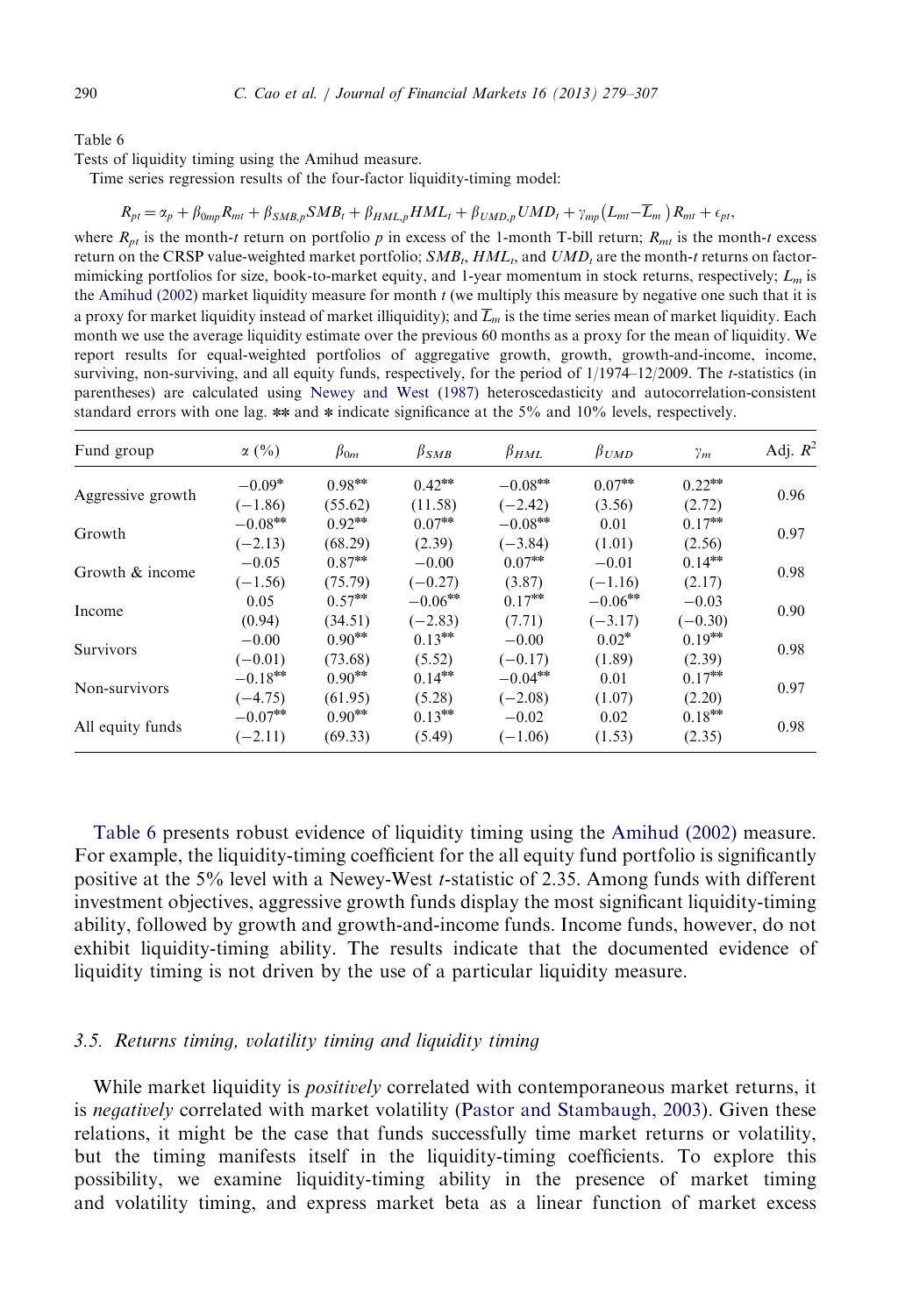<span id="page-12-0"></span>return, market volatility, and market liquidity. The specification then becomes:

$$
R_{pt} = \alpha_p + \beta_{0mp} R_{mt} + \beta_{SMB,p} SMB_t + \beta_{HML,p} HML_t + \beta_{UMD,p} UMD_t
$$

$$
+ \gamma_{mp} (L_{mt} - \overline{L}_m) R_{mt} + \lambda_{mp} R_{mt}^2 + \delta_{mp} (V_{mt} - V_m) R_{mt} + \epsilon_{pt}
$$
(10)

where  $V_{mt}$  is the month-t market volatility estimate and  $\overline{V}_m$  is the time series mean of market volatility estimates. We calculate time-varying market volatility as the realized market volatility, which is the standard deviation of daily demeaned excess market returns within month  $t$ . In each month  $t$ , we use the average volatility estimate over the previous 60 months ([t–60, t–1]) as a proxy for the mean of volatility ( $V_m$ ). The coefficients  $\lambda_{mp}$  and  $\delta_{mn}$  measure market timing and volatility timing, respectively.

Table 7 reveals several interesting patterns. First, consistent with the traditional timing literature (e.g., [Treynor and Mazuy, 1966](#page-28-0)), the market-timing coefficients are either insignificant or significantly negative, suggesting that there is no evidence of market timing at the aggregate level. Secondly, the volatility-timing coefficients are significant and negative for the all-equity fund portfolio, aggregative growth, growth, growth-and-income portfolios, survivors, and non-survivors. This result is consistent with [Busse's \(1999\)](#page-27-0)

Table 7

Tests of liquidity timing, return timing, and volatility timing.

Time series regression results of the four-factor liquidity, return, and volatility timing model:

$$
R_{pt} = \alpha_p + \beta_{0mp} R_{mt} + \beta_{SMB,p} SMB_t + \beta_{HML,p} HML_t + \beta_{UMD,p} UMD_t
$$
  
+ $\gamma_{mp} (L_{mt} - \overline{L}_m) R_{mt} + \lambda_{mp} R_{mt}^2 + \delta_{mp} (V_{mt} - \overline{V}_m) R_{mt} + \epsilon_{pt},$ 

where  $R_{nt}$  is the month-t return on portfolio p in excess of the 1-month T-bill return;  $R_{nt}$  is the month-t excess return on the CRSP value-weighted market portfolio;  $SMB_t, HML_t$ , and  $UMD_t$  are the month-t returns on factormimicking portfolios for size, book-to-market equity, and 1-year momentum in stock returns, respectively;  $L_{mt}$  is the [Pastor and Stambaugh \(2003\)](#page-28-0) market liquidity measure for month t; and  $\overline{L}_m$  is the time series mean of market liquidity;  $V_{mt}$  is the month-t realized market volatility; and  $\overline{V}_m$  is the time series mean of market volatility estimates. Each month we use the average liquidity (volatility) estimate over the previous 60 months as a proxy for the mean of liquidity (volatility). We report results for equal-weighted portfolios of aggregative growth, growth, growth-and-income, income, surviving, non-surviving, and all equity funds, respectively, for the period of 1/1974– 12/2009. The t-statistics (in parentheses) are calculated using [Newey and West \(1987\)](#page-28-0) heteroscedasticity and autocorrelation-consistent standard errors with one lag. \*\* and \* indicate significance at the 5% and 10% levels, respectively.

| Fund group        | $\alpha$ (%) | $\beta_{0m}$ | $\beta_{SMB}$ | $\beta_{HML}$ | $\beta_{UMD}$ | $\gamma_m$ | $\lambda_m$ | $\delta_m$ | Adj. $R^2$ |
|-------------------|--------------|--------------|---------------|---------------|---------------|------------|-------------|------------|------------|
|                   | $-0.12*$     | $1.00***$    | $0.43***$     | $-0.07***$    | $0.06***$     | $0.94***$  | $-0.05$     | $-0.27***$ |            |
| Aggressive growth | $(-1.65)$    | (65.58)      | (11.80)       | $(-2.21)$     | (2.98)        | (3.99)     | $(-0.16)$   | $(-3.34)$  | 0.97       |
|                   | $-0.04$      | $0.95***$    | $0.07***$     | $-0.07***$    | 0.00          | $0.59***$  | $-0.35*$    | $-0.21***$ |            |
| Growth            | $(-0.79)$    | (89.42)      | (2.77)        | $(-3.76)$     | (0.03)        | (3.30)     | $(-1.83)$   | $(-2.92)$  | 0.98       |
|                   | $-0.02$      | $0.89***$    | $-0.00$       | $0.07***$     | $-0.02***$    | $0.48***$  | $-0.27***$  | $-0.14***$ |            |
| Growth & income   | $(-0.45)$    | (96.28)      | $(-0.04)$     | (4.35)        | $(-2.04)$     | (3.04)     | $(-2.06)$   | $(-1.96)$  | 0.98       |
|                   | $0.10*$      | $0.60***$    | $-0.06***$    | $0.17***$     | $-0.06***$    | 0.14       | $-0.53***$  | $-0.09$    | 0.90       |
| Income            | (1.74)       | (40.72)      | $(-3.24)$     | (7.77)        | $(-3.74)$     | (0.56)     | $(-2.78)$   | $(-1.47)$  |            |
| Survivors         | 0.00         | $0.92***$    | $0.14***$     | 0.00          | 0.01          | $0.68***$  | $-0.16$     | $-0.13***$ | 0.98       |
|                   | (0.05)       | (93.44)      | (6.07)        | (0.11)        | (1.13)        | (4.25)     | $(-0.92)$   | $(-2.30)$  |            |
|                   | $-0.15***$   | $0.93***$    | $0.14***$     | $-0.04*$      | 0.00          | $0.60***$  | $-0.31*$    | $-0.22**$  | 0.97       |
| Non-survivors     | $(-3.12)$    | (81.32)      | (5.99)        | $(-1.75)$     | (0.13)        | (2.76)     | $(-1.82)$   | $(-2.46)$  |            |
|                   | $-0.05$      | $0.93***$    | $0.14***$     | $-0.01$       | 0.01          | $0.62***$  | $-0.24$     | $-0.19***$ | 0.98       |
| All equity funds  | $(-1.21)$    | (91.03)      | (6.15)        | $(-0.69)$     | (0.65)        | (3.64)     | $(-1.38)$   | $(-2.90)$  |            |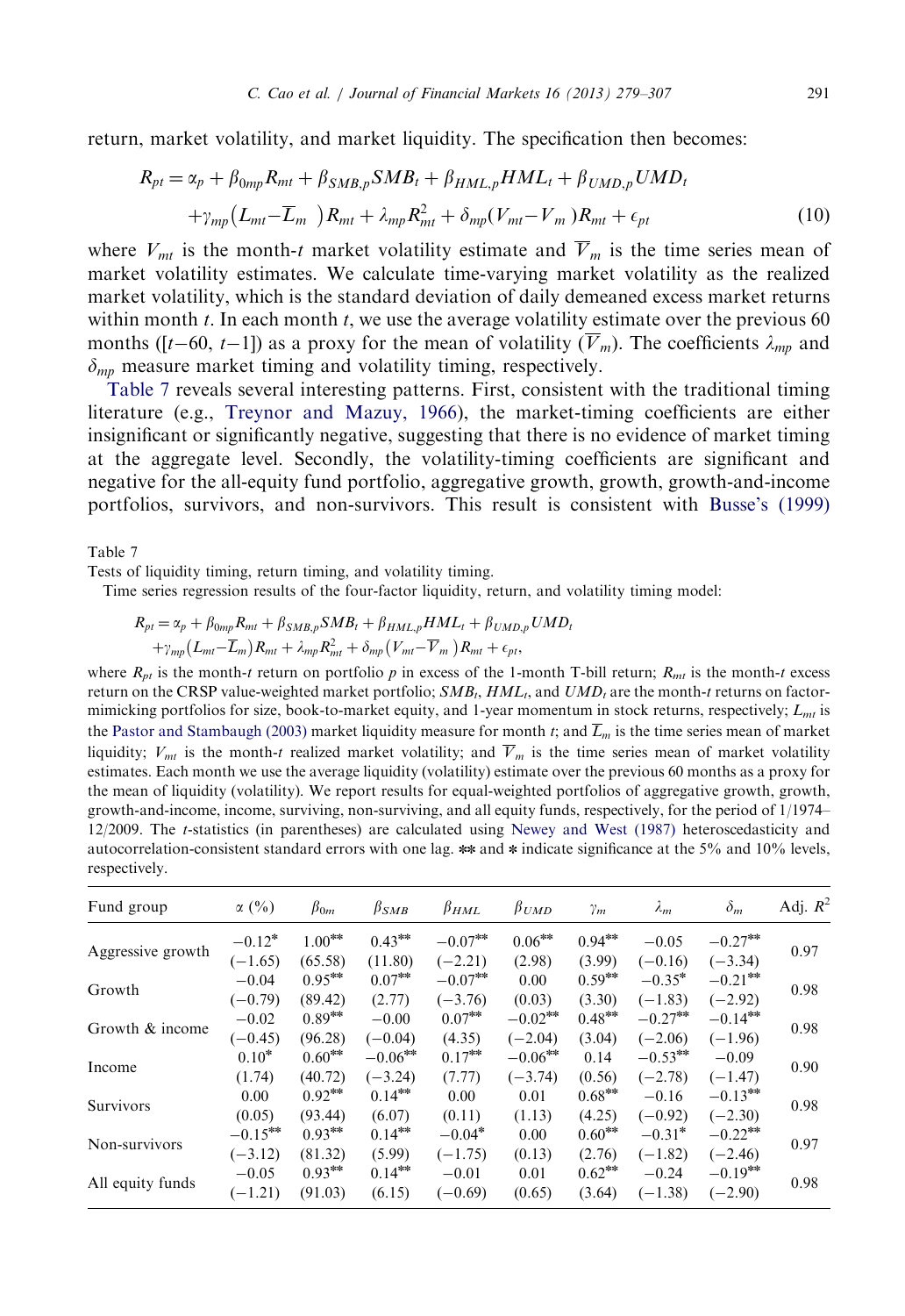<span id="page-13-0"></span>evidence of volatility timing using daily fund returns. Lastly, we find that including market-timing and volatility-timing terms does not materially affect the significance of the liquidity-timing coefficients. Comparing the results reported in [Table 3](#page-8-0) with those in [Table 7](#page-12-0), we can see that after controlling for market timing and volatility timing, the liquidity-timing coefficients, although slightly smaller, remain significant and positive. For example, aggressive growth, growth, and growth-and-income funds demonstrate liquiditytiming ability at the 1% level. Income funds do not show liquidity-timing ability in either [Tables 3 or 7.](#page-8-0)

Taken together, these results indicate that the significant liquidity-timing coefficients are not due to the positive correlation between market returns and liquidity or the negative correlation between market volatility and liquidity. Liquidity timing is therefore an important component of the strategies of actively managed mutual funds.

## 3.6. Tests of liquidity timing: control for liquidity risk factor

In the previous tests, we utilize the standard [Carhart \(1997\)](#page-27-0) four-factor model to explain the time series of mutual fund returns. Although the literature has identified liquidity risk as an important determinant of stock returns, it is not clear whether a liquidity risk factor is useful in explaining the time series of mutual fund returns. To examine whether our results are driven by a potentially omitted liquidity risk factor, we consider a five-factor liquidity-timing model as follows:

$$
R_{pt} = \alpha_p + \beta_{0mp} R_{mt} + \beta_{SMB,p} SMB_t + \beta_{HML,p} HML_t
$$
  
+ $\beta_{UMD,p} UMD_t + \beta_{LIQ,p} LIQ_t + \gamma_{mp} (L_{mt} - \overline{L}_m) R_{mt} + \epsilon_{pt}$  (11)

where  $LIO$  is the [Pastor and Stambaugh \(2003\)](#page-28-0) liquidity risk factor, measured as the innovations in market liquidity from an AR  $(2)$  model.<sup>4</sup>

[Table 8](#page-14-0) reports regression estimates of Eq. (11). Comparing the results in [Table 8](#page-14-0) with those in [Table 3,](#page-8-0) we find that the evidence of liquidity timing remains materially unchanged after we control for the liquidity risk factor. For example, the liquidity-timing coefficients remain significantly positive for all fund portfolios except for the income fund portfolio. In fact, the liquidity factor is not useful in explaining the time series of mutual fund returns because none of the liquidity beta estimates are significant. We also control for the liquidity risk factor and rerun all the robustness tests in [Sections 3.2–3.5.](#page-8-0) In general, the results suggest that adding the liquidity factor does not materially affect the significance of liquidity-timing coefficients. For brevity, these results are not reported but are available upon request.

## 4. Individual fund-level analysis

In this section, we first investigate the liquidity-timing ability of fund managers at the individual fund level using a bootstrap approach and evaluate the out-of-sample performance of liquidity-timing funds by sorting funds by liquidity-timing coefficients. Then we examine the cross-sectional relationship between liquidity-timing ability and fund characteristics. Finally, we

<sup>4</sup> Specification tests suggest that an AR (2) process is sufficient to model the time series of [Pastor and](#page-28-0) [Stambaugh's \(2003\)](#page-28-0) market liquidity measure. We also use an alternative risk factor, i.e., the [Pastor and](#page-28-0) [Stambaugh \(2003\)](#page-28-0) traded liquidity factor measured as the return spread of the top and bottom value-weighted decile portfolios of stocks from a sort on historical liquidity betas. The results are qualitatively similar.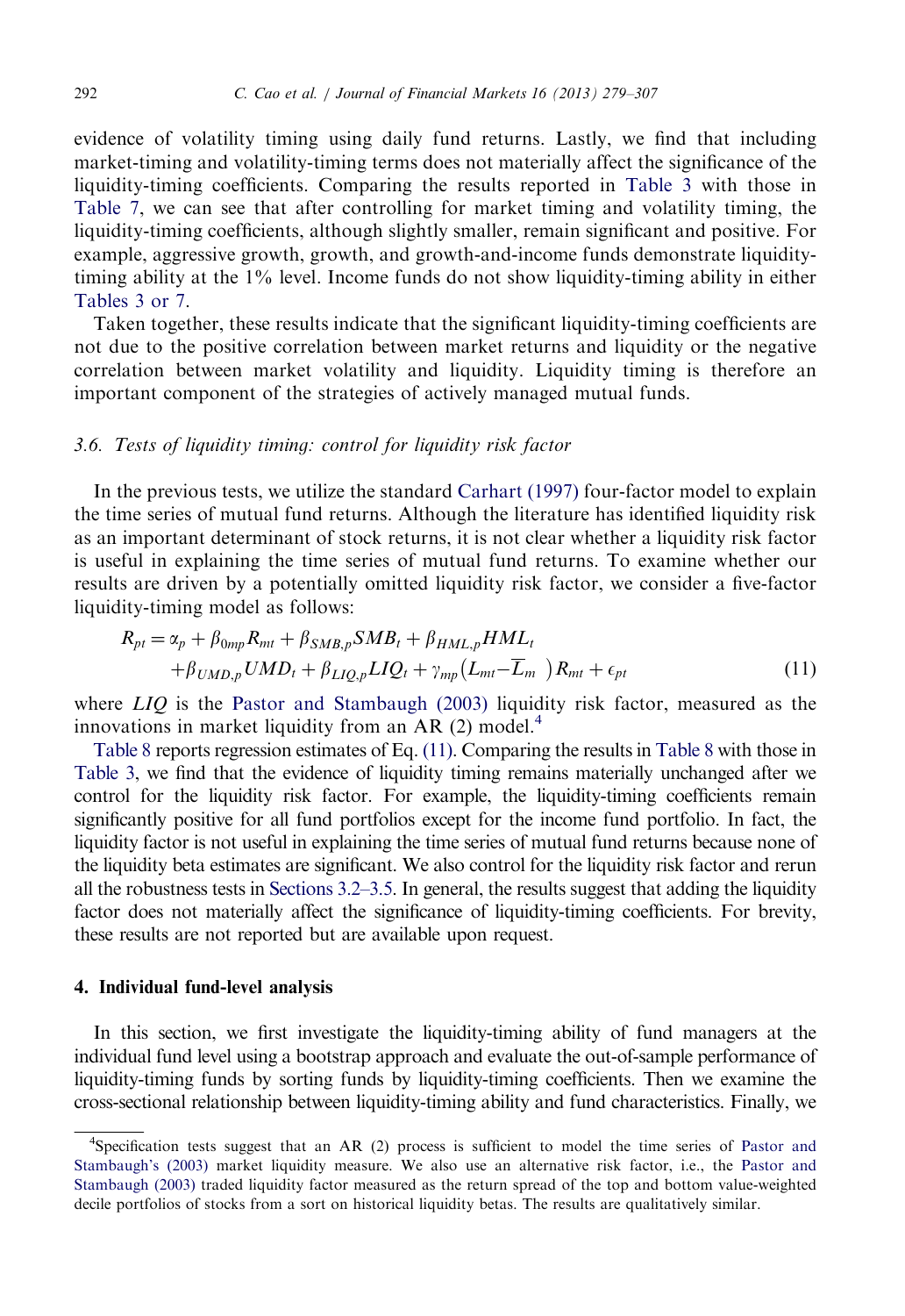<span id="page-14-0"></span>Tests of liquidity timing: controlling for liquidity risk.

Time series regression results of the five-factor liquidity-timing model:

$$
R_{pt} = \alpha_p + \beta_{0mp} R_{mt} + \beta_{SMB,p} SMB_t + \beta_{HML,p} HML_t
$$
  
+  $\beta_{UMD,p} UMD_t + \beta_{LIQ,p} LIQ_t + \gamma_{mp} (L_{mt} - \overline{L}_m) R_{mt} + \epsilon_{pt}$ 

where  $R_{pt}$  is the month-t return on portfolio p in excess of the 1-month T-bill return;  $R_{mt}$  is the month-t excess return on the CRSP value-weighted market portfolio;  $SMB_t, HML_t$ , and  $UMD_t$  are the month-t returns on factormimicking portfolios for size, book-to-market equity, and 1-year momentum in stock returns, respectively;  $LIQ_t$  is the [Pastor and Stambaugh \(2003\)](#page-28-0) liquidity risk factor for month t, measured as the innovations in market liquidity from an AR (2) model;  $L<sub>mt</sub>$  is the [Pastor and Stambaugh \(2003\)](#page-28-0) market liquidity measure for month t; and  $\overline{L}_m$  is the time series mean of market liquidity. Each month we use the average liquidity estimate over the previous 60 months as a proxy for the mean of liquidity. We report results for equal-weighted portfolios of aggregative growth, growth, growth-and-income, income, surviving, non-surviving, and all equity funds, respectively, for the period of 1/1974–12/2009. The t-statistics (in parentheses) are calculated using [Newey and](#page-28-0) [West \(1987\)](#page-28-0) heteroscedasticity and autocorrelation-consistent standard errors with one lag.  $**$  and  $*$  indicate significance at the 5% and 10% levels, respectively.

| Fund group        | $\alpha$ (%) | $\beta_{0m}$ | $\beta_{SMB}$ | $\beta_{HML}$     | $\beta_{UMD}$ | $\beta_{LIO}$ | $\gamma_m$ | Adj. $R^2$ |
|-------------------|--------------|--------------|---------------|-------------------|---------------|---------------|------------|------------|
|                   | $-0.12***$   | $0.99***$    | $0.43***$     | $-0.08^{\rm sec}$ | $0.06***$     | $-0.00$       | $1.09***$  |            |
| Aggressive growth | $(-2.47)$    | (61.51)      | (12.62)       | $(-2.62)$         | (2.91)        | $(-0.22)$     | (7.17)     | 0.96       |
| Growth            | $-0.09***$   | $0.94***$    | $0.08***$     | $-0.08***$        | 0.00          | $-0.00$       | $0.78***$  | 0.97       |
|                   | $(-2.75)$    | (76.54)      | (2.84)        | $(-4.23)$         | (0.35)        | $(-0.16)$     | (5.31)     |            |
| Growth & income   | $-0.06*$     | $0.87***$    | 0.00          | $0.07***$         | $-0.02*$      | 0.01          | $0.61***$  | 0.98       |
|                   | $(-1.93)$    | (90.38)      | (0.20)        | (4.41)            | $(-1.86)$     | (1.49)        | (3.61)     |            |
| Income            | 0.01         | $0.58***$    | $-0.05***$    | $0.16***$         | $-0.05***$    | 0.01          | 0.34       | 0.89       |
|                   | (0.15)       | (35.15)      | $(-2.76)$     | (7.71)            | $(-3.19)$     | (0.47)        | (1.50)     |            |
| Survivors         | $-0.02$      | $0.91***$    | $0.14***$     | $-0.00$           | 0.02          | 0.00          | $0.84***$  | 0.98       |
|                   | $(-0.69)$    | (86.25)      | (6.40)        | $(-0.18)$         | (1.29)        | (0.21)        | (5.62)     |            |
| Non-survivors     | $-0.20***$   | $0.91***$    | $0.15***$     | $-0.04***$        | 0.00          | 0.00          | $0.84***$  | 0.97       |
|                   | $(-5.31)$    | (74.17)      | (6.12)        | $(-2.31)$         | (0.39)        | (0.19)        | (3.60)     |            |
|                   | $-0.09***$   | $0.91***$    | $0.14***$     | $-0.02$           | 0.01          | 0.00          | $0.85***$  | 0.98       |
| All equity funds  | $(-2.75)$    | (82.48)      | (6.39)        | $(-1.17)$         | (0.87)        | (0.26)        | (4.61)     |            |

conduct several tests to ensure that the documented liquidity-timing ability is not attributed to a passive timing effect.

#### 4.1. Bootstrap tests

The large sample in the CRSP database enables us to perform a fund-by-fund analysis not only for the entire domestic equity fund group, but also within each fund subgroup of different investment objectives. Because the investment objective codes for some funds change over time, we follow [Pastor and Stambaugh \(2002\)](#page-28-0) and assign a fund to the category into which it is classified most often. For example, if a fund with a 5-year history is classified as a long-term growth fund for four years and as an aggressive growth fund for 1 year, it is assigned to the long-term growth fund group. We also exclude funds that have existed for less than 2 years. The resulting sample contains 4,173 funds.<sup>5</sup>

<sup>&</sup>lt;sup>5</sup>In unreported tests, we require a fund to have a minimum of 36 or 60 monthly return observations to be included in the sample and find that our main conclusion remains unchanged.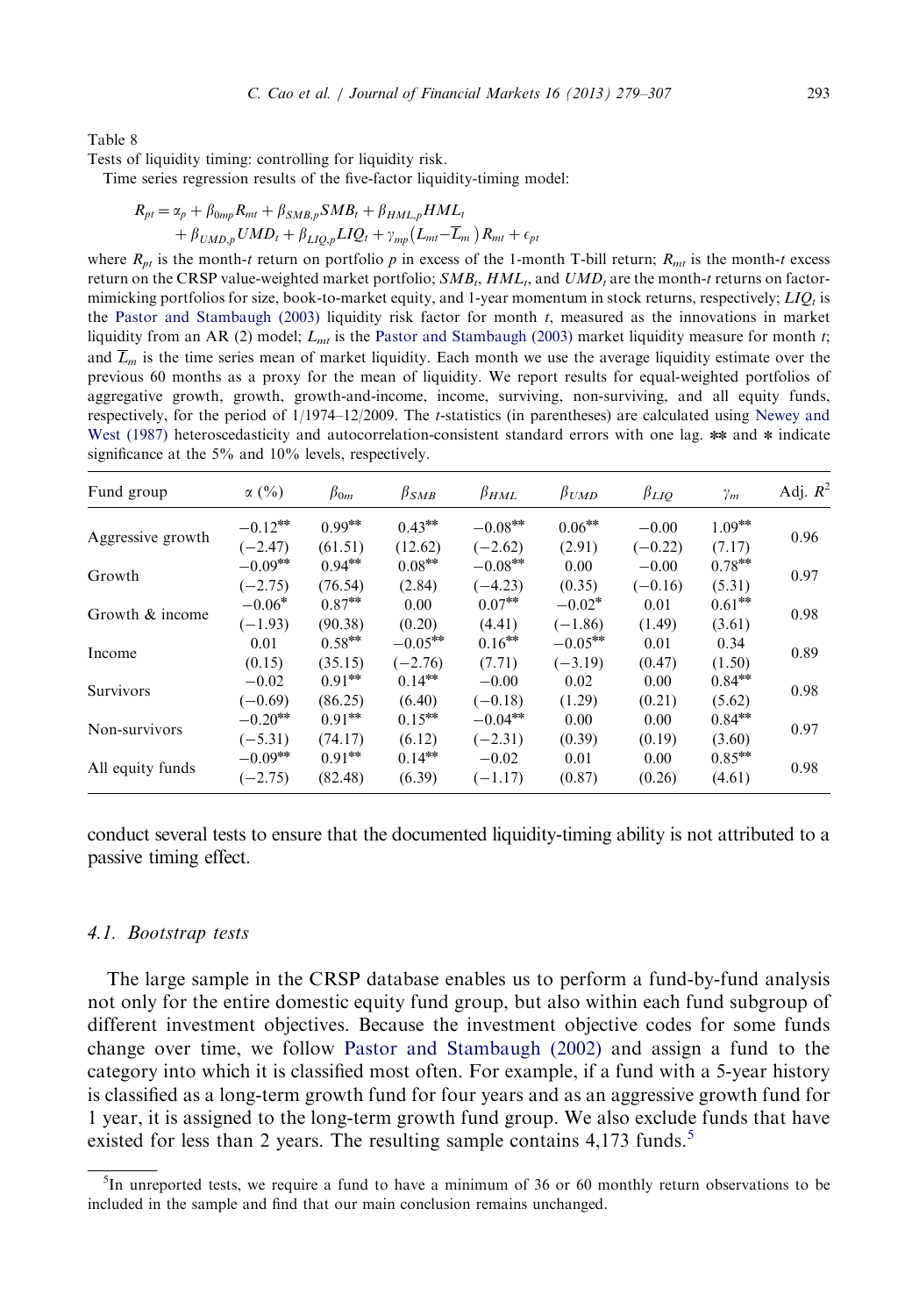We adopt a bootstrap approach to derive statistical inferences for liquidity timing at the individual fund level, following the methodology of [Kosowski, Timmermann, Wermers,](#page-28-0) [and White \(2006\)](#page-28-0) and [Jiang, Yao, and Yu \(2007\).](#page-28-0) The bootstrap approach addresses two issues associated with the statistical inference based on the cross-sectional distributions of liquidity-timing measures and their *t*-statistics: (1) violation of the *i.i.d.* assumption across fund returns, which is due to correlated returns of funds that follow the same objective and similar strategies, and (2) poor finite sample properties of the test statistics for estimated timing coefficients.

To implement the bootstrap procedure, we first estimate the [Carhart \(1997\)](#page-27-0) four-factor model in Eq.  $(7)$  for each fund p and retain the parameter estimates,  $\{\hat{\alpha}_p, \hat{\beta}_{mp}, \hat{\beta}_{SMB,p}, \hat{\beta}_{HML,p}, \hat{\beta}_{UMD,p}\}$ , as well as a time series of residuals,  $\{\hat{\epsilon}_{pt}\}$ . Resampling the market factor generates a time series of bootstrapped market excess returns,  $\{R_{mt}^b\}$ , where  $b$  is an index for the bootstrap iteration. Next, by imposing the null hypothesis of no liquidity-timing ability, we construct a time series of bootstrapped returns for fund  $p$ ,  $\{R_{pt}^b\}$ , as follows:

$$
R_{pt}^{b} = \hat{\alpha}_p + \hat{\beta}_{mp} R_{mt}^{b} + \hat{\beta}_{SMB,p} SMB_t + \hat{\beta}_{HML,p} HML_t + \hat{\beta}_{UMD,p} UMD_t + \hat{\epsilon}_{pt}.
$$
 (12)

We then estimate the bootstrapped liquidity-timing coefficient,  $\hat{\gamma}_{mp}^b$ , for fund p and its Newey-West *t*-statistic,  $\hat{t}_{\hat{\gamma}_{mp}}^b$ , using the liquidity-timing model given in Eq. (9). By construction, the bootstrapped liquidity-timing estimate is zero. Therefore, any positive bootstrapped liquidity-timing estimate  $(\hat{\gamma}_{mp}^b)$  and its *t*-statistic  $(\hat{\gamma}_{mp}^b)$  are purely due to sampling variation.

We repeat this process for all funds,  $p=1,\ldots,N$ , and obtain the following cross-sectional statistics of bootstrapped liquidity-timing measures and their t-statistics for each of the quartiles,  $25%$  and  $75%$ , as well as the extreme percentiles,  $1\%$ ,  $5\%$ ,  $10\%$ ,  $90\%$ ,  $95%$ , and 99%. Repeating this procedure for B bootstrapped iterations, we obtain the distributions of cross-sectional statistics of bootstrapped liquidity-timing measures and their Newey-West tstatistics. The bootstrapped p-value is then calculated as

$$
p = \frac{1}{B} \sum_{b=1}^{B} I_{|\pi^b| > |\pi|}
$$
\n(13)

where  $\pi$  and  $\pi^b$  are the cross-sectional statistics of the actual and bootstrapped liquiditytiming measures or their Newey-West *t*-statistics, respectively;  $B$  is the number of bootstrapped iterations (set to be 1,000 in this exercise); and  $I_{\vert \pi^b \vert > \vert \pi \vert}$  is an indicator function defined as

$$
I_{\left|\pi^{b}\right|>\left|\pi\right|} = \begin{cases} 1, & \left|\pi^{b}\right|>\left|\pi\right|, \\ 0 & \text{otherwise.} \end{cases} \tag{14}
$$

Under the null hypothesis of no liquidity-timing ability, we expect the distributions of bootstrapped statistics to approximate the empirical distributions of actual statistics. If the actual positive liquidity-timing measure or its Newey-West t-statistic for a ranked fund is consistently higher than the corresponding bootstrapped value (i.e., if the bootstrapped *p*-value for a positive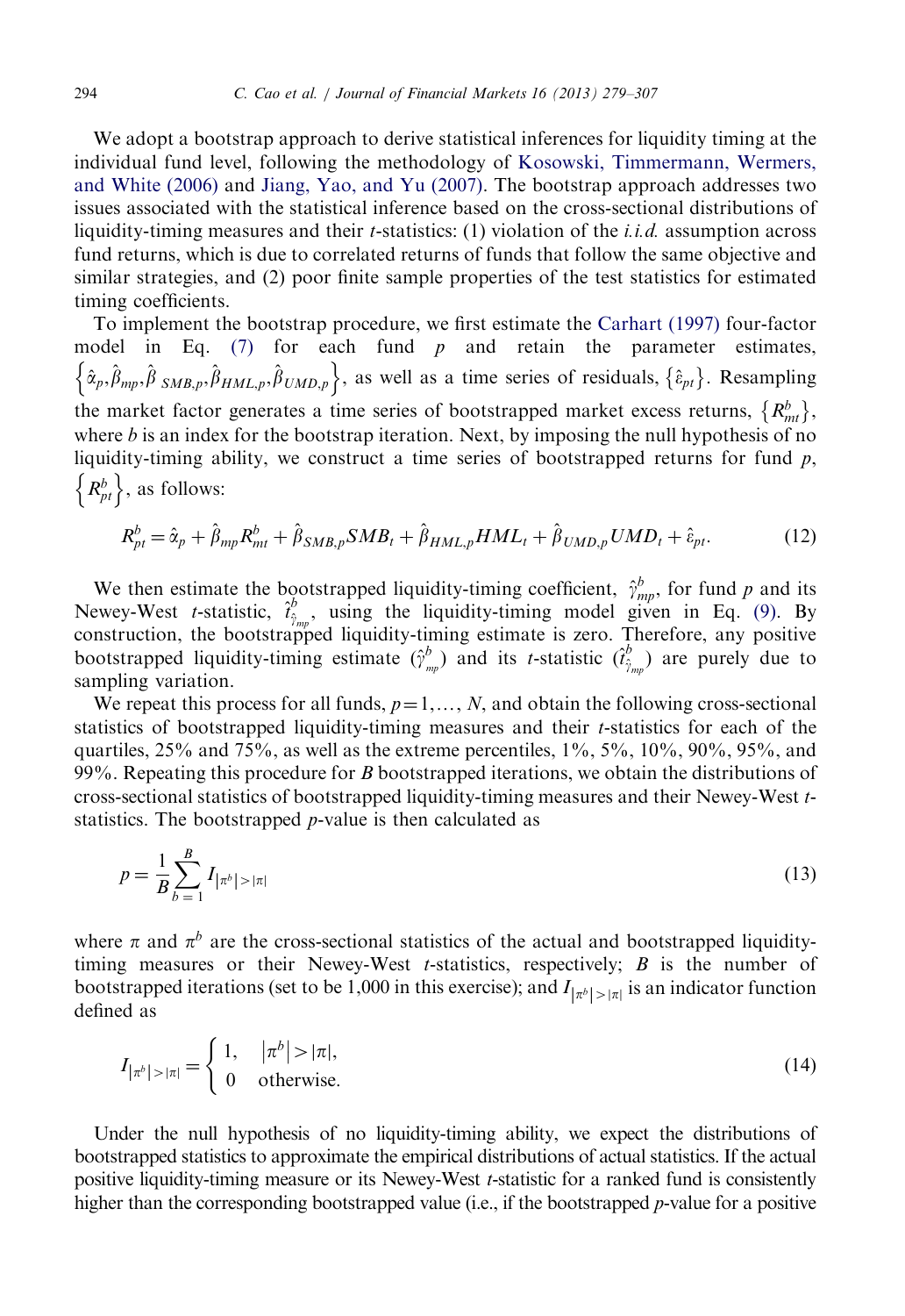gamma or t-statistic is close to zero), this fund is said to exhibit positive liquidity-timing ability that is not purely due to luck. Similarly, if the estimated negative liquidity-timing measure or its Newey-West *t*-statistic for a ranked fund is lower than the corresponding bootstrapped value (i.e., if the bootstrapped p-value for a negative gamma or t-statistic is close to zero), we infer that this fund has significantly negative liquidity-timing ability.

Panel A of [Table 9](#page-17-0) reports the cross-sectional summary statistics of liquidity-timing coefficients for individual funds and their bootstrapped p-values. The table indicates that the positive liquidity-timing coefficients produced by the top percentile funds (e.g., funds ranked as 75%, 90%, 95%, and 99%) are not purely due to luck, except in the case of income funds or extreme percentile funds ranked as 99%. For example, all domestic equity funds that have liquidity-timing coefficients in the 75th, 90th, and 95th percentiles of the empirical distribution of timing coefficients exhibit significant timing ability since the p-values associated with these funds' timing coefficients are close to zero. Similar patterns emerge for the aggressive growth, growth, growth-and-income, surviving, and nonsurviving fund groups. Top-ranked income funds do not show liquidity-timing ability as the p-values associated with their timing coefficients are greater than 10%.

While the results reported in Panel A of [Table 9](#page-17-0) are encouraging, we perform another test in which we sort funds by the t-statistics of their timing coefficients. According to the bootstrap literature (e.g., [Kosowski, Timmermann, Wermers, and White, 2006;](#page-28-0) [Jiang,](#page-28-0) [Yao, and Yu, 2007\)](#page-28-0), the pivotal t-statistics possess superior statistical properties. We report this set of bootstrap results in Panel B of [Table 9.](#page-17-0) Consistent with the evidence in Panel A, Panel B indicates the strong liquidity-timing ability of mutual fund managers and this ability varies with fund investment objectives. For example, top-ranked funds in the aggressive growth, growth, and growth-and-income style categories show significant liquidity-timing ability based on the  $p$ -values associated with the  $t$ -statistics of the timing coefficients. Income funds, on the other hand, do not exhibit timing ability in general. Finally, according to ranked timing coefficients or ranked  $t$ -statistics for the liquiditytiming coefficients, we note that bottom-ranked funds (e.g., funds ranked as 5%, 10%, and 25%) demonstrate negative liquidity-timing skills that cannot be attributed to random sampling variation.

We check the robustness of these results by repeating the above experiment using the [Amihud \(2002\)](#page-27-0) illiquidity measure. As in [Table 6](#page-11-0), we multiply the Amihud measure by negative one so that the results have the same interpretation as those using the [Pastor and](#page-28-0) [Stambaugh \(2003\)](#page-28-0) liquidity measure. [Table 10](#page-18-0) shows that using the Amihud measure produces qualitatively similar results to those reported in [Table 9](#page-17-0). The only exception is that income funds exhibit significant timing ability when we examine the top-ranked t-statistics of the timing coefficients.

Furthermore, we perform a bootstrap test by including both market timing and volatility timing as in Eq. (10) and report the results in [Table 11](#page-19-0). The results remain qualitatively similar to those in [Table 9.](#page-17-0) Overall, the fund-level analysis suggests that the evidence in favor of liquidity-timing ability is robust.

We note that there are many ways to perform the bootstrap analysis. To ensure that our results are robust to bootstrap procedures, we experiment with three alternative bootstrap methods: (1) Instead of bootstrapping the market factor, we resample all four risk factors (e.g.,  $R_m$ , SMB, HML, and UMD) jointly; (2) we bootstrap the residuals from the Carhart four-factor model instead of the risk factors; and (3) we bootstrap the risk factors and residuals jointly. These tests produce qualitatively similar results to those in [Table 9.](#page-17-0)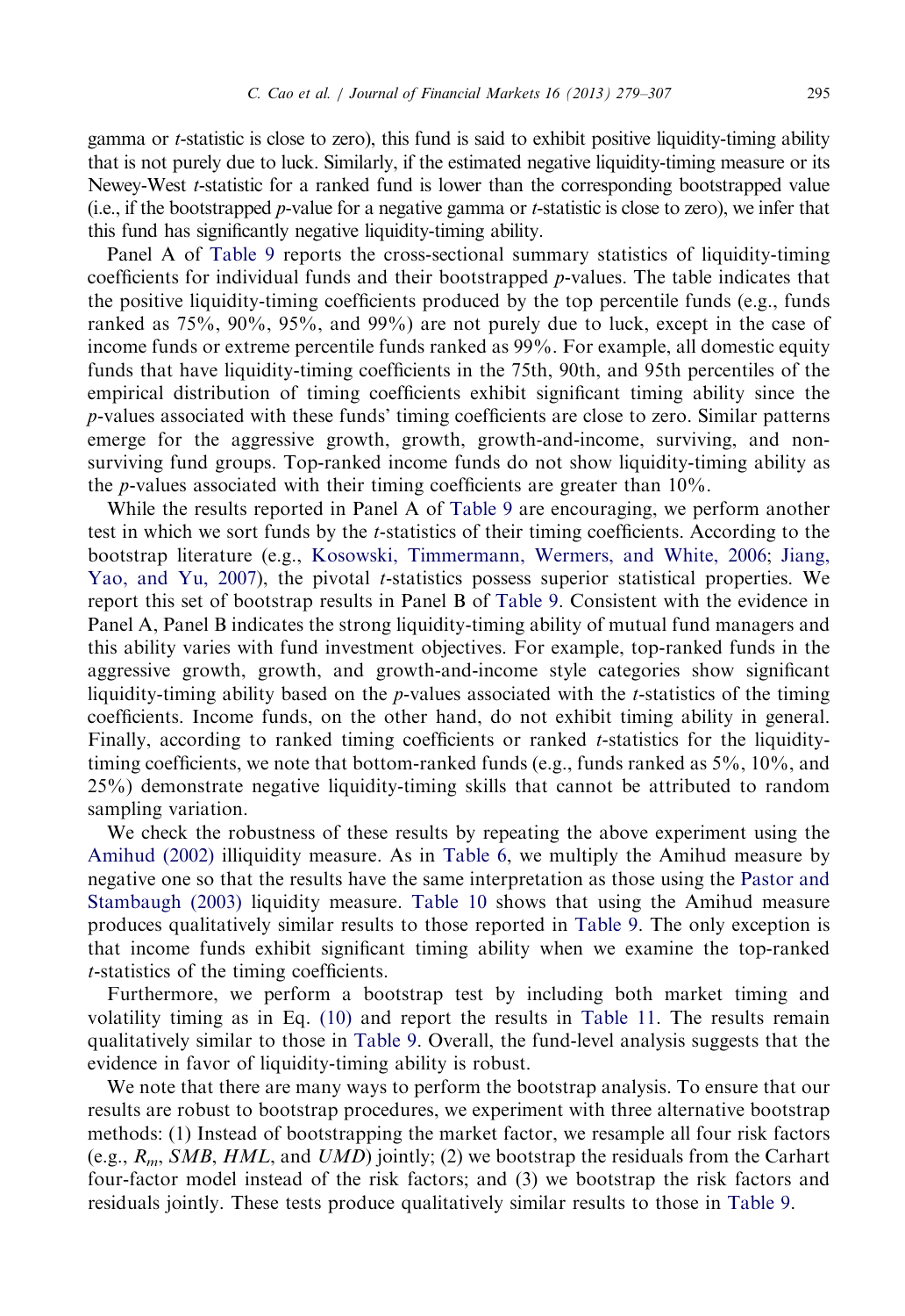<span id="page-17-0"></span>Tests of liquidity timing: fund-level analysis.

Cross-sectional distributions of liquidity-timing coefficients and their t-statistics from the four-factor liquiditytiming model:

$$
R_{pt} = \alpha_p + \beta_{mp} R_{mt} + \beta_{SMB,p} SMB_t + \beta_{HML,p} HML_t + \beta_{UMD,p} UMD_t + \gamma_{mp} (L_{mt} - \overline{L}_m) R_{mt} + \epsilon_{pt},
$$

where  $R_{pt}$  is the month-t return on portfolio p in excess of the 1-month T-bill return;  $R_{mt}$  is the month-t excess return on the CRSP value-weighted market portfolio;  $SMB_t, HML_t$ , and  $UMD_t$  are the month-t returns on factormimicking portfolios for size, book-to-market equity, and 1-year momentum in stock returns, respectively;  $L_{mt}$  is the [Pastor and Stambaugh \(2003\)](#page-28-0) market liquidity measure for month t; and  $\overline{L}_m$  is the time series mean of market liquidity. Each month we use the average liquidity estimate over the previous 60 months as a proxy for the mean of liquidity. We estimate the model for each fund and report cross-sectional statistics of liquidity-timing coefficients  $(\gamma_{mn})$  and their Newey-West *t*-statistics in Panels A and B, respectively. The bootstrapped *p*-values (in parentheses) are calculated in a way similar to [Jiang, Yao, and Yu \(2007\).](#page-28-0) We only include funds with a minimum of 24 monthly observations during the 1/1974–12/2009 period. Results are reported for aggregative growth, growth, growth-and-income, income, surviving, non-surviving, and all equity funds, respectively.

| Fund group                                                                                  | $1\%$   | $5\%$   | 10%     | 25%     | 75%    | 90%    | 95%    | 99%    |
|---------------------------------------------------------------------------------------------|---------|---------|---------|---------|--------|--------|--------|--------|
| Panel A: Cross-section statistics of liquidity-timing coefficients                          |         |         |         |         |        |        |        |        |
| Aggressive growth                                                                           | $-3.04$ | $-1.02$ | $-0.54$ | $-0.07$ | 0.87   | 1.60   | 2.13   | 3.73   |
|                                                                                             | (0.15)  | (0.00)  | (0.00)  | (0.00)  | (0.00) | (0.00) | (0.00) | (0.26) |
| Growth                                                                                      | $-2.88$ | $-0.84$ | $-0.42$ | $-0.02$ | 0.83   | 1.42   | 1.93   | 3.74   |
|                                                                                             | (0.04)  | (0.00)  | (0.00)  | (0.00)  | (0.00) | (0.00) | (0.00) | (0.14) |
| Growth & income                                                                             | $-2.27$ | $-0.78$ | $-0.45$ | $-0.14$ | 0.57   | 1.07   | 1.38   | 2.93   |
|                                                                                             | (0.29)  | (0.00)  | (0.00)  | (0.00)  | (0.00) | (0.00) | (0.01) | (0.05) |
|                                                                                             | $-2.57$ | $-1.12$ | $-0.66$ | $-0.33$ | 0.26   | 0.66   | 1.06   | 2.04   |
| Income                                                                                      | (0.83)  | (0.37)  | (0.02)  | (0.17)  | (0.94) | (0.94) | (0.80) | (0.78) |
| Survivors                                                                                   | $-1.26$ | $-0.55$ | $-0.37$ | $-0.10$ | 0.56   | 1.00   | 1.27   | 2.08   |
|                                                                                             | (0.00)  | (0.00)  | (0.00)  | (0.00)  | (0.00) | (0.00) | (0.00) | (0.63) |
| Non-survivors                                                                               | $-3.79$ | $-1.53$ | $-0.79$ | $-0.15$ | 1.00   | 1.83   | 2.47   | 4.63   |
|                                                                                             | (0.41)  | (0.00)  | (0.00)  | (0.00)  | (0.00) | (0.00) | (0.00) | (0.03) |
| All equity funds                                                                            | $-2.73$ | $-0.84$ | $-0.47$ | $-0.12$ | 0.71   | 1.28   | 1.84   | 3.47   |
|                                                                                             | (0.02)  | (0.00)  | (0.00)  | (0.00)  | (0.00) | (0.00) | (0.00) | (0.02) |
| Panel B: Cross-section statistics of <i>t</i> -statistics for liquidity-timing coefficients |         |         |         |         |        |        |        |        |
|                                                                                             | $-3.27$ | $-1.63$ | $-1.04$ | $-0.20$ | 1.77   | 2.76   | 3.50   | 5.34   |
| Aggressive growth                                                                           | (0.67)  | (0.00)  | (0.00)  | (0.00)  | (0.00) | (0.00) | (0.00) | (0.00) |
|                                                                                             | $-2.78$ | $-1.50$ | $-0.88$ | $-0.04$ | 2.03   | 2.99   | 3.83   | 6.82   |
| Growth                                                                                      | (0.00)  | (0.00)  | (0.00)  | (0.00)  | (0.00) | (0.00) | (0.00) | (0.00) |
|                                                                                             | $-3.35$ | $-2.05$ | $-1.49$ | $-0.50$ | 1.45   | 2.63   | 3.36   | 4.73   |
| Growth & income                                                                             | (0.69)  | (0.13)  | (0.01)  | (0.00)  | (0.00) | (0.00) | (0.00) | (0.00) |
|                                                                                             | $-3.53$ | $-2.90$ | $-2.53$ | $-1.53$ | 0.70   | 1.73   | 2.26   | 4.71   |
| Income                                                                                      | (0.42)  | (1.00)  | (1.00)  | (1.00)  | (0.90) | (0.26) | (0.40) | (0.02) |
|                                                                                             | $-3.26$ | $-2.10$ | $-1.45$ | $-0.32$ | 1.73   | 2.67   | 3.28   | 4.48   |
| Survivors                                                                                   | (0.49)  | (0.29)  | (0.00)  | (0.00)  | (0.00) | (0.00) | (0.00) | (0.00) |
|                                                                                             | $-3.27$ | $-1.77$ | $-1.22$ | $-0.26$ | 1.74   | 3.04   | 3.90   | 6.83   |
| Non-survivors                                                                               | (0.18)  | (0.00)  | (0.00)  | (0.00)  | (0.00) | (0.00) | (0.00) | (0.00) |
|                                                                                             | $-3.27$ | $-1.93$ | $-1.36$ | $-0.28$ | 1.74   | 2.81   | 3.58   | 5.69   |
| All equity funds                                                                            | (0.23)  | (0.00)  | (0.00)  | (0.00)  | (0.00) | (0.00) | (0.00) | (0.00) |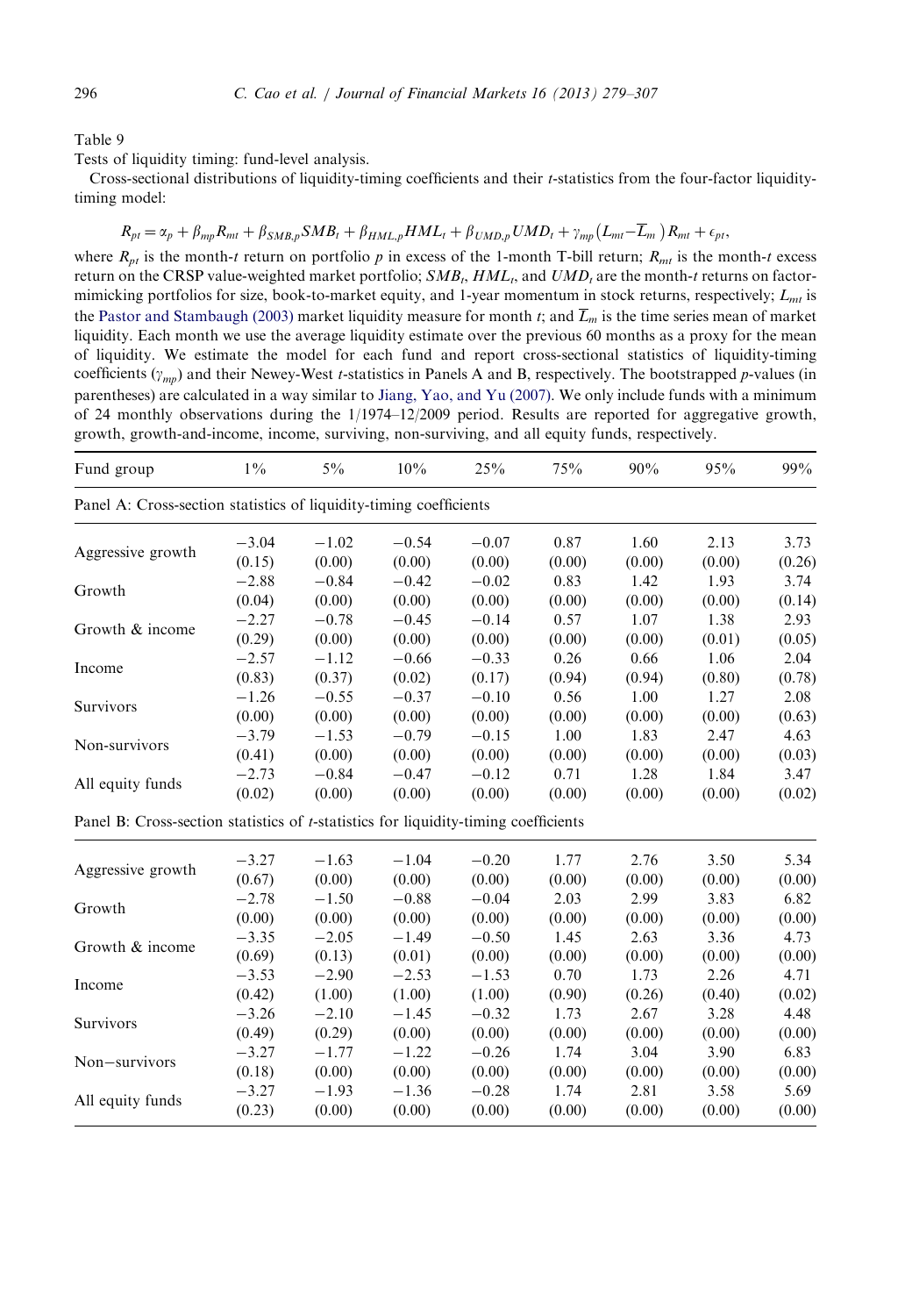<span id="page-18-0"></span>Tests of liquidity timing using the Amihud measure: fund-level analysis.

Cross-sectional distributions of liquidity-timing coefficients and their t-statistics from the four-factor liquiditytiming model:

## $R_{pt} = \alpha_p + \beta_{mp} R_{mt} + \beta_{SMB,p} SMB_t + \beta_{HML,p} HML_t + \beta_{UMD,p} UMD_t + \gamma_{mp} (L_{mt}-\overline{L}_m) R_{mt} + \epsilon_{pt}$

where  $R_{nt}$  is the month-t return on portfolio p in excess of the 1-month T-bill return;  $R_{nt}$  is the month-t excess return on the CRSP value-weighted market portfolio;  $SMB_t, HML_t$ , and  $UMD_t$  are the month-t returns on factormimicking portfolios for size, book-to-market equity, and 1-year momentum in stock returns, respectively;  $L_{mt}$  is the [Amihud \(2002\)](#page-27-0) market liquidity measure for month  $t$  (we multiply this measure by negative one such that it is a proxy for market liquidity instead of market illiquidity); and  $\overline{L}_m$  is the time series mean of market liquidity. Each month we use the average liquidity estimate over the previous 60 months as a proxy for the mean of liquidity. We estimate the model for each fund and report cross-sectional statistics of liquidity-timing coefficients ( QUOTE and their Newey-West t-statistics in Panels A and B, respectively. The bootstrapped p-values (in parentheses) are calculated in a way similar to [Jiang, Yao, and Yu \(2007\).](#page-28-0) We only include funds with a minimum of 24 monthly observations during the 1/1974–12/2009 period. Results are reported for aggregative growth, growth, growth-and-income, income, surviving, non-surviving, and all equity funds, respectively.

| Fund group        | $1\%$   | $5\%$                                                                                       | 10%     | 25%     | 75%    | 90%    | 95%    | 99%    |
|-------------------|---------|---------------------------------------------------------------------------------------------|---------|---------|--------|--------|--------|--------|
|                   |         | Panel A: Cross-section statistics of liquidity-timing coefficients                          |         |         |        |        |        |        |
| Aggressive growth | $-1.07$ | $-0.41$                                                                                     | $-0.25$ | $-0.08$ | 0.26   | 0.48   | 0.71   | 1.58   |
|                   | (0.10)  | (0.00)                                                                                      | (0.00)  | (0.00)  | (0.00) | (0.00) | (0.00) | (0.07) |
| Growth            | $-1.27$ | $-0.38$                                                                                     | $-0.19$ | $-0.02$ | 0.25   | 0.47   | 0.67   | 1.29   |
|                   | (0.57)  | (0.00)                                                                                      | (0.00)  | (0.00)  | (0.00) | (0.00) | (0.00) | (0.35) |
| Growth & income   | $-0.92$ | $-0.31$                                                                                     | $-0.22$ | $-0.07$ | 0.16   | 0.32   | 0.47   | 1.04   |
|                   | (0.51)  | (0.00)                                                                                      | (0.00)  | (0.00)  | (0.00) | (0.00) | (0.04) | (0.20) |
| Income            | $-0.71$ | $-0.41$                                                                                     | $-0.25$ | $-0.15$ | 0.16   | 0.33   | 0.43   | 0.56   |
|                   | (0.13)  | (0.40)                                                                                      | (0.21)  | (0.99)  | (0.13) | (0.10) | (0.62) | (1.00) |
| Survivors         | $-0.53$ | $-0.28$                                                                                     | $-0.19$ | $-0.06$ | 0.18   | 0.32   | 0.44   | 0.84   |
|                   | (0.00)  | (0.00)                                                                                      | (0.00)  | (0.00)  | (0.00) | (0.00) | (0.02) | (0.80) |
| Non-survivors     | $-1.46$ | $-0.54$                                                                                     | $-0.30$ | $-0.09$ | 0.31   | 0.57   | 0.81   | 1.75   |
|                   | (0.74)  | (0.00)                                                                                      | (0.00)  | (0.00)  | (0.00) | (0.00) | (0.00) | (0.01) |
| All equity funds  | $-1.08$ | $-0.37$                                                                                     | $-0.23$ | $-0.07$ | 0.22   | 0.43   | 0.59   | 1.27   |
|                   | (0.24)  | (0.00)                                                                                      | (0.00)  | (0.00)  | (0.00) | (0.00) | (0.00) | (0.04) |
|                   |         | Panel B: Cross-section statistics of <i>t</i> -statistics for liquidity-timing coefficients |         |         |        |        |        |        |
| Aggressive growth | $-3.65$ | $-1.92$                                                                                     | $-1.40$ | $-0.52$ | 1.50   | 2.61   | 3.22   | 4.51   |
|                   | (1.00)  | (0.04)                                                                                      | (0.00)  | (0.00)  | (0.00) | (0.00) | (0.00) | (0.00) |
| Growth            | $-3.16$ | $-1.73$                                                                                     | $-1.10$ | $-0.21$ | 1.91   | 2.97   | 3.64   | 5.01   |
|                   | (0.45)  | (0.00)                                                                                      | (0.00)  | (0.00)  | (0.00) | (0.00) | (0.00) | (0.00) |
| Growth & income   | $-3.58$ | $-2.20$                                                                                     | $-1.62$ | $-0.65$ | 1.33   | 2.51   | 3.06   | 4.58   |
|                   | (0.99)  | (0.93)                                                                                      | (0.65)  | (0.00)  | (0.00) | (0.00) | (0.00) | (0.00) |
| Income            | $-5.23$ | $-3.70$                                                                                     | $-2.80$ | $-1.94$ | 1.48   | 2.72   | 3.54   | 5.06   |
|                   | (1.00)  | (1.00)                                                                                      | (1.00)  | (1.00)  | (0.00) | (0.00) | (0.00) | (0.00) |
| Survivors         | $-4.10$ | $-2.39$                                                                                     | $-1.67$ | $-0.55$ | 1.58   | 2.63   | 3.31   | 4.62   |
|                   | (1.00)  | (1.00)                                                                                      | (0.98)  | (0.00)  | (0.00) | (0.00) | (0.00) | (0.00) |
| Non-survivors     | $-3.34$ | $-2.03$                                                                                     | $-1.40$ | $-0.48$ | 1.68   | 2.79   | 3.49   | 5.37   |
|                   | (0.77)  | (0.04)                                                                                      | (0.00)  | (0.00)  | (0.00) | (0.00) | (0.00) | (0.00) |
| All equity funds  | $-3.79$ | $-2.27$                                                                                     | $-1.58$ | $-0.54$ | 1.61   | 2.71   | 3.37   | 4.94   |
|                   | (1.00)  | (1.00)                                                                                      | (0.15)  | (0.00)  | (0.00) | (0.00) | (0.00) | (0.00) |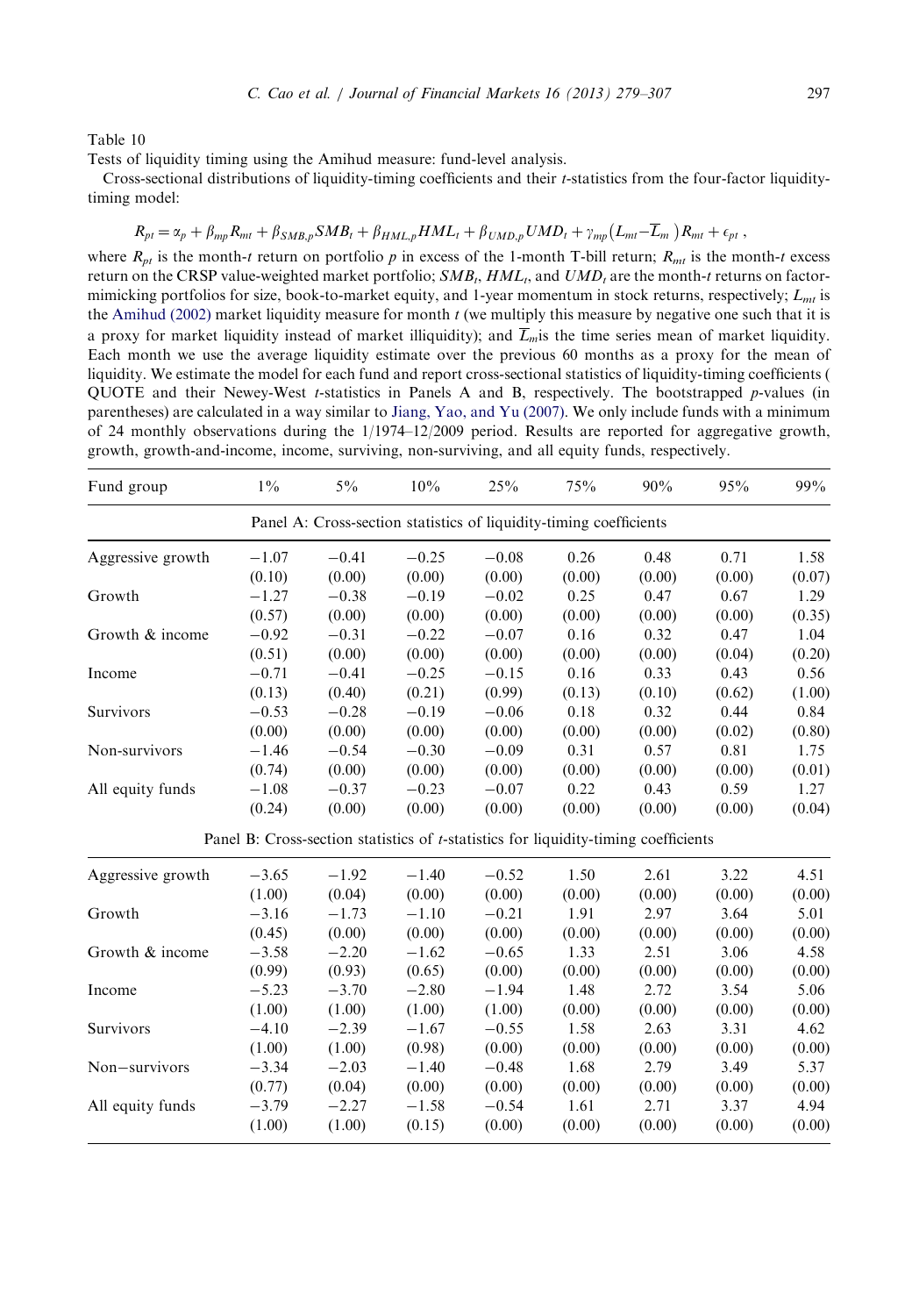<span id="page-19-0"></span>Tests of liquidity timing, return timing, and volatility timing: fund-level analysis.

Cross-sectional distributions of liquidity-timing coefficients and their t-statistics from the four-factor liquidity, return, and volatility timing model:

$$
R_{pt} = \alpha_p + \beta_{0mp} R_{mt} + \beta_{SMB,p} SMB_t + \beta_{HML,p} HML_t + \beta_{UMD,p} UMD_t
$$
  
+ $\gamma_{mp} (L_{mt} - \overline{L}_m) R_{mt} + \lambda_{mp} R_{mt}^2 + \delta_{mp} (V_{mt} - \overline{V}_m) R_{mt} + \epsilon_{pt},$ 

where  $R_{pt}$  is the month-t return on portfolio p in excess of the 1-month T-bill return;  $R_{mt}$  is the month-t excess return on the CRSP value-weighted market portfolio;  $SMB_t, HML_t$ , and  $UMD_t$  are the month-t returns on factormimicking portfolios for size, book-to-market equity, and 1-year momentum in stock returns, respectively;  $L_{mt}$  is the [Pastor and Stambaugh \(2003\)](#page-28-0) market liquidity measure for month t; and  $\overline{L}_m$  is the time series mean of market liquidity;  $V_{mt}$  is the month-t realized market volatility, and  $\overline{V}_m$  is the time series mean of market volatility estimates. Each month we use the average liquidity (volatility) estimate over the previous 60 months as a proxy for the mean of liquidity (volatility). We estimate the model for each fund and report cross-sectional statistics of liquidity-timing coefficients  $(y_{mn})$  and their Newey-West t-statistics in Panels A and B, respectively. The bootstrapped p-values (in parentheses) are calculated in a way similar to [Jiang, Yao, and Yu \(2007\).](#page-28-0) We only include funds with a minimum of 24 monthly observations during the 1/1974–12/2009 period. We report results for aggregative growth, growth, growth-and-income, income, surviving, non-surviving, and all equity funds, respectively.

| Fund group        | $1\%$   | $5\%$                                                                                       | 10%     | 25%     | 75%    | 90%    | 95%    | 99%    |
|-------------------|---------|---------------------------------------------------------------------------------------------|---------|---------|--------|--------|--------|--------|
|                   |         | Panel A: Cross-section statistics of liquidity-timing coefficients                          |         |         |        |        |        |        |
| Aggressive growth | $-3.24$ | $-1.52$                                                                                     | $-0.86$ | $-0.25$ | 0.84   | 1.53   | 2.18   | 4.05   |
|                   | (0.02)  | (0.00)                                                                                      | (0.00)  | (0.00)  | (0.00) | (0.00) | (0.03) | (0.58) |
| Growth            | $-3.92$ | $-1.40$                                                                                     | $-0.74$ | $-0.20$ | 0.77   | 1.50   | 2.09   | 4.24   |
|                   | (0.45)  | (0.00)                                                                                      | (0.00)  | (0.00)  | (0.00) | (0.00) | (0.00) | (0.29) |
| Growth & income   | $-3.00$ | $-1.04$                                                                                     | $-0.65$ | $-0.20$ | 0.60   | 1.21   | 1.70   | 3.11   |
|                   | (0.43)  | (0.00)                                                                                      | (0.00)  | (0.00)  | (0.00) | (0.00) | (0.00) | (0.39) |
| Income            | $-3.51$ | $-1.36$                                                                                     | $-0.79$ | $-0.24$ | 0.33   | 0.78   | 1.39   | 3.25   |
|                   | (0.86)  | (0.34)                                                                                      | (0.03)  | (0.00)  | (0.80) | (0.89) | (0.46) | (0.29) |
| Survivors         | $-1.64$ | $-0.77$                                                                                     | $-0.47$ | $-0.16$ | 0.59   | 1.07   | 1.41   | 2.26   |
|                   | (0.00)  | (0.00)                                                                                      | (0.00)  | (0.00)  | (0.00) | (0.00) | (0.02) | (0.98) |
| Non-survivors     | $-4.90$ | $-2.25$                                                                                     | $-1.29$ | $-0.39$ | 0.93   | 1.96   | 2.66   | 5.61   |
|                   | (0.78)  | (0.58)                                                                                      | (0.01)  | (0.00)  | (0.00) | (0.00) | (0.00) | (0.02) |
| All equity funds  | $-3.62$ | $-1.33$                                                                                     | $-0.74$ | $-0.22$ | 0.71   | 1.36   | 2.01   | 3.72   |
|                   | (0.39)  | (0.00)                                                                                      | (0.00)  | (0.00)  | (0.00) | (0.00) | (0.00) | (0.45) |
|                   |         | Panel B: Cross-section statistics of <i>t</i> -statistics for liquidity-timing coefficients |         |         |        |        |        |        |
| Aggressive growth | $-2.76$ | $-1.66$                                                                                     | $-1.20$ | $-0.40$ | 1.25   | 1.98   | 2.54   | 3.78   |
|                   | (0.01)  | (0.00)                                                                                      | (0.00)  | (0.00)  | (0.00) | (0.00) | (0.00) | (0.01) |
| Growth            | $-2.80$ | $-1.62$                                                                                     | $-1.17$ | $-0.40$ | 1.31   | 2.10   | 2.68   | 3.79   |
|                   | (0.00)  | (0.00)                                                                                      | (0.00)  | (0.00)  | (0.00) | (0.00) | (0.00) | (0.02) |
|                   | $-3.24$ | $-1.86$                                                                                     | $-1.33$ | $-0.50$ | 1.17   | 2.01   | 2.51   | 3.48   |
| Growth & income   | (0.43)  | (0.00)                                                                                      | (0.00)  | (0.00)  | (0.00) | (0.00) | (0.00) | (0.20) |
|                   | $-2.53$ | $-1.74$                                                                                     | $-1.17$ | $-0.66$ | 0.84   | 1.61   | 2.33   | 4.68   |
| Income            | (0.00)  | (0.00)                                                                                      | (0.00)  | (0.00)  | (0.46) | (0.65) | (0.25) | (0.02) |
|                   | $-2.92$ | $-1.63$                                                                                     | $-1.11$ | $-0.41$ | 1.26   | 2.03   | 2.54   | 3.90   |
| Survivors         | (0.00)  | (0.00)                                                                                      | (0.00)  | (0.00)  | (0.00) | (0.00) | (0.00) | (0.00) |
|                   | $-2.80$ | $-1.82$                                                                                     | $-1.38$ | $-0.56$ | 1.17   | 2.01   | 2.61   | 3.60   |
| Non-survivors     | (0.00)  | (0.00)                                                                                      | (0.00)  | (0.00)  | (0.00) | (0.00) | (0.00) | (0.05) |
|                   | $-2.88$ | $-1.72$                                                                                     | $-1.22$ | $-0.45$ | 1.22   | 2.03   | 2.57   | 3.76   |
| All equity funds  | (0.00)  | (0.00)                                                                                      | (0.00)  | (0.00)  | (0.00) | (0.00) | (0.00) | (0.00) |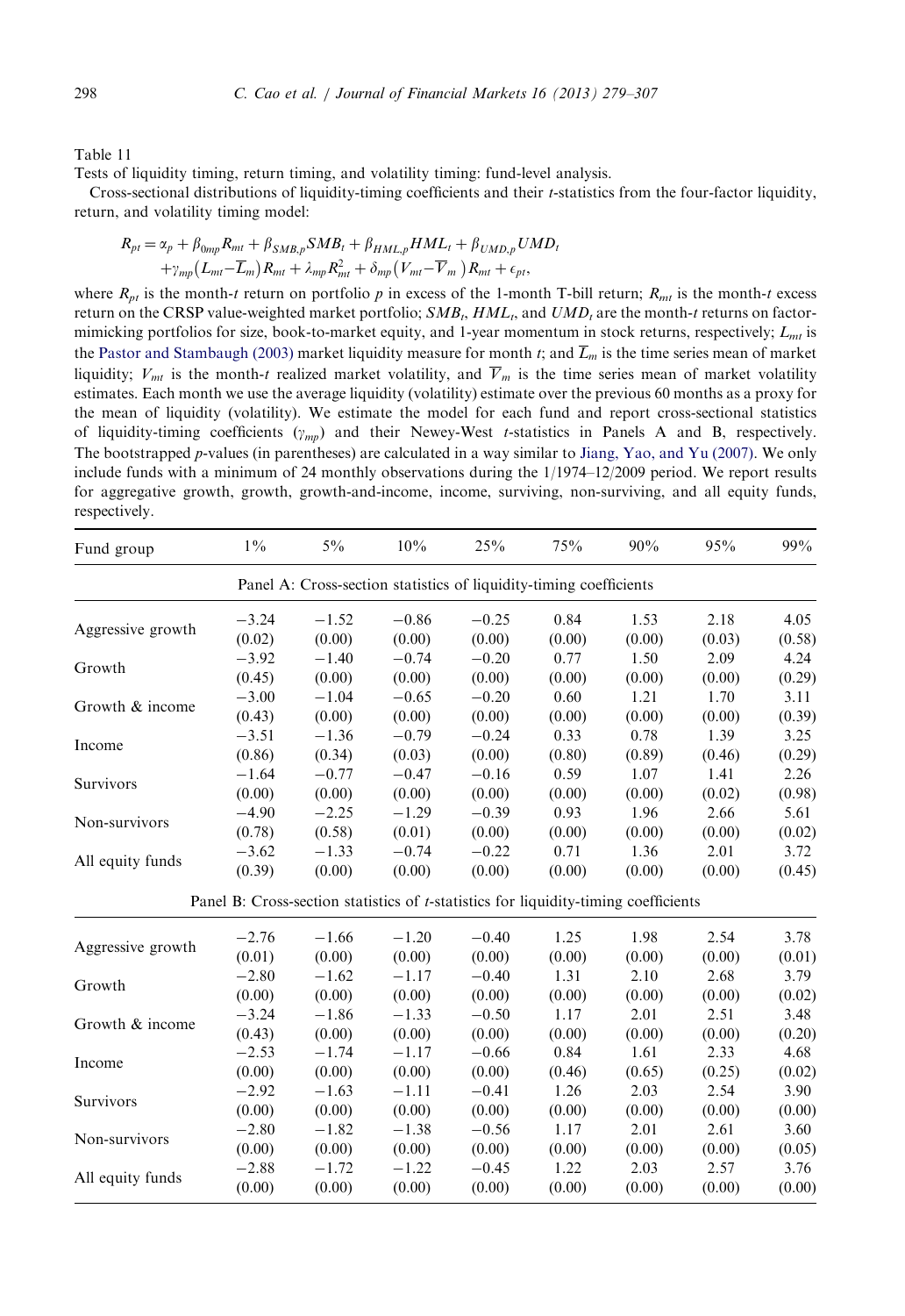## <span id="page-20-0"></span>4.2. Liquidity timing and future fund performance

It is natural to ask whether liquidity-timing ability translates into superior performance. In this section, we study whether liquidity timing predicts the future risk-adjusted performance of mutual funds. For each year, we run the four-factor liquidity-timing regression in Eq. (9) for all funds using the previous 2 years of data. Based on the liquiditytiming coefficients,  $\hat{\gamma}_{mn}$ , we form ten decile portfolios and evaluate their out-of-sample performance using five measures: raw returns, Sharpe ratio, CAPM alpha, [Fama and](#page-28-0) [French \(1993\)](#page-28-0) three-factor model alpha, and [Carhart \(1997\)](#page-27-0) four-factor model alpha.

#### Table 12

Performance and Liquidity timing.

Each year we form decile portfolios based on the funds' liquidity-timing coefficients estimated from the fourfactor liquidity-timing model given in Eq. (9) using the previous 2 years of data and then report the out-of-sample performance of each decile portfolio using five measures: raw returns, Sharpe ratio, CAPM alpha, Fama-French three-factor alpha, and Carhart four-factor alpha in Columns 2–6, respectively. Panels A and B report the results for the equal-weighted and value-weighted portfolios, respectively. ''H–L'' denotes the performance difference between the highest and lowest deciles. The numbers in parentheses are t-statistics for the null hypothesis that the performance difference between the highest and lowest deciles is zero. \*\* and \* indicate significance at the 5% and 10% levels, respectively.

| Decile         | Raw returns $(\% )$                | Sharpe ratio               |                                    | CAPM alpha $(\% )$ F-F 3-factor alpha $(\% )$ | 4-factor alpha $(\% )$ |  |  |  |  |  |  |
|----------------|------------------------------------|----------------------------|------------------------------------|-----------------------------------------------|------------------------|--|--|--|--|--|--|
|                | Panel A: Equal-weighted portfolios |                            |                                    |                                               |                        |  |  |  |  |  |  |
| L              | $0.87^{\ast\!\ast}$                | $0.15***$                  | $-0.08$                            | $-0.11***$                                    | $-0.09*$               |  |  |  |  |  |  |
| $\mathfrak{2}$ | $0.96^{\ast\ast}$                  | $0.17^{*\!*}$              | 0.01                               | $-0.02$                                       | $-0.01$                |  |  |  |  |  |  |
| 3              | $0.93***$                          | $0.16***$                  | $-0.03$                            | $-0.07$                                       | $-0.05$                |  |  |  |  |  |  |
| 4              | $0.99***$                          | $0.17^{*\!\times\!\times}$ | 0.02                               | $0.01\,$                                      | 0.00                   |  |  |  |  |  |  |
| 5              | $0.95***$                          | $0.17^{*\!\!*\!\!*\!\!*}$  | $-0.02$                            | $-0.04$                                       | $-0.05$                |  |  |  |  |  |  |
| 6              | $1.04^{\ast\!\ast\!\ast}$          | $0.18^{\ast\!\ast\!\ast}$  | 0.06                               | 0.02                                          | 0.01                   |  |  |  |  |  |  |
| 7              | $0.98^{\ast\!\ast\!\ast}$          | $0.17^{*\!\times\!\times}$ | 0.01                               | $-0.02$                                       | $-0.03$                |  |  |  |  |  |  |
| 8              | $0.98^{\ast\!\ast\!\ast}$          | $0.17^{*\!\times\!*}$      | $-0.00$                            | $-0.04$                                       | $-0.05$                |  |  |  |  |  |  |
| 9              | $1.01***$                          | $0.17^{*\!\times\!\times}$ | 0.03                               | 0.01                                          | 0.01                   |  |  |  |  |  |  |
| H              | $1.05^{\rm{***}}$                  | $0.19***$                  | 0.07                               | 0.03                                          | 0.03                   |  |  |  |  |  |  |
| $H-L$          | $0.17***$                          | $0.04***$                  | $0.15***$                          | $0.14***$                                     | $0.12***$              |  |  |  |  |  |  |
| ??             | (2.77)                             | (2.06)                     | (2.42)                             | (2.30)                                        | (2.02)                 |  |  |  |  |  |  |
|                |                                    |                            | Panel B: Value-weighted portfolios |                                               |                        |  |  |  |  |  |  |
| L              | $0.83***$                          | $0.15***$                  | $-0.11^{\rm{***}}$                 | $-0.09*$                                      | $-0.10*$               |  |  |  |  |  |  |
| $\overline{c}$ | $0.89^{*\!*}$                      | $0.15***$                  | $-0.08*$                           | $-0.07$                                       | $-0.06$                |  |  |  |  |  |  |
| 3              | $0.94^{\ast\!\ast\!\ast}$          | $0.17^{*\!\times\!*}$      | $-0.02$                            | $-0.01$                                       | $-0.02$                |  |  |  |  |  |  |
| 4              | $1.00***$                          | $0.18^{*\!\times\!*}$      | 0.03                               | 0.03                                          | 0.01                   |  |  |  |  |  |  |
| 5              | $0.91^{\ast\!\ast\!\ast}$          | $0.18***$                  | $-0.04$                            | $-0.03$                                       | $-0.02$                |  |  |  |  |  |  |
| 6              | $1.01^{*\!\times\!*}$              | $0.18***$                  | 0.06                               | 0.02                                          | 0.03                   |  |  |  |  |  |  |
| 7              | $0.97^{\ast\!\ast\!\ast}$          | $0.17^{*\!\times\!\times}$ | $-0.01$                            | 0.00                                          | $-0.02$                |  |  |  |  |  |  |
| 8              | $0.94**$                           | $0.17***$                  | $-0.03$                            | $-0.04$                                       | $-0.05$                |  |  |  |  |  |  |
| 9              | $0.98***$                          | $0.17^{*\!\times\!\times}$ | $-0.01$                            | 0.03                                          | 0.03                   |  |  |  |  |  |  |
| H              | $1.04***$                          | $0.19***$                  | $0.07\,$                           | 0.04                                          | 0.04                   |  |  |  |  |  |  |
| $H-L$          | $0.21***$                          | $0.04***$                  | $0.18***$                          | $0.14***$                                     | $0.14***$              |  |  |  |  |  |  |
| ??             | (3.07)                             | (2.09)                     | (2.56)                             | (2.14)                                        | (2.17)                 |  |  |  |  |  |  |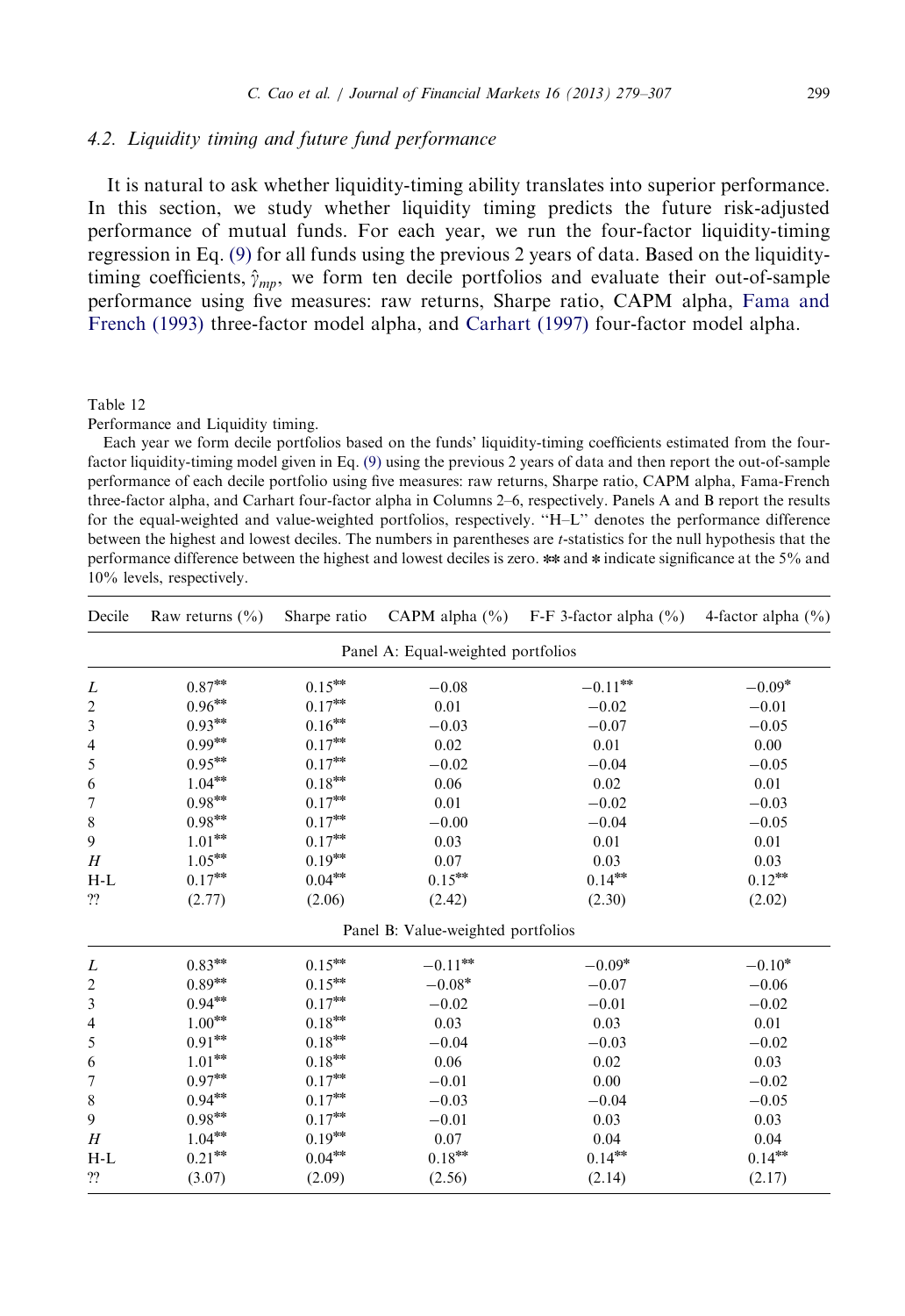Panels A and B of [Table 12](#page-20-0) report the results for the equal-weighted and value-weighted portfolios, respectively. Based on the value-weighted portfolios, the funds with the most significant liquidity-timing ability (decile H) significantly outperform those with the least significant (or the most significantly negative) liquidity-timing ability (decile L) by 21 basis points per month (or 2.5% annually) in terms of raw returns and 18 basis points per month (or 2.2% annually) in terms of CAPM alpha. The difference between the highest and lowest deciles (H–L) is 14 basis points (or 1.7% annually) for the Fama-French three-factor alpha and Carhart fourfactor alpha. The results based on the equal-weighted portfolios are similar albeit slightly weaker. For example, the difference between the highest and lowest deciles (H–L) is 17 basis points (or 2.0% annually) for raw returns, 15 basis points (or 1.8% annually) for the CAPM alpha, 14 basis points (or 1.7% annually) for the Fama-French three-factor alpha, and 12 basis points (or 1.4% annually) for the Carhart four-factor alpha. We also calculate the Sharpe Ratio in each month using portfolio returns over the previous 2 years and find that the Sharpe Ratio is significantly higher for the highest decile than for the lowest decile based on either the equalweighted or value-weighted portfolios. Collectively, the evidence suggests that funds with more significant liquidity-timing ability generate higher future risk-adjusted performance.

## 4.3. Cross-sectional relationship between liquidity timing and fund characteristics

While we document positive liquidity-timing ability on average, we also observe a wide variation of timing ability across funds. In addition, we observe that funds with certain investment objectives (e.g., aggressive growth funds) are more likely to time market liquidity than others (e.g., income funds). In this section, we examine whether liquidity timing is associated with fund characteristics in the cross-section. For example, are successful liquiditytiming managers found in younger or older funds? Is the size of a fund associated with its timing ability? Do successful liquidity timers tend to charge higher fees and have higher turnover rates? Finally, is there a relationship between liquidity-timing ability and fund flow in the cross-section? These questions would help investors pick successful liquidity timers.

To answer these questions, we examine the cross-sectional relationship between liquidity timing and the following fund characteristics: age, size, expense ratio, turnover rate, and flow. We first estimate the four-factor liquidity-timing model in Eq. (9) and obtain the liquidity-timing coefficients,  $\hat{\gamma}_{mn}$ , for all equity funds with a minimum of 24 monthly return observations. We then estimate the following cross-sectional regression model using funds within each investment objective category:

$$
\hat{\gamma}_{m,i} = a + b_1 A G E_i + b_2 S I Z E_i + b_3 E X P_i + b_4 T R_i + b_5 f l \omega_i + \varepsilon_i
$$
\n(15)

where AGEi is the fund age, and  $SIZE_i$ ,  $EXP_i$ ,  $TR_i$ , and  $FLOW_i$  are the time series averages of total net assets, expense ratios, turnover ratios, and (normalized) flows of fund i, respectively.

As shown in [Table 13](#page-22-0), we first find a significant and positive relationship between liquidity-timing coefficients and fund age for all equity funds. We also find that survivors and aggressive growth funds exhibit a strong relationship between liquidity-timing ability and fund age. For example, the coefficient on fund age is  $0.10$   $(0.28)$  with a *t*-statistic of 2.59 (3.01) for survivors (aggressive growth funds). Second, funds with higher turnover rates are more likely to time liquidity. This relationship holds not only for all equity funds, but also for aggressive growth, growth, growth-and-income, surviving, and non-surviving funds. This is consistent with our empirical evidence that aggressive growth funds tend to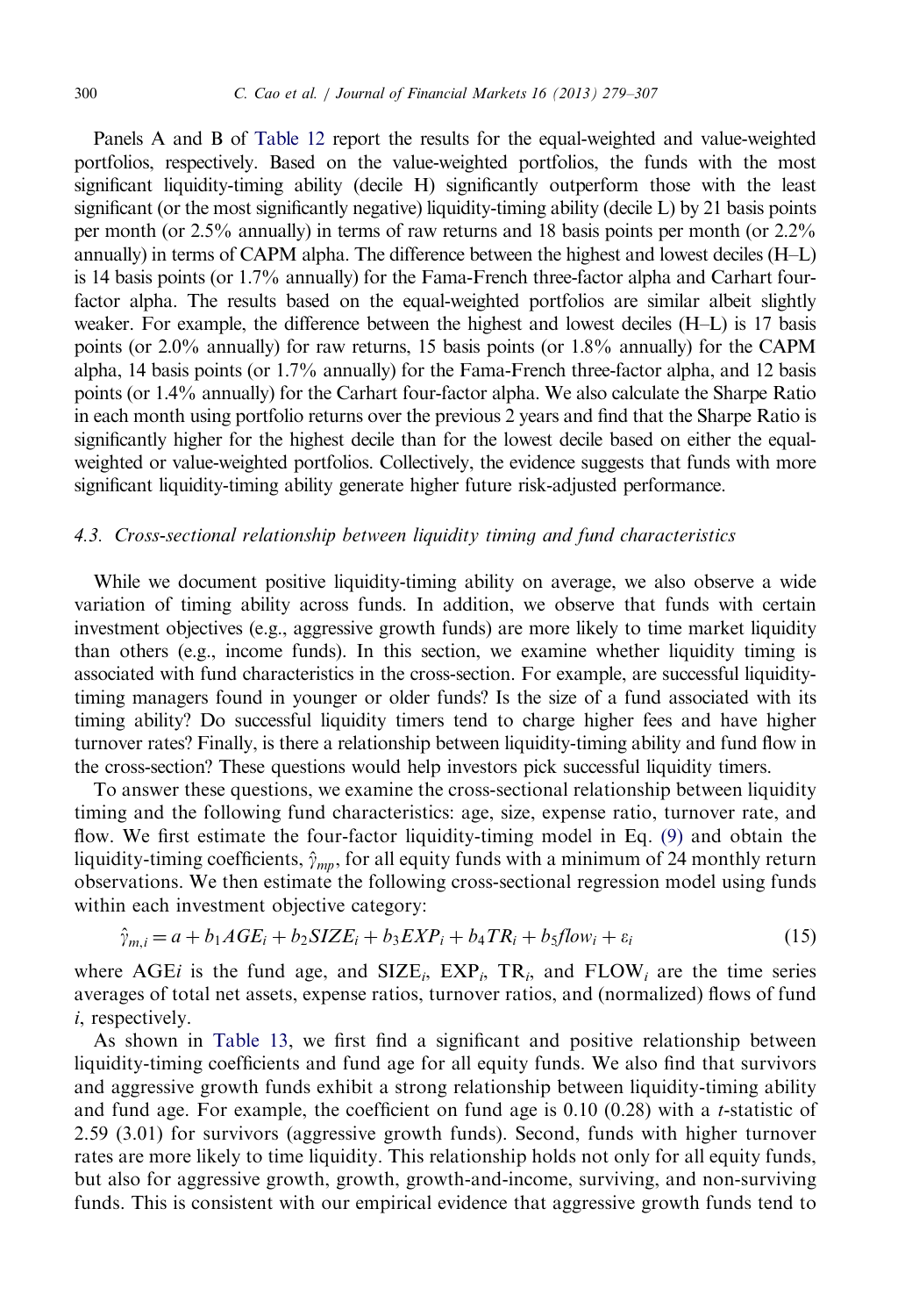<span id="page-22-0"></span>Test for cross-sectional relationship between fund characteristics and liquidity timing.

Cross-sectional regression of liquidity-timing coefficients on fund characteristics:

$$
\hat{\gamma}_{m,i} = a + b_1 AGE_i + b_2 SIZE_i + b_3 EXP_i + b_4 TR_i + b_5 flow_i + \epsilon_i,
$$

where  $\hat{\gamma}_{m,i}$  is the liquidity-timing coefficient of fund i estimated from the four-factor liquidity-timing model given in Eq. (9),  $AGE_i$  is the fund age (in years), and  $SIZE_i, EXP_i, TR_i$ , and flow; are the time series averages of a fund's total net assets (in \$10 billions), expense ratios, turnover rates, and (normalized) flows, respectively. We only include funds with a minimum of 24 monthly observations during the 1/1974–12/2009 period. The results are reported for aggregative growth, growth, growth-and-income, income, surviving, non-surviving, and all equity funds, respectively. \*\* and \* indicate significance at the 5% and 10% levels, respectively.

|                |            |            | Aggressive growth Growth Growth & income Income Survivors Non-survivors All equity funds |            |                       |           |            |
|----------------|------------|------------|------------------------------------------------------------------------------------------|------------|-----------------------|-----------|------------|
| a              | $-0.80***$ | $-0.25*$   | $-0.09$                                                                                  | $-0.40***$ | $-0.49**$             | $-0.12$   | $-0.32***$ |
|                | $(-3.39)$  | $(-1.66)$  | $(-0.66)$                                                                                | $(-3.58)$  | $(-6.85)$             | $(-0.63)$ | $(-4.04)$  |
| b <sub>1</sub> | $0.28***$  | 0.07       | 0.03                                                                                     | 0.11       | $0.10***$             | 0.10      | $0.10***$  |
|                | (3.01)     | (1.21)     | (0.49)                                                                                   | (1.36)     | (2.59)                | (1.23)    | (2.82)     |
| b <sub>2</sub> | 0.00       | 0.02       | $-0.00$                                                                                  | 0.02       | $0.03***$             | 0.00      | 0.01       |
|                | (0.14)     | (1.34)     | $(-0.20)$                                                                                | (0.89)     | (2.84)                | (0.14)    | (1.02)     |
| $b_3$          | 15.01      | $20.07***$ | 9.54                                                                                     | 12.18      | $16.20***$            | 8.87      | $15.08***$ |
|                | (1.51)     | (2.65)     | (1.26)                                                                                   | (0.76)     | (3.54)                | (1.09)    | (3.43)     |
| $b_4$          | $0.19***$  | $0.15***$  | $0.22***$                                                                                | 0.05       | $0.17***$             | $0.16***$ | $0.17***$  |
|                | (4.97)     | (2.93)     | (3.55)                                                                                   | (0.64)     | (6.33)                | (2.87)    | (6.31)     |
| $b_5$          | 0.01       | $-0.20$    | $-0.10$                                                                                  | $-0.70$    | $-0.20$ <sup>**</sup> | 0.05      | $-0.09$    |
|                | (0.08)     | $(-1.16)$  | $(-0.68)$                                                                                | $(-1.02)$  | $(-2.13)$             | (0.46)    | $(-1.02)$  |
| Adj. $R^2$     | 0.05       | 0.03       | 0.04                                                                                     | 0.02       | 0.07                  | 0.01      | 0.03       |

be the most significant liquidity timers, followed by growth and growth-and-income, while income funds do not exhibit liquidity-timing ability. As shown in [Table 1,](#page-4-0) funds in the aggressive growth group have the highest average turnover ratio of  $151\%$  per year, followed by growth funds, which have an average turnover ratio of 97% per year. The less aggressive funds, growth-and-income and income funds, are characterized by lower turnover ratios of 88% and 67% per year, respectively. Third, there is some evidence that timing ability is positively related to expense ratios. This is true for the sample of all equity funds, growth funds, and surviving funds. Finally, we do not find a significant relationship between flows and liquidity timing for all equity funds, aggressive growth, growth, growthand-income, and income funds. Overall, the results suggest that liquidity timers tend to have longer histories, higher expense ratios, and higher turnover rates.

## 4.4. Passive liquidity-timing effect

Our analysis has uncovered the liquidity-timing ability of mutual fund managers. A potential concern is that we have simply identified a ''passive'' liquidity-timing effect, i.e., if the betas of stocks held by mutual funds increase when market liquidity increases, even a simple buy-and-hold strategy might give the appearance of liquidity timing. To address this concern, we perform four additional tests.<sup>6</sup> For illustrative purpose, we use aggressive growth funds to explain our test procedures. The same test procedures are also applied to growth, growth-and-income, and income funds.

 $6$ We are grateful to an anonymous referee who suggested these tests.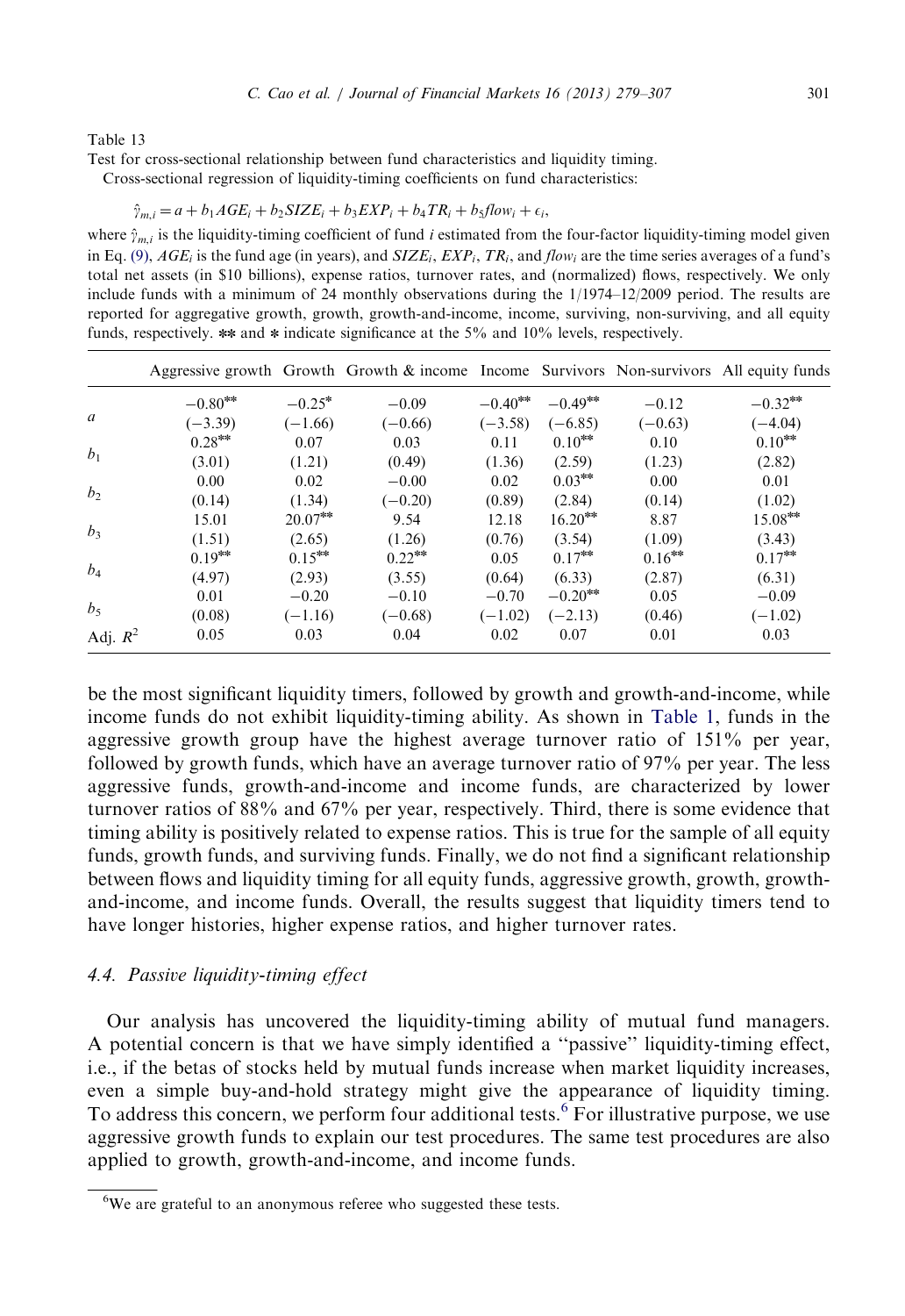<span id="page-23-0"></span>

Fig. 1. Actual vs. bootstrapped t-statistics of the liquidity-timing coefficients: bootstrap analysis using fund returns. This figure plots kernel density estimates of the bootstrapped t-statistics of the liquidity-timing coefficients (solid lines), as well as the actual t-statistics of liquidity-timing coefficients (dashed vertical lines) for the aggressive growth portfolio (Panel A), the growth portfolio (Panel B), the growth-and-income portfolio (Panel C), and the income portfolio (Panel D) of our sample funds, respectively. The bootstrap is conducted at the fund level for funds with more than 24 monthly return observations during the 1974–2009 period.

First, we use a bootstrap method similar to the one outlined in [Section 4.1](#page-14-0) to assess the liquidity-timing ability found in the aggressive growth portfolio of our sample funds. In this test, we construct bootstrapped benchmark portfolios that share similar characteristics with the aggressive growth portfolio of our sample funds and that, by construction, do not have liquidity-timing ability. Specifically, we start with the 1,313 aggressive growth funds and use the 1,063 funds that have more than 24 monthly return observations to construct an equal-weighted aggressive growth portfolio.<sup>7</sup> Then we estimate the liquidity-timing model in Eq. (9) and find that the Newey-West t-statistic of the timing coefficient is 5.93. This result is similar to that reported in [Table 3](#page-8-0) in which all 1,313 aggressive growth funds are used to construct the aggressive growth portfolio. (The  $t$ -statistic of the estimated timing coefficient reported in [Table 3](#page-8-0) is 7.21.) The question we ask is whether the t-statistic of 5.93 is significant when it is evaluated against the bootstrapped distribution of t-statistics of timing coefficients.

To obtain bootstrapped benchmark portfolios, we use Eq. (12) to generate a time series of a pseudo fund's returns,  $\{R_{pt}^b\}$ , for each aggressive growth fund p in the bth round bootstrap. The pseudo fund and the fund  $p$  should share similar characteristics because

<sup>7</sup> The requirement of 24 monthly observations ensures that our bootstrap results, which rely on the estimation results for each fund using the [Carhart \(1997\)](#page-27-0) four-factor model, are meaningful.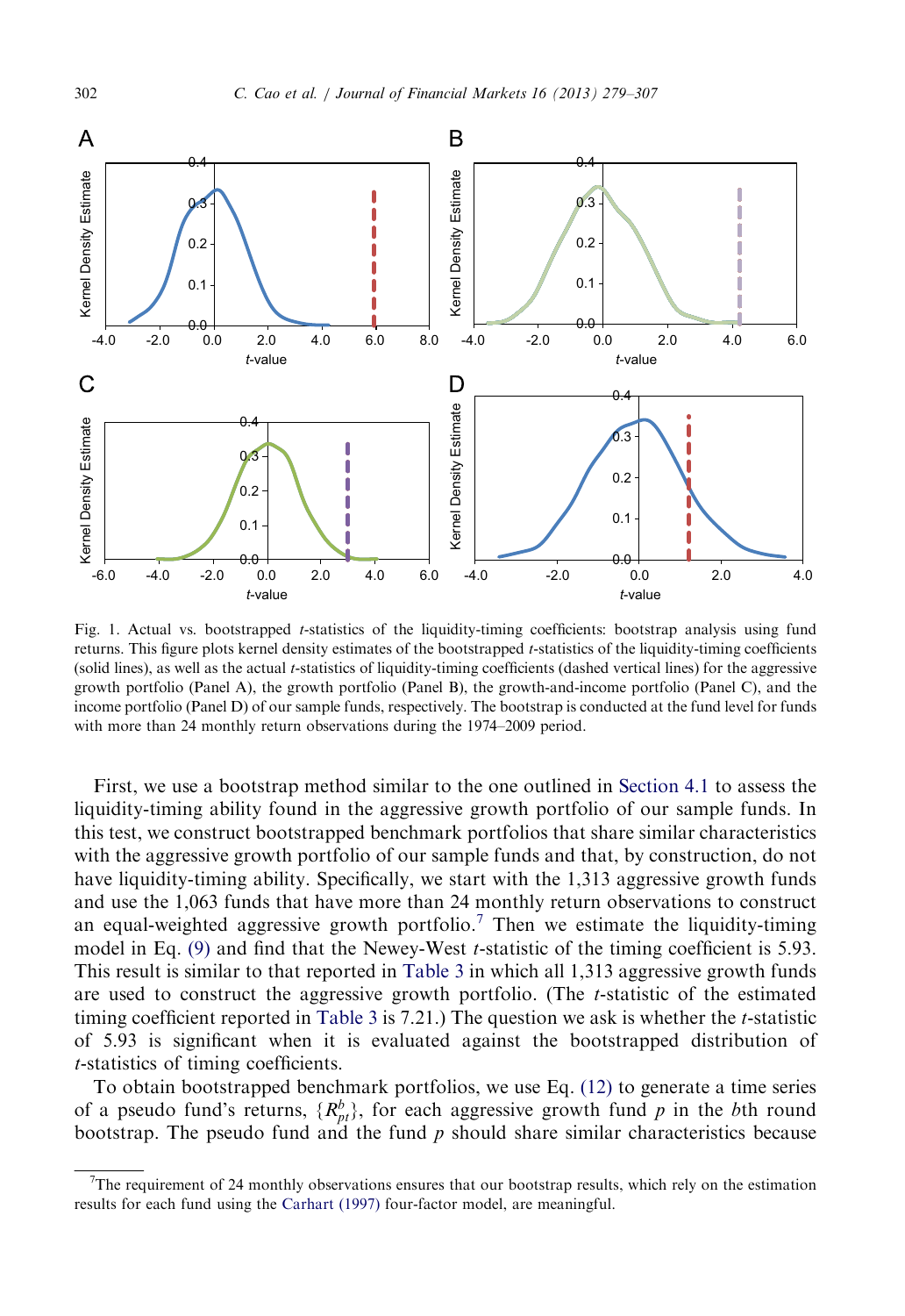they have the same exposures (betas) to the market, size, book-to-market, and momentum factors. We then use the returns of all pseudo aggressive growth funds from the bth round bootstrap to obtain returns of an equal-weighed aggressive growth portfolio,  $\{R_{AG, t}^b\}$ . The resulting portfolio is an aggressive growth portfolio with similar characteristics to the aggressive growth portfolio of our sample funds, but by construction the bootstrapped portfolio does not have liquidity-timing ability. Finally, we estimate the timing model in Eq. (9) using the bootstrapped portfolio returns,  $\{R_{AG, t}^{b}\}$ , and preserve its timing coefficient  $\gamma_{AG}^b$  and corresponding *t*-statistic,  $t_{\gamma, AG}^b$ . We repeat the above procedure B times (we set  $B=1,000$ ) and obtain the empirical distribution of t-statistics associated with 1,000 liquidity-timing coefficients.

Panel A of [Fig. 1](#page-23-0) presents the bootstrapped distribution of t-statistics for the aggressive growth portfolio. For the estimated *t*-statistic of 5.93, its bootstrapped *p*-value is less than 1%, suggesting that the aggressive growth portfolio shows significant liquidity-timing ability.<sup>8</sup> Panels B–D of [Fig. 1](#page-23-0) report bootstrapped distributions of *t*-statistics for growth, growth-and-income, and income portfolios. The results show that the bootstrapped  $p$ -values associated with the estimated t-statistics of growth (4.22) and growth-and-income portfolios (2.97) are less than  $1\%$  while the *t*-statistic of income portfolio (1.22) is insignificant. These results are consistent with those reported in [Table 3.](#page-8-0)

In the second test, we attempt to circumvent the problem of survivorship bias in our first test by directly bootstrapping the returns of the aggressive growth portfolio used in [Section 3](#page-6-0) instead of its underlying funds. That is, we estimate the [Carhart \(1997\)](#page-27-0) fourfactor model, retain estimated parameters and residuals for the aggressive growth portfolio, and use Eq. (12) to generate a time series of pseudo returns for the aggressive growth portfolio by imposing the null hypothesis of no liquidity-timing ability. Then we estimate the liquidity-timing coefficient and its Newey-West  $t$ -statistic using Eq. (9). Repeating the above steps B times ( $B=1,000$ ), we obtain the empirical distribution of tstatistics associated with bootstrapped timing coefficients.

Panel A of [Fig. 2](#page-25-0) shows the bootstrapped distribution of the  $t$ -statistics and the estimated  $t$ -statistic (7.21) for the aggressive growth portfolio from [Table 3](#page-8-0). When evaluating the estimated t-statistic against the bootstrapped distribution, we find the t-statistic of the aggressive growth portfolio is significant at any conventional level. The findings of the second test suggest that the aggressive growth portfolio has a significant liquidity-timing coefficient when compared with the bootstrapped benchmark portfolios (the bootstrapped p-value is less than  $1\%$ ). Similarly, using the above bootstrap procedure, we conclude that the timing coefficients reported in [Table 3](#page-8-0) for the growth and growthand-income portfolios are significant, but the timing coefficient of income portfolio is insignificant.

In the third test, we use a matching approach to examine whether a passive portfolio from the 125 characteristic-based benchmark portfolios, which is most similar to the aggressive growth portfolio of our sample funds, exhibits liquidity-timing ability. Specifically, we consider the 125 benchmark portfolios formed on size,

<sup>&</sup>lt;sup>8</sup>We note that there is a difference between the sample of aggressive growth funds here and the sample used in [Section 3.1](#page-6-0) and [Table 3.](#page-8-0) Dropping funds with less than 24 observations ensures that the estimation of the [Carhart](#page-27-0) [\(1997\)](#page-27-0) four-factor model and the liquidity-timing model is meaningful because it relies on the time series of each fund's returns. It also introduces survivorship bias, but the bias is in the direction against findings of timing ability.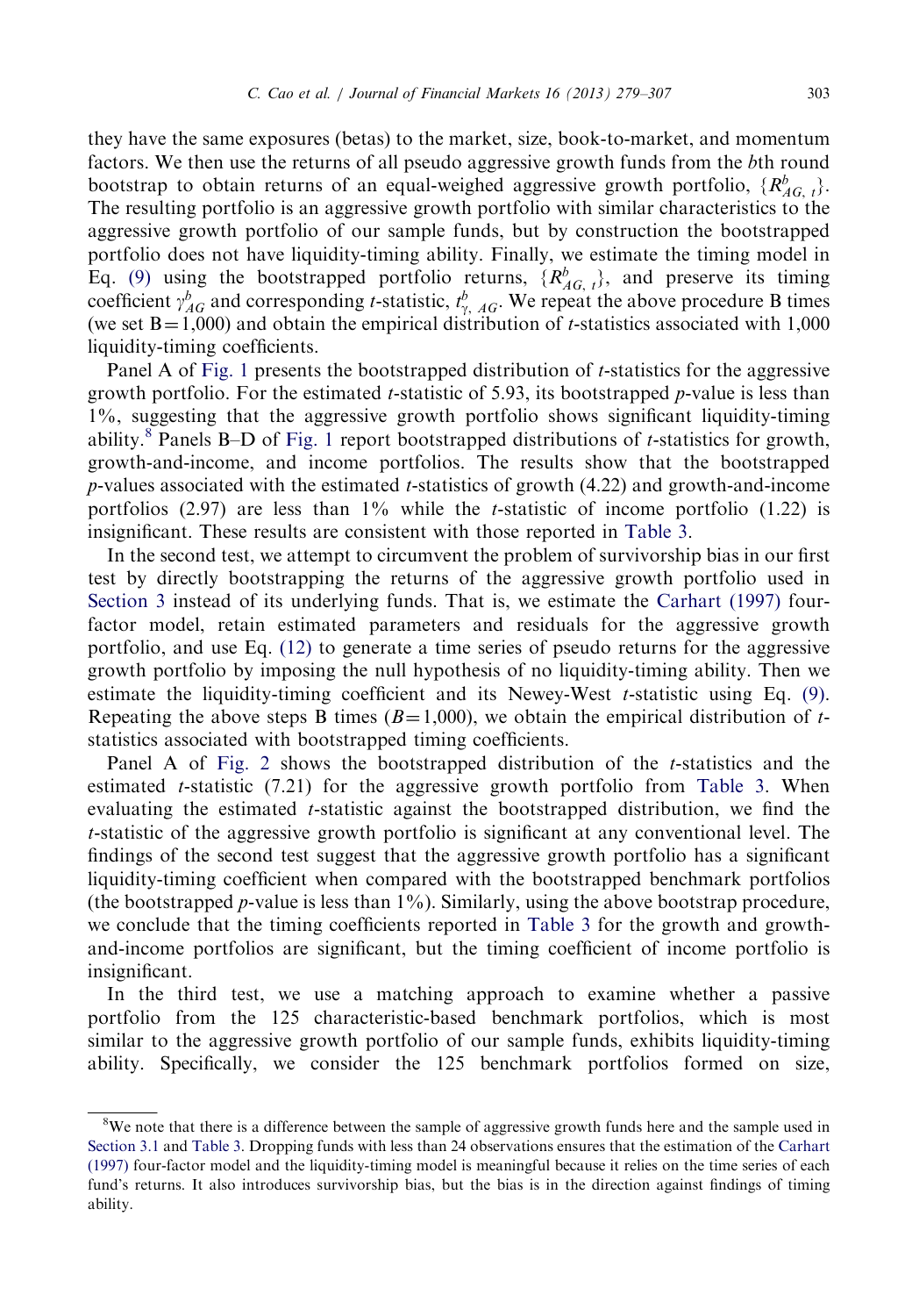

Fig. 2. Actual vs. bootstrapped t-statistics of the liquidity-timing coefficients: bootstrap analysis using portfolio returns. This figure plots kernel density estimates of the bootstrapped t-statistics of the liquidity-timing coefficients (solid lines), as well as the actual t-statistics of liquidity-timing coefficients (dashed vertical lines) for the aggressive growth portfolio (Panel A), the growth portfolio (Panel B), the growth-and-income portfolio (Panel C), and the income portfolio (Panel D) of our sample funds, respectively. The bootstrap is conducted at the portfolio level using portfolio returns during the 1974–2009 period.

book-to-market, and momentum suggested by [Daniel, Grinblatt, Titman, and](#page-28-0) [Wermers \(1997\)](#page-28-0) (DGTW hereafter) as potential matches of the aggressive growth portfolio. The 125 DGTW portfolios are passive portfolios formed based on stock characteristics (i.e., they should not display any timing ability). <sup>9</sup> Our matching procedure is as follows:

- 1. For each portfolio j among the 125 portfolios, estimate the Carhart four-factor model and retain betas of SMB ( $\beta_{size,j}$ ), HML( $\beta_{B/M,j}$ ), and UMD ( $\beta_{UMD,j}$ ).
- 2. Estimate the Carhart four-factor model for the aggressive growth portfolio of our sample funds and obtain betas of SMB ( $\beta_{size}$ ,  $_{AG}$ ), HML ( $\beta_{B/M, AG}$ ), and UMD  $(\beta_{UMD,AG}).$

<span id="page-25-0"></span>

<sup>9</sup> The DGTW portfolios are provided by Russ Wermers and are available via http://www.smith.umd.edu/ faculty/ rwermers/ftpsite/Dgtw/coverpage.htm. Details about the construction of these portfolios can be found in [Wermers \(2003\).](#page-28-0)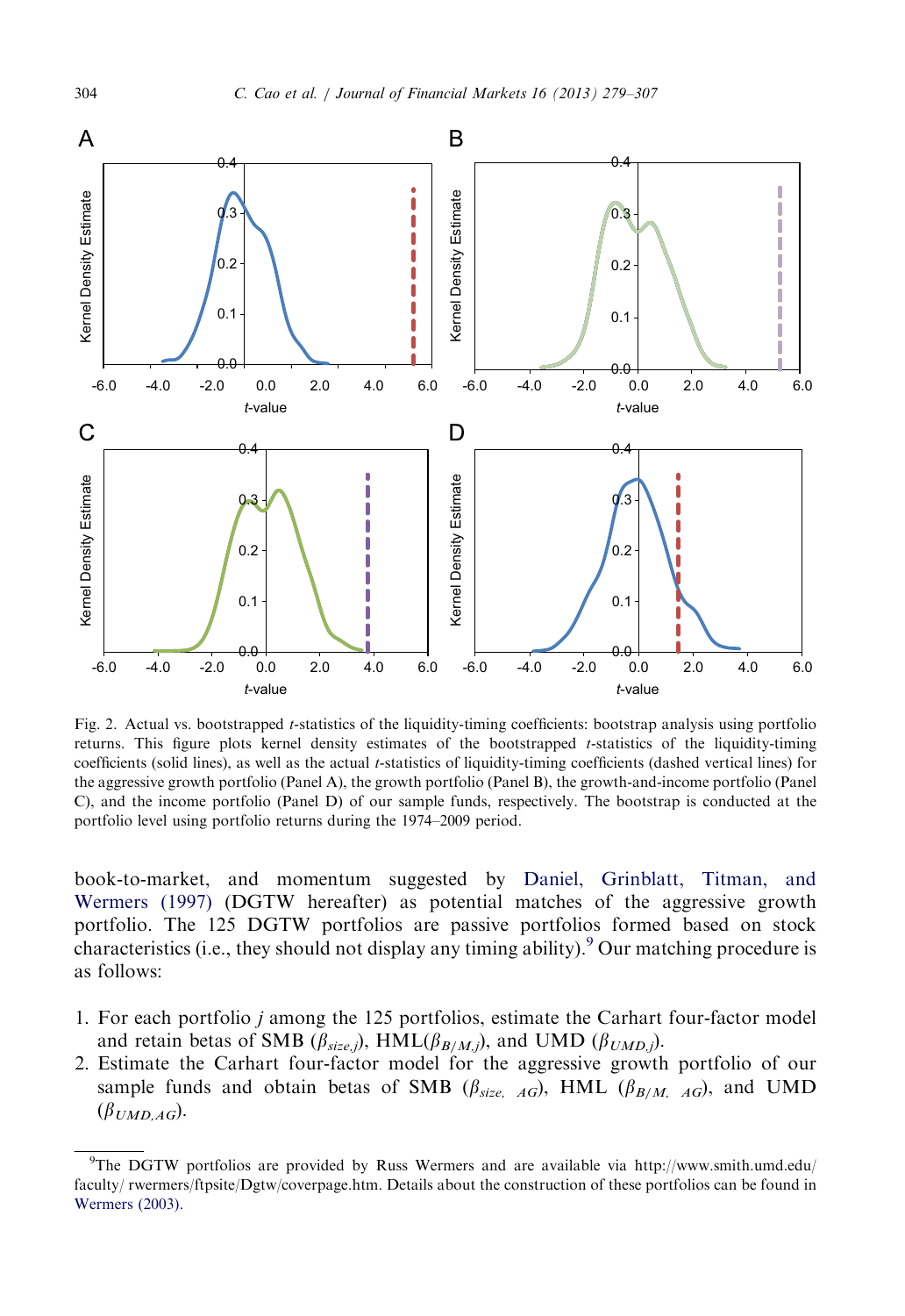3. For a potential matching portfolio j, use size, book-to-market, and momentum betas to construct a score statistic:

$$
score_j = \left(\frac{\beta_{size,j} - \beta_{size, AG}}{0.5(\beta_{size,j} + \beta_{size, AG})}\right)^2 + \left(\frac{\beta_{B/M,j} - \beta_{B/M, AG}}{0.5(\beta_{B/M,j} + \beta_{B/M, AG})}\right)^2 + \left(\frac{\beta_{UMD,j} - \beta_{UMD, AG}}{0.5(\beta_{UMD,j} + \beta_{UMD, AG})}\right)^2
$$
(16)

Select the portfolio with the lowest score from the 125 potential matching portfolios as the characteristic-matched benchmark portfolio for the aggressive growth portfolio.

The size, book-to-market, and momentum betas of the aggressive growth portfolio are 0.45, -0.05, and 0.04, respectively. The respective betas of the matched portfolio are 0.64, -0.15, and 0.11. While the aggressive growth portfolio and its matched portfolio share similar characteristics (size, book-to-market, and momentum), the liquidity-timing coefficient of the matched portfolio is insignificant  $(t\text{-stat.} = 1.58)$ . Thus, the passive portfolio with characteristics similar to the aggressive growth portfolio of our sample funds does not demonstrate liquidity-timing ability.

We repeat the above analysis for all four subgroups with different investment objectives and find that none of the matched passive portfolios exhibit liquidity-timing ability. For example, the size, book-to-market, and momentum betas of the growth portfolio of sample funds are  $0.07, -0.07$ , and  $-0.01$ , respectively, while the betas of its matched portfolio are  $0.23, -0.07$ , and  $-0.38$ , respectively; the *t*-statistic of the liquidity-timing coefficient for the matched portfolio of growth funds is 1.47. For the growth-and-income portfolio, its matched portfolio has an insignificant t-statistic of the liquidity-timing coefficient of -0.47. The income fund portfolio does not demonstrate timing ability in [Table 3](#page-8-0) and neither does its matched portfolio (the t-statistic of the timing coefficient is 0.36).

In the last test, we examine the liquidity-timing ability of the 125 DGTW passive, characteristic-based portfolios. Based on conventional *t*-statistics, 11 (9%) of the 125 portfolios have a significant and positive timing coefficient. Six of the portfolios with a significant timing coefficient fall in the two highest momentum categories, but there is no apparent relation between timing coefficients and the size or book-to-market ratio rankings. Due to the violation of the i.i.d. assumption across portfolios' returns, we base cross-sectional statistical inference on the bootstrapped p-values for the Newey-West t-statistics of liquidity-timing coefficients, following the bootstrap procedure described in [Section 4.1](#page-14-0).

The bootstrap results show that these passive, characteristic-based portfolios do not show spurious liquidity-timing ability. For example, among the 125 portfolios, portfolios ranked as 75%, 90%, 95%, and 99% have Newey-West t-statistics of 1.34, 1.88, 2.74, and 3.55, respectively, for the liquidity-timing coefficients. Their bootstrapped  $p$ -values are all greater than 67%, indicating that the positive liquidity-timing coefficients of the top percentile portfolios are attributable to random sampling variation. Further, we find that none of these 125 passive portfolios have significant liquidity-timing coefficients based on the bootstrapped  $p$ -values for the  $t$ -statistics. Collectively, the evidence suggests that the documented liquidity-timing ability of mutual fund managers cannot be attributed to a passive liquidity-timing effect.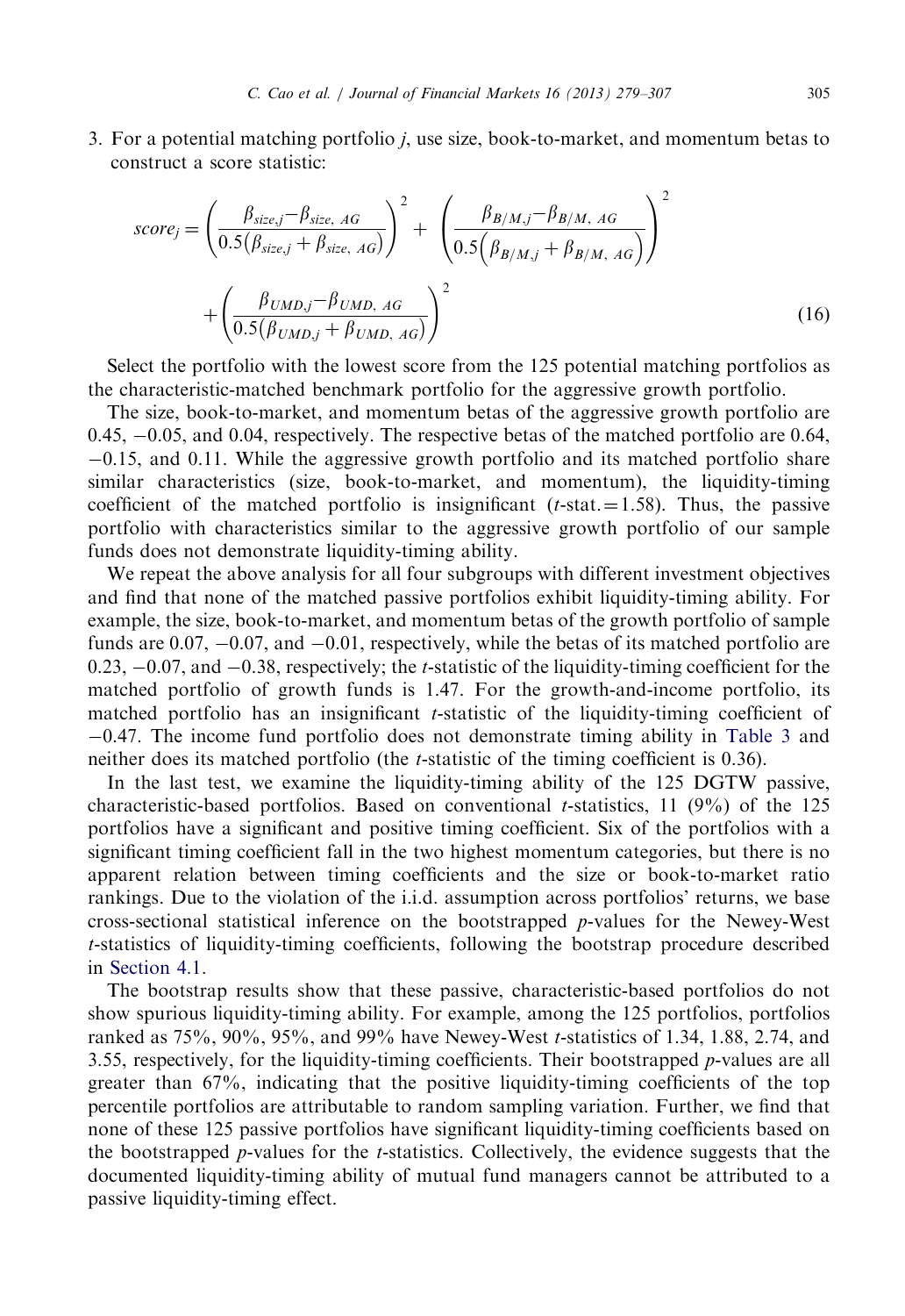## <span id="page-27-0"></span>5. Conclusion

In this paper, we investigate the liquidity-timing ability of mutual funds by studying how fund managers change market exposure when market liquidity changes. We find that fund managers demonstrate the ability to time market liquidity at both the portfolio level and the individual fund level—they increase (reduce) market exposure when the market is more liquid (illiquid). We also find that among funds with different investment objectives, aggressive growth funds demonstrate the most significant liquidity-timing ability, followed by growth and growth-andincome funds, while income funds do not exhibit liquidity-timing ability. The results are robust to the exclusion of the 1987 market crash and the 2008 financial crisis, a sub-period analysis, the use of an alternative liquidity measure, and the inclusion of a liquidity risk factor. In addition, liquidity timing is an important component of the strategies of active mutual fund managers after controlling for volatility timing. We also find that such ability predicts funds' future risk-adjusted performance. Finally, liquidity-timing funds tend to have longer histories, higher expense ratios, and higher turnover rates.

Our paper makes several important contributions to the literature on mutual fund managers' timing ability. First, we examine the traditional timing issue from a new perspective by focusing on liquidity timing rather than return or volatility timing. This new focus enables us to better understand the asset allocation decisions of mutual fund managers. In particular, we show that fund managers increase (reduce) portfolio exposure prior to more liquid (illiquid) markets. As such, actively managed funds could potentially provide investors with valuable protection when market liquidity deteriorates, which is particularly important in times of crisis when liquidity risk is a major concern for investors. Second, we find that liquidity-timing strategies pay off in the form of higher future riskadjusted performance. As risk-adjusted performance affects fund flows (e.g., [Sirri and](#page-28-0) [Tufano, 1998\)](#page-28-0), our results have significant implications for manager compensation. Finally, our evidence reveals the important role that market liquidity plays in the asset allocation decisions active mutual fund managers make.

#### References

- Acharya, V.V., Pedersen, L.H., 2005. Asset pricing with liquidity risk. Journal of Financial Economics 77, 375–410.
- Amihud, Y., 2002. Illiquidity and stock returns: cross-section and time-series effects. Journal of Financial Markets 5, 31–56.
- Becker, C.L., Ferson, W.E., Myers, D.H., Schill, M.J., 1999. Conditional market timing with benchmark investors. Journal of Financial Economics 52, 119–148.
- Bollen, N.P.B., Busse, J.A., 2001. On the timing ability of mutual fund managers. Journal of Finance 56, 1075–1094.
- Busse, J.A., 1999. Volatility timing in mutual funds: evidence from daily returns. Review of Financial Studies 12, 1009–1041.
- Cao, C., Chen, Y., Liang, B., Lo, A.W., 2011. Can Hedge Funds Time Market Liquidity. Working Paper, Pennsylvania State University, Texas A&M University, U of MASS, and MIT.
- Carhart, M.M., 1997. On persistence in mutual fund performance. Journal of Finance 52, 57–82.

Chang, E.C., Lewellen, W.G., 1984. Market timing and mutual fund performance. Journal of Business 57, 57–72.

- Chen, J., Hong, H., Huang, M., Kubik, J.D., 2004. Does fund size erode mutual fund performance? The role of liquidity and organization. American Economic Review 94, 1276–1302.
- Christopherson, J.A., Ferson, W.E., Glassman, D.A., 1998. Conditioning manager alpha on economic information: another look at the persistence of performance. Review of Financial Studies 11, 111–142.